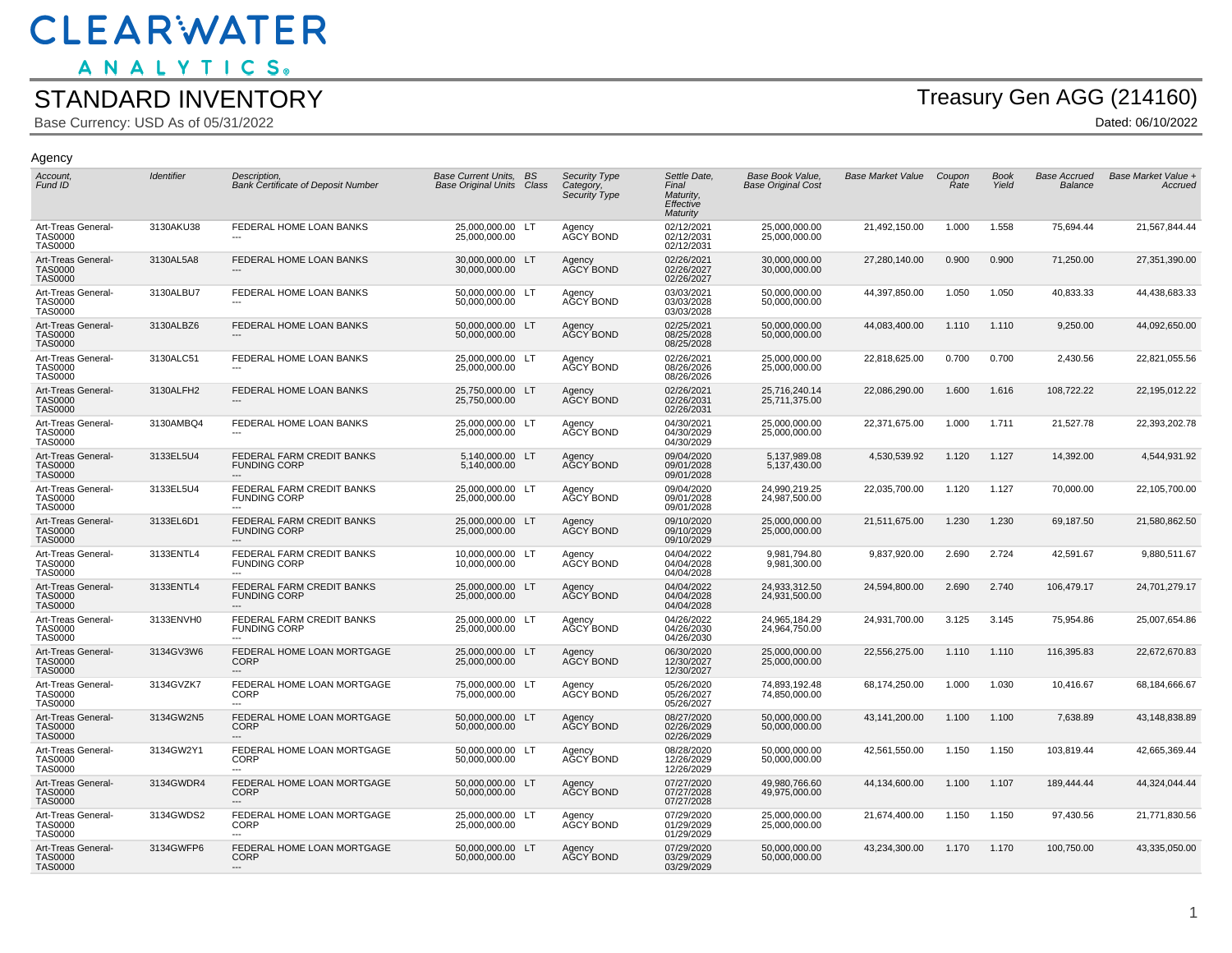ANALYTICS.

#### STANDARD INVENTORY

Base Currency: USD As of 05/31/2022

## Treasury Gen AGG (214160)

Dated: 06/10/2022

| Account,<br>Fund ID                                           | Identifier | Description.<br><b>Bank Certificate of Deposit Number</b> | <b>Base Current Units.</b><br><b>Base Original Units</b> | <b>BS</b><br>Class | <b>Security Type</b><br>Category,<br>Security Type | Settle Date.<br>Final<br>Maturity.<br>Effective<br>Maturity | <b>Base Book Value.</b><br><b>Base Original Cost</b> | <b>Base Market Value</b> | Coupon<br>Rate | <b>Book</b><br>Yield | <b>Base Accrued</b><br><b>Balance</b> | Base Market Value +<br>Accrued |
|---------------------------------------------------------------|------------|-----------------------------------------------------------|----------------------------------------------------------|--------------------|----------------------------------------------------|-------------------------------------------------------------|------------------------------------------------------|--------------------------|----------------|----------------------|---------------------------------------|--------------------------------|
| Art-Treas General-<br><b>TAS0000</b><br><b>TAS0000</b>        | 3134GWGW0  | FEDERAL HOME LOAN MORTGAGE<br><b>CORP</b><br>---          | 50.000.000.00 LT<br>50.000.000.00                        |                    | Agency<br>AGCY BOND                                | 08/03/2020<br>12/26/2029<br>12/26/2029                      | 50.000.000.00<br>50.000.000.00                       | 42,764,900.00            | 1.220          | 1.220                | 110,138.89                            | 42,875,038.89                  |
| Art-Treas General-<br><b>TAS0000</b><br><b>TAS0000</b>        | 3134GWGX8  | FEDERAL HOME LOAN MORTGAGE<br><b>CORP</b><br>---          | 50.000.000.00 LT<br>50,000,000.00                        |                    | Agency<br>AGCY BOND                                | 08/03/2020<br>09/26/2029<br>09/26/2029                      | 50.000.000.00<br>50,000,000.00                       | 42,906,750.00            | 1.200          | 1.200                | 108,333.33                            | 43,015,083.33                  |
| Art-Treas General-<br><b>TAS0000</b><br><b>TAS0000</b>        | 3134GWJX5  | FEDERAL HOME LOAN MORTGAGE<br><b>CORP</b><br>$---$        | 50,000,000.00 LT<br>50,000,000.00                        |                    | Agency<br>AGCY BOND                                | 08/06/2020<br>04/26/2030<br>04/26/2030                      | 50.000.000.00<br>50,000,000.00                       | 42,429,300.00            | 1.250          | 1.250                | 60,763.89                             | 42,490,063.89                  |
| Art-Treas General-<br><b>TAS0000</b><br><b>TAS0000</b>        | 3134GWKP0  | FEDERAL HOME LOAN MORTGAGE<br><b>CORP</b><br>---          | 50.000.000.00 LT<br>50.000.000.00                        |                    | Agency<br>AGCY BOND                                | 08/24/2020<br>08/24/2029<br>08/24/2029                      | 50.000.000.00<br>50.000.000.00                       | 42,931,150.00            | 1.180          | 1.180                | 11,472.22                             | 42,942,622.22                  |
| Art-Treas General-<br><b>TAS0000</b><br><b>TAS0000</b>        | 3134GWLE4  | FEDERAL HOME LOAN MORTGAGE<br><b>CORP</b><br>$---$        | 50,000,000.00 LT<br>50,000,000.00                        |                    | Agency<br>AGCY BOND                                | 08/24/2020<br>05/24/2030<br>05/24/2030                      | 50,000,000.00<br>50,000,000.00                       | 42,307,350.00            | 1.200          | 1.200                | 11,666.67                             | 42,319,016.67                  |
| Art-Treas General-<br><b>TAS0000</b><br><b>TAS0000</b>        | 3134GWRQ1  | FEDERAL HOME LOAN MORTGAGE<br><b>CORP</b><br>---          | 50.000.000.00 LT<br>50.000.000.00                        |                    | Agency<br>AGCY BOND                                | 08/24/2020<br>09/24/2029<br>09/24/2029                      | 50.000.000.00<br>50.000.000.00                       | 42,911,300.00            | 1.200          | 1.200                | 111.666.67                            | 43,022,966.67                  |
| Art-Treas General-<br><b>TAS0000</b><br><b>TAS0000</b>        | 3134GWTW6  | FEDERAL HOME LOAN MORTGAGE<br><b>CORP</b><br>---          | 25.000.000.00 LT<br>25,000,000.00                        |                    | Agency<br>AGCY BOND                                | 09/30/2020<br>03/30/2029<br>03/30/2029                      | 25.000.000.00<br>25,000,000.00                       | 21,555,575.00            | 1.120          | 1.120                | 47.444.44                             | 21,603,019.44                  |
| Art-Treas General-<br><b>TAS0000</b><br><b>TAS0000</b>        | 3134GWV37  | FEDERAL HOME LOAN MORTGAGE<br><b>CORP</b><br>---          | 21.000.000.00 LT<br>21,000,000.00                        |                    | Agency<br>AGCY BOND                                | 09/29/2020<br>09/30/2030<br>09/30/2030                      | 21.000.000.00<br>21,000,000.00                       | 17,658,816.00            | 1.210          | 1.210                | 705.83                                | 17,659,521.83                  |
| Art-Treas General-<br><b>TAS0000</b><br><b>TAS0000</b>        | 3134GXJT2  | FEDERAL HOME LOAN MORTGAGE<br><b>CORP</b><br>$---$        | 25.000.000.00 LT<br>25,000,000,00                        |                    | Agency<br>AGCY BOND                                | 01/07/2021<br>06/07/2027<br>06/07/2027                      | 25,000,000.00<br>25.000.000.00                       | 22,480,600.00            | 0.790          | 0.790                | 46.083.33                             | 22,526,683.33                  |
| Art-Treas General-<br><b>TAS0000</b><br><b>TAS0000</b>        | 3135GA6F3  | FEDERAL NATIONAL MORTGAGE<br><b>ASSOCIATION</b><br>---    | 25,000,000.00 LT<br>25,000,000.00                        |                    | Agency<br>AGCY BOND                                | 12/15/2020<br>06/15/2028<br>06/15/2028                      | 25,000,000.00<br>25,000,000.00                       | 22,071,800.00            | 1.060          | 1.060                | 55,944.44                             | 22, 127, 744. 44               |
| <b>Art-Treas General-</b><br><b>TAS0000</b><br><b>TAS0000</b> | ---        | ---<br>$\overline{1}$                                     | 1.066.890.000.00 LT<br>1.066.890.000.00                  |                    | Agency<br><b>AGCY BOND</b>                         | $\overline{\phantom{a}}$<br>02/10/2029<br>02/10/2029        | 1.066.598.699.15<br>1.066.538.855.00                 | 937,466,580.92           | 1.229          | 1.253                | 1,898,429.08                          | 939,365,010.00                 |

#### Agency CMO

| Account,<br>Fund ID                                    | <b>Identifier</b> | Description.<br><b>Bank Certificate of Deposit Number</b> | <b>Base Current Units.</b><br><b>Base Original Units</b> | <b>BS</b><br>Class | <b>Security Type</b><br>Category,<br>Security Type | Settle Date,<br>Final<br>Maturity,<br>Effective<br>Maturity | Base Book Value.<br><b>Base Original Cost</b> | <b>Base Market Value</b> | Coupon<br>Rate | <b>Book</b><br>Yield | <b>Base Accrued</b><br>Balance | Base Market Value +<br>Accrued |
|--------------------------------------------------------|-------------------|-----------------------------------------------------------|----------------------------------------------------------|--------------------|----------------------------------------------------|-------------------------------------------------------------|-----------------------------------------------|--------------------------|----------------|----------------------|--------------------------------|--------------------------------|
| Art-Treas General-<br><b>TAS0000</b><br><b>TAS0000</b> | 3136A3AS0         | FNR 2011-145 JA<br>---                                    | 222.846.98 LT<br>31.307.000.00                           |                    | Agency CMO<br>FŇMA CMO                             | 08/12/2015<br>12/25/2041<br>10/14/2023                      | 227,298.13<br>235,033.93                      | 227,599.08               | 4.500          | 2.859                | 835.68                         | 228,434.76                     |
| Art-Treas General-<br><b>TAS0000</b><br><b>TAS0000</b> | 3136A8SG6         | FNR 2012-102 PA<br>---                                    | 189.599.86 LT<br>28,091,198.00                           |                    | Agency CMO<br>FŇMA CMO                             | 08/10/2015<br>03/25/2041<br>09/24/2024                      | 194,734.03<br>199,909.44                      | 195,272.53               | 4.500          | 3.192                | 711.00                         | 195,983.53                     |
| Art-Treas General-<br><b>TAS0000</b><br><b>TAS0000</b> | 3136AVCJ6         | FNR 2017-5 EY<br>---                                      | 1.228.226.44 LT<br>24,562,333.00                         |                    | Agency CMO<br>FŇMA CMO                             | 02/01/2017<br>09/25/2045<br>11/23/2022                      | 1.253.526.83<br>1,314,969.94                  | 1,262,589.00             | 4.500          | 0.035                | 4,605.85                       | 1,267,194.85                   |
| Art-Treas General-<br><b>TAS0000</b><br><b>TAS0000</b> | 3136AVCP2         | FNR 2017-5 PK<br>---                                      | 4.411.783.62 LT<br>45,072,333.00                         |                    | Agency CMO<br>FŇMA CMO                             | 02/01/2017<br>11/25/2045<br>05/03/2023                      | 4,543,532.33<br>4,724,744.52                  | 4,596,565.97             | 4.500          | 1.114                | 16,544.19                      | 4,613,110.16                   |
| Art-Treas General-<br><b>TAS0000</b><br><b>TAS0000</b> | 3136AVQK8         | FNR 2017-18 CA<br>---                                     | 1,808,375.75 LT<br>25,000,000.00                         |                    | Agency CMO<br>FÑMA CMO                             | 01/02/2020<br>01/25/2043<br>11/12/2022                      | 1.819.443.76<br>1,848,870.35                  | 1,799,584.37             | 3.000          | 1.362                | 4,520.94                       | 1,804,105.31                   |
| Art-Treas General-<br><b>TAS0000</b><br><b>TAS0000</b> | 3136AYXF5         | FNR 2017-94 DA<br>---                                     | 1.642.026.15 LT<br>15,000,000.00                         |                    | Agency CMO<br>FŇMA CMO                             | 01/13/2020<br>06/25/2045<br>02/17/2023                      | 1,657,878.32<br>1,671,723.67                  | 1,639,122.80             | 3.000          | 1.477                | 4,105.07                       | 1,643,227.87                   |
| Art-Treas General-<br><b>TAS0000</b><br><b>TAS0000</b> | 3136B24U3         | FNR 2018-63 KH<br>---                                     | 2.016.921.59 LT<br>11,376,534.00                         |                    | Agency CMO<br>FŇMA CMO                             | 01/13/2020<br>03/25/2046<br>04/23/2023                      | 2.036.878.43<br>2,050,957.15                  | 1,989,875.02             | 3.000          | 1.739                | 5,042.30                       | 1,994,917.32                   |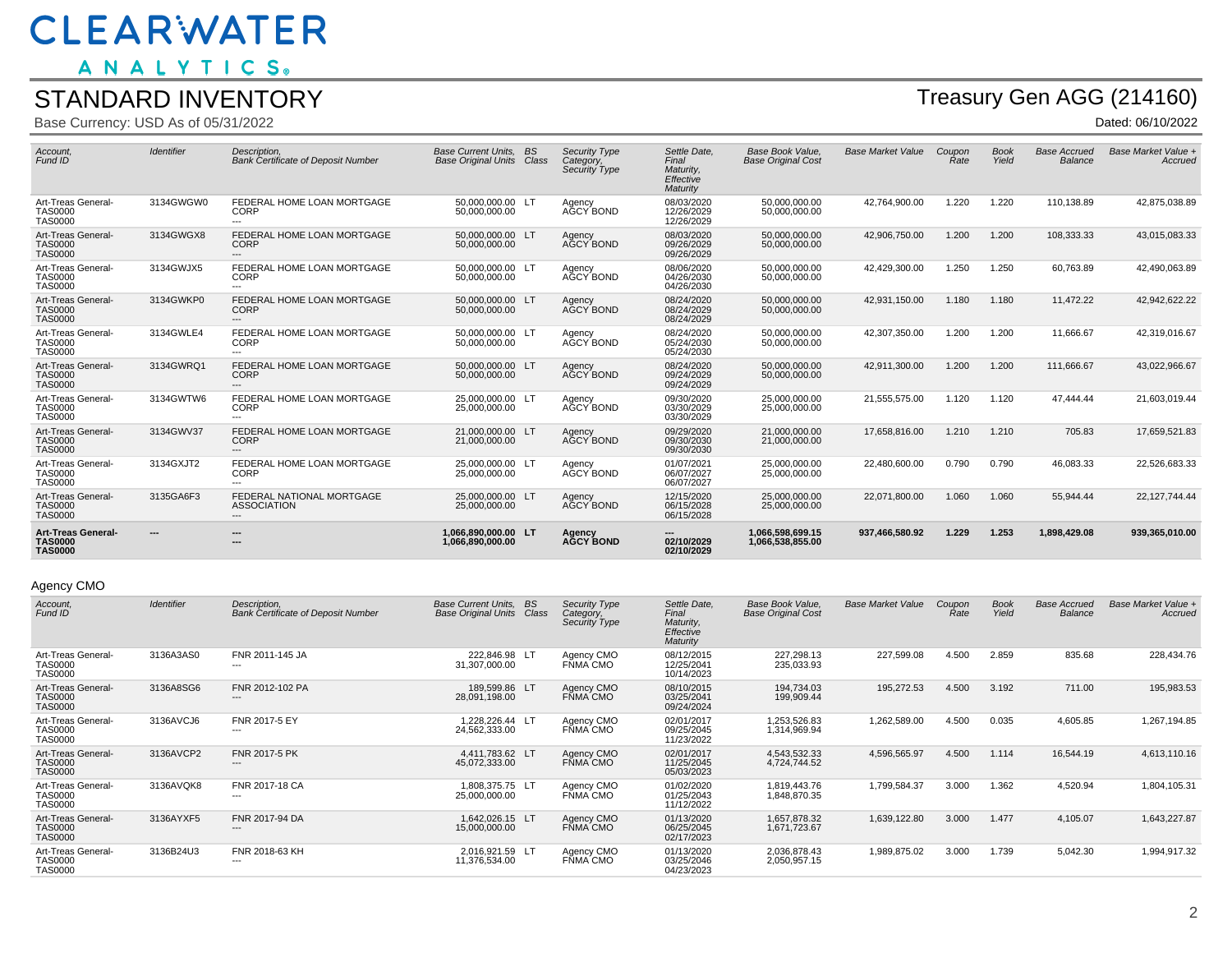ANALYTICS.

#### STANDARD INVENTORY

Base Currency: USD As of 05/31/2022

## Treasury Gen AGG (214160)

| Account.<br>Fund ID                                    | Identifier | Description.<br><b>Bank Certificate of Deposit Number</b> | Base Current Units. BS<br><b>Base Original Units Class</b> | Security Type<br>Category,<br>Security Type | Settle Date,<br>Final<br>Maturity,<br>Effective<br>Maturity | <b>Base Book Value.</b><br><b>Base Original Cost</b> | <b>Base Market Value</b> | Coupon<br>Rate | <b>Book</b><br>Yield | <b>Base Accrued</b><br>Balance | Base Market Value +<br>Accruea |
|--------------------------------------------------------|------------|-----------------------------------------------------------|------------------------------------------------------------|---------------------------------------------|-------------------------------------------------------------|------------------------------------------------------|--------------------------|----------------|----------------------|--------------------------------|--------------------------------|
| Art-Treas General-<br><b>TAS0000</b><br><b>TAS0000</b> | 3136BAX90  | FNR 2020-47 KJ                                            | 15,109,038.40 LT<br>24,967,292.00                          | Agency CMO<br>FŇMA CMO                      | 12/09/2020<br>12/25/2045<br>06/22/2025                      | 15,462,825.90<br>15,533,980.10                       | 14,209,354.39            | 2.000          | 1.188                | 25,181.73                      | 14,234,536.12                  |
| Art-Treas General-<br><b>TAS0000</b><br><b>TAS0000</b> | 3136BCCT5  | FNR 2020-71 BC                                            | 20,605,752.89 LT<br>28,395,477.00                          | Agency CMO<br>FÑMA CMO                      | 09/30/2020<br>10/25/2050<br>03/03/2029                      | 20,933,907.53<br>20,953,474.97                       | 18,194,906.80            | 1.500          | 1.236                | 25,757.19                      | 18,220,663.99                  |
| Art-Treas General-<br><b>TAS0000</b><br><b>TAS0000</b> | 3136BCLN8  | FNR 2020-075 VE                                           | 12,107,606.51 LT<br>13,861,000.00                          | Agency CMO<br>FŇMA CMO                      | 11/03/2020<br>07/25/2032<br>07/29/2027                      | 12,397,534.25<br>12,445,295.23                       | 11,092,357.55            | 1.500          | 1.005                | 15,134.51                      | 11,107,492.06                  |
| Art-Treas General-<br><b>TAS0000</b><br><b>TAS0000</b> | 3136BDD96  | FNR 2021-4 T                                              | 25,526,557.00 LT<br>35,000,000.00                          | Agency CMO<br>FŇMA CMO                      | 01/29/2021<br>09/25/2050<br>03/25/2026                      | 25,866,125.84<br>25,887,518.34                       | 22,071,070.88            | 1.500          | 1.121                | 31,908.20                      | 22,102,979.08                  |
| Art-Treas General-<br><b>TAS0000</b><br><b>TAS0000</b> | 3136BGVT5  | FNR 2021-57 B                                             | 28,764,134.10 LT<br>30,000,000.00                          | Agency CMO<br>FŇMA CMO                      | 08/30/2021<br>04/25/2050<br>01/30/2028                      | 28,935,213.43<br>28,943,909.94                       | 23,925,435.49            | 1.500          | 1.374                | 35,955.17                      | 23,961,390.66                  |
| Art-Treas General-<br><b>TAS0000</b><br><b>TAS0000</b> | 3136BH6R5  | FNR 2021-43 KE                                            | 20,120,608.50 LT<br>25,000,000.00                          | Agency CMO<br>FŇMA CMO                      | 06/30/2021<br>07/25/2051<br>05/30/2025                      | 20,065,063.38<br>20,063,233.33                       | 16,765,698.24            | 1.500          | 1.565                | 25,150.76                      | 16,790,849.00                  |
| Art-Treas General-<br><b>TAS0000</b><br><b>TAS0000</b> | 3136BKLD2  | FNR 2021-82 KE                                            | 28.892.447.40 LT<br>30,000,000.00                          | Agency CMO<br>FŇMA CMO                      | 11/30/2021<br>05/25/2049<br>03/10/2027                      | 29,189,305.05<br>29,199,429.65                       | 26,254,901.24            | 2.000          | 1.750                | 48,154.08                      | 26,303,055.32                  |
| Art-Treas General-<br><b>TAS0000</b><br><b>TAS0000</b> | 3136BKRP9  | FNR 2021-88 LA                                            | 38,550,455.20 LT<br>40,000,000.00                          | Agency CMO<br>FŇMA CMO                      | 11/30/2021<br>03/25/2050<br>03/03/2027                      | 39,696,685.06<br>39,746,121.66                       | 36,044,322.10            | 2.500          | 1.807                | 80,313.45                      | 36,124,635.55                  |
| Art-Treas General-<br><b>TAS0000</b><br><b>TAS0000</b> | 3136BMPX0  | FNR 2022-17 LA                                            | 29,085,888.30 LT<br>30,000,000.00                          | Agency CMO<br>FŇMA CMO                      | 03/31/2022<br>09/25/2048<br>08/18/2025                      | 29,458,998.59<br>29,464,232.09                       | 28,281,826.66            | 3.000          | 2.531                | 72,714.72                      | 28,354,541.38                  |
| Art-Treas General-<br><b>TAS0000</b><br><b>TAS0000</b> | 3136BMZT8  | FNR 2022-22 KA                                            | 34,891,636.15 LT<br>35,000,000.00                          | Agency CMO<br>FŇMA CMO                      | 04/29/2022<br>06/25/2047<br>06/09/2024                      | 35,233,530.41<br>35,235,100.69                       | 35,700,418.00            | 4.000          | 3.390                | 116,305.45                     | 35,816,723.45                  |
| Art-Treas General-<br><b>TAS0000</b><br><b>TAS0000</b> | 3137APUG3  | FHR 4045 HD                                               | 360,337.25 LT<br>15,558,200.00                             | Agency CMO<br>FHLMC CMO                     | 01/31/2018<br>07/15/2041<br>10/13/2022                      | 367,268.45<br>382,858.32                             | 367,603.02               | 4.500          | $-0.515$             | 1,351.26                       | 368,954.28                     |
| Art-Treas General-<br><b>TAS0000</b><br><b>TAS0000</b> | 3137BGJD2  | <b>FHR 4444 CH</b>                                        | 317,693.73 LT<br>7,905,000.00                              | Agency CMO<br>FHLMC CMO                     | 12/02/2019<br>01/15/2041<br>09/07/2022                      | 319,020.64<br>324,184.12                             | 317,814.84               | 3.000          | 1.307                | 794.23                         | 318,609.08                     |
| Art-Treas General-<br><b>TAS0000</b><br><b>TAS0000</b> | 3137BN2H6  | FHR 4550 MA<br>---                                        | 638,425.22 LT<br>13,457,964.00                             | Agency CMO<br>FHLMĆ CMO                     | 11/12/2019<br>01/15/2042<br>09/17/2022                      | 641,426.54<br>651,517.92                             | 637,955.66               | 3.000          | 1.285                | 1,596.06                       | 639,551.72                     |
| Art-Treas General-<br><b>TAS0000</b><br><b>TAS0000</b> | 3137BSDS9  | FHR 4622 HA                                               | 6,409,370.25 LT<br>25,000,000.00                           | Agency CMO<br>FHLMC CMO                     | 01/02/2020<br>11/15/2043<br>07/06/2024                      | 6,524,429.16<br>6,571,858.04                         | 6,352,160.72             | 3.000          | 2.093                | 16,023.43                      | 6,368,184.15                   |
| Art-Treas General-<br><b>TAS0000</b><br><b>TAS0000</b> | 3137BVMP8  | <b>FHR 4657 JA</b>                                        | 1,679,279.79 LT<br>17,232,651.00                           | Agency CMO<br>FHLMC CMO                     | 03/01/2017<br>03/15/2045<br>05/27/2023                      | 1.744.646.90<br>1,805,225.78                         | 1,739,301.92             | 4.500          | 0.585                | 6,297.30                       | 1,745,599.22                   |
| Art-Treas General-<br><b>TAS0000</b><br><b>TAS0000</b> | 3137F3V43  | <b>FHR 4764 TJ</b><br>---                                 | 487.444.01 LT<br>21,801,333.00                             | Agency CMO<br>FHLMC CMO                     | 03/01/2018<br>10/15/2045<br>07/20/2022                      | 490,297.82<br>510,140.63                             | 491,656.56               | 4.500          | 0.298                | 1,827.92                       | 493,484.47                     |
| Art-Treas General-<br><b>TAS0000</b><br><b>TAS0000</b> | 3137F3XL3  | FHR 4769 AH                                               | 1,832,308.27 LT<br>63,091,496.00                           | Agency CMO<br>FHLMĆ CMO                     | 03/01/2018<br>02/15/2046<br>08/15/2022                      | 1,849,425.84<br>1,925,641.48                         | 1,853,574.96             | 4.500          | 0.112                | 6,871.16                       | 1,860,446.12                   |
| Art-Treas General-<br><b>TAS0000</b><br><b>TAS0000</b> | 3137F6KX4  | FHR 5037 DC                                               | 29,638,564.55 LT<br>35,000,000.00                          | Agency CMO<br>FHLMC CMO                     | 10/30/2020<br>11/25/2050<br>07/22/2030                      | 30,057,179.61<br>30,080,827.51                       | 25, 154, 586. 72         | 1.500          | 1.302                | 37,048.21                      | 25,191,634.93                  |
| Art-Treas General-<br><b>TAS0000</b><br><b>TAS0000</b> | 3137F9BZ3  | <b>FHR 5069 GP</b>                                        | 41.520.810.70 LT<br>45,906,995.00                          | Agency CMO<br>FHLMĆ CMO                     | 01/29/2021<br>02/25/2041<br>12/27/2027                      | 42.337.786.77<br>42,396,640.31                       | 37,370,442.78            | 1.500          | 1.116                | 51,901.01                      | 37,422,343.80                  |
| Art-Treas General-<br><b>TAS0000</b><br><b>TAS0000</b> | 3137F9WY3  | FHR 5070 EP                                               | 28,566,875.05 LT<br>35.000.000.00                          | Agency CMO<br><b>FHLMC CMO</b>              | 02/03/2021<br>09/25/2050<br>06/09/2027                      | 28,592,451.29<br>28,593,656.50                       | 23,750,296.81            | 1.000          | 0.970                | 23,805.73                      | 23,774,102.54                  |
| Art-Treas General-<br><b>TAS0000</b><br><b>TAS0000</b> | 3137FEDL1  | FHR 4769 HG<br>---                                        | 1,877,585.98 LT<br>57,020,504.00                           | Agency CMO<br>FHLMC CMO                     | 03/01/2018<br>02/15/2046<br>08/24/2022                      | 1,895,455.78<br>1,969,118.30                         | 1,900,560.12             | 4.500          | 0.426                | 7,040.95                       | 1,907,601.07                   |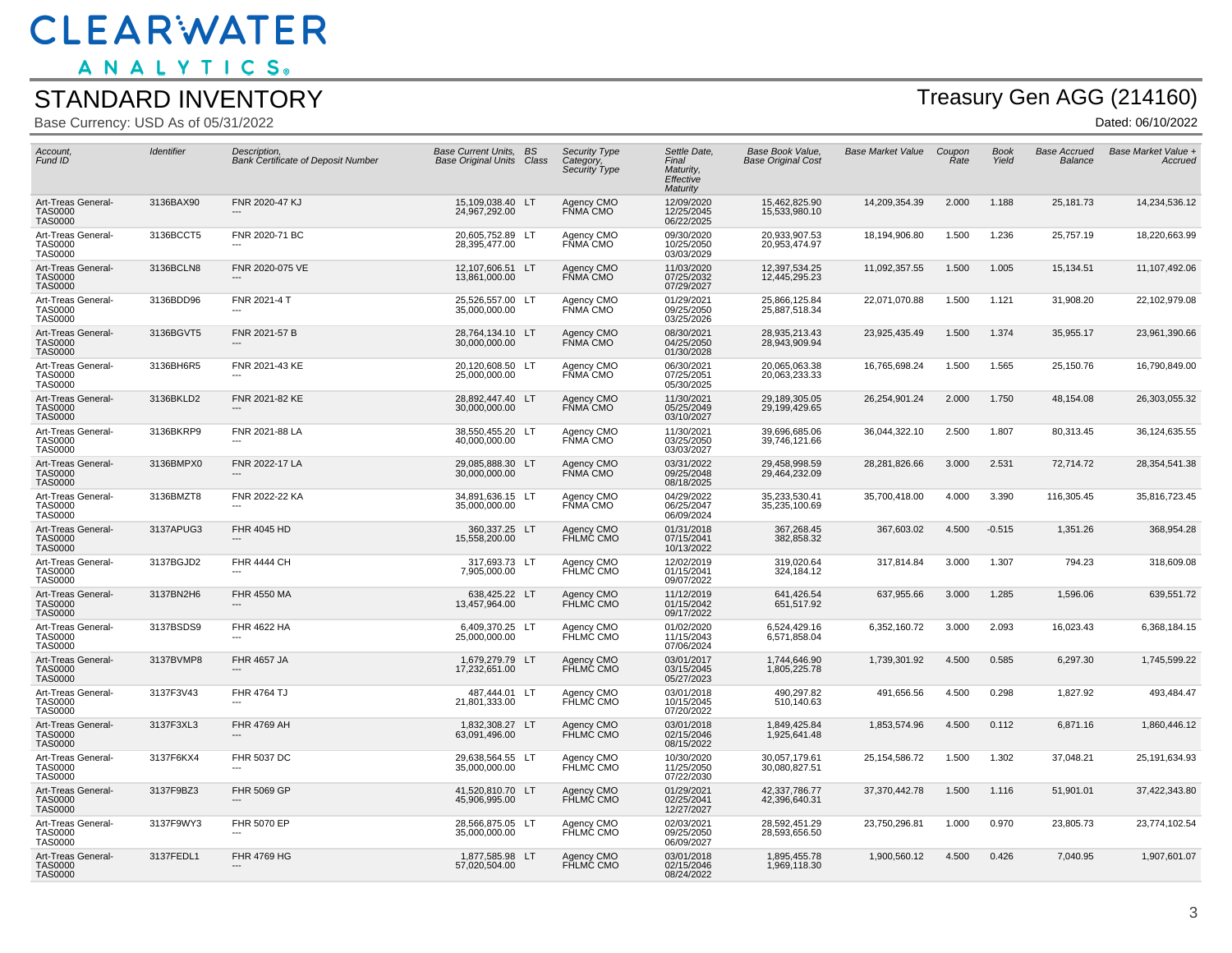ANALYTICS.

#### STANDARD INVENTORY

Base Currency: USD As of 05/31/2022

## Treasury Gen AGG (214160)

| Account,<br>Fund ID                                    | Identifier | Description,<br><b>Bank Certificate of Deposit Number</b> | <b>Base Current Units, BS</b><br><b>Base Original Units Class</b> | <b>Security Type</b><br>Category,<br>Security Type | Settle Date,<br>Final<br>Maturity,<br>Effective<br><b>Maturity</b> | Base Book Value,<br><b>Base Original Cost</b> | <b>Base Market Value</b> | Coupon<br>Rate | <b>Book</b><br>Yield | <b>Base Accrued</b><br>Balance | Base Market Value +<br>Accruea |
|--------------------------------------------------------|------------|-----------------------------------------------------------|-------------------------------------------------------------------|----------------------------------------------------|--------------------------------------------------------------------|-----------------------------------------------|--------------------------|----------------|----------------------|--------------------------------|--------------------------------|
| Art-Treas General-<br><b>TAS0000</b><br><b>TAS0000</b> | 3137FEYM6  | FHR 4793 LH                                               | 953,873.27 LT<br>15,974,951.00                                    | Agency CMO<br>FHLMC CMO                            | 03/22/2019<br>04/15/2046<br>10/10/2022                             | 969,837.30<br>1,003,057.36                    | 968,483.69               | 5.000          | 0.394                | 3,974.47                       | 972,458.16                     |
| Art-Treas General-<br><b>TAS0000</b><br><b>TAS0000</b> | 3137FFSS7  | <b>FHR 5083 TP</b>                                        | 32,449,046.35 LT<br>35,000,000.00                                 | Agency CMO<br>FHLMC CMO                            | 02/26/2021<br>03/25/2051<br>11/14/2028                             | 33,303,549.07<br>33, 341, 395. 12             | 28,689,084.17            | 1.750          | 1.297                | 47,321.53                      | 28,736,405.69                  |
| Art-Treas General-<br><b>TAS0000</b><br><b>TAS0000</b> | 3137FFVX2  | <b>FHR 5081 NE</b>                                        | 16,339,068.39 LT<br>19,676,725.00                                 | Agency CMO<br>FHLMC CMO                            | 02/26/2021<br>04/25/2044<br>02/27/2026                             | 16,822,347.90<br>16,887,320.73                | 15,239,053.68            | 2.000          | 1.162                | 27,231.78                      | 15,266,285.46                  |
| Art-Treas General-<br><b>TAS0000</b><br><b>TAS0000</b> | 3137FFW78  | FHR 5081 PB                                               | 24,307,849.80 LT<br>30,000,000.00                                 | Agency CMO<br>FŘLMČ CMO                            | 02/26/2021<br>03/25/2051<br>02/22/2028                             | 24,630,951.04<br>24,645,880.84                | 20,979,158.86            | 1.250          | 0.995                | 25,320.68                      | 21,004,479.53                  |
| Art-Treas General-<br><b>TAS0000</b><br><b>TAS0000</b> | 3137FUVF8  | FHR 4991 QC                                               | 17,347,655.15 LT<br>35,000,000.00                                 | Agency CMO<br>FHLMC CMO                            | 06/30/2020<br>07/25/2044<br>03/08/2024                             | 17,630,568.10<br>17,754,918.46                | 16,334,987.69            | 2.000          | 1.023                | 28,912.76                      | 16,363,900.45                  |
| Art-Treas General-<br><b>TAS0000</b><br><b>TAS0000</b> | 3137FWWB2  | FHR 5020 AG                                               | 26,045,337.50 LT<br>35,000,000.00                                 | Agency CMO<br>FHLMC CMO                            | 09/30/2020<br>09/25/2050<br>09/27/2028                             | 26,333,314.86<br>26,350,556.30                | 21,481,419.00            | 1.500          | 1.300                | 32,556.67                      | 21,513,975.67                  |
| Art-Treas General-<br><b>TAS0000</b><br><b>TAS0000</b> | 3137FXNP9  | FHR 5038 ML                                               | 28,593,487.80 LT<br>45,000,000.00                                 | Agency CMO<br>FHLMC CMO                            | 10/30/2020<br>11/25/2050<br>06/28/2028                             | 29,671,930.95<br>29,732,759.58                | 25,158,710.52            | 2.000          | 1.319                | 47,655.81                      | 25,206,366.33                  |
| Art-Treas General-<br><b>TAS0000</b><br><b>TAS0000</b> | 3137FXXF0  | FHR 5080 Y                                                | 32,764,856.60 LT<br>35,000,000.00                                 | Agency CMO<br>FHLMĆ CMO                            | 02/26/2021<br>02/25/2051<br>11/17/2030                             | 33,213,550.50<br>33,233,291.66                | 27,218,331.24            | 1.500          | 1.315                | 40,956.07                      | 27,259,287.31                  |
| Art-Treas General-<br><b>TAS0000</b><br><b>TAS0000</b> | 3137FYCE4  | FHR 5092 HE                                               | 22,500,726.50 LT<br>25,000,000.00                                 | Agency CMO<br>FHLMĆ CMO                            | 04/12/2021<br>02/25/2051<br>08/20/2028                             | 23,102,288.34<br>23,126,527.96                | 20,474,856.26            | 2.000          | 1.521                | 37,501.21                      | 20,512,357.47                  |
| Art-Treas General-<br><b>TAS0000</b><br><b>TAS0000</b> | 3137H0VX3  | <b>FHR 5115 EA</b>                                        | 19,828,188.21 LT<br>25,704,000.00                                 | Agency CMO<br>FHLMĆ CMO                            | 05/28/2021<br>03/25/2040<br>02/18/2026                             | 20,399,114.31<br>20,454,015.40                | 18,456,438.26            | 2.000          | 1.179                | 33,046.98                      | 18,489,485.24                  |
| Art-Treas General-<br><b>TAS0000</b><br><b>TAS0000</b> | 3137H25Y6  | <b>FHR 5144 EA</b>                                        | 26,227,881.90 LT<br>30,000,000.00                                 | Agency CMO<br>FHLMC CMO                            | 08/30/2021<br>04/25/2047<br>05/29/2026                             | 26,925,083.78<br>26.981.933.50                | 24,030,758.59            | 2.000          | 1.287                | 43,713.14                      | 24,074,471.73                  |
| Art-Treas General-<br><b>TAS0000</b><br><b>TAS0000</b> | 3137H35J7  | <b>FHR 5149 WC</b>                                        | 23,861,078.25 LT<br>25,000,000.00                                 | Agency CMO<br>FHLMC CMO                            | 09/30/2021<br>10/25/2047<br>05/14/2027                             | 24,375,237.86<br>24,399,816.66                | 21,692,985.52            | 2.000          | 1.520                | 39,768.46                      | 21,732,753.98                  |
| Art-Treas General-<br><b>TAS0000</b><br><b>TAS0000</b> | 3137H3NT5  | FHR 5166 GE<br>---                                        | 27,648,875.40 LT<br>30,000,000.00                                 | Agency CMO<br>FHLMC CMO                            | 10/29/2021<br>02/25/2048<br>08/25/2028                             | 28,097,377.17<br>28,115,450.17                | 25,391,231.92            | 2.000          | 1.703                | 46,081.46                      | 25,437,313.38                  |
| Art-Treas General-<br><b>TAS0000</b><br><b>TAS0000</b> | 3137H3VH2  | FHR 5160 AN                                               | 33.326.484.10 LT<br>35,000,000.00                                 | Agency CMO<br>FHLMC CMO                            | 10/29/2021<br>10/25/2050<br>05/04/2028                             | 34.443.552.50<br>34,474,685.63                | 31,419,084.11            | 2.500          | 1.863                | 69,430.18                      | 31,488,514.28                  |
| Art-Treas General-<br><b>TAS0000</b><br><b>TAS0000</b> | 3137H5J32  | <b>FHR 5197 AD</b>                                        | 38.963.243.60 LT<br>40,000,000.00                                 | Agency CMO<br>FHLMC CMO                            | 01/31/2022<br>06/25/2049<br>07/26/2026                             | 39,378,900.27<br>39,389,404.08                | 36,767,530.01            | 2.500          | 2.195                | 81,173.42                      | 36,848,703.43                  |
| Art-Treas General-<br><b>TAS0000</b><br><b>TAS0000</b> | 3137H5MU8  | FHR 5191 CE<br>---                                        | 38,993,305.20 LT<br>40,000,000.00                                 | Agency CMO<br>FHLMĆ CMO                            | 01/31/2022<br>02/25/2042<br>11/05/2027                             | 39,047,225.45<br>39,048,139.54                | 35,740,177.97            | 2.000          | 1.954                | 64,988.84                      | 35,805,166.81                  |
| Art-Treas General-<br><b>TAS0000</b><br><b>TAS0000</b> | 3137H62D6  | FHR 5202 GB                                               | 29,430,017.10 LT<br>30,000,000.00                                 | Agency CMO<br>FHLMĆ CMO                            | 02/28/2022<br>05/25/2048<br>05/26/2025                             | 30,065,764.61<br>30,084,145.22                | 28,545,435.84            | 3.000          | 2.192                | 73,575.04                      | 28,619,010.88                  |
| Art-Treas General-<br><b>TAS0000</b><br><b>TAS0000</b> | 3137H6BL8  | FHR 5204 B                                                | 29.393.383.20 LT<br>30,000,000.00                                 | Agency CMO<br>FHLMC CMO                            | 02/28/2022<br>07/25/2048<br>09/19/2025                             | 30,020,612.53<br>30,036,363.46                | 28,544,351.80            | 3.000          | 2.274                | 73,483.46                      | 28,617,835.26                  |
| Art-Treas General-<br><b>TAS0000</b><br><b>TAS0000</b> | 3137H6RA5  | <b>FHR 5206 CA</b><br>---                                 | 23,913,344.74 LT<br>24,714,000.00                                 | Agency CMO<br>FHLMĆ CMO                            | 03/31/2022<br>02/25/2047<br>10/04/2027                             | 24,416,797.96<br>24,421,503.32                | 23,273,089.33            | 3.000          | 2.538                | 59,783.36                      | 23,332,872.69                  |
| Art-Treas General-<br><b>TAS0000</b><br><b>TAS0000</b> | 3137H7AK9  | FHR 5220 VG                                               | 19,877,130.00 LT<br>20,000,000.00                                 | Agency CMO<br>FŘLMČ CMO                            | 04/29/2022<br>07/25/2033<br>04/25/2028                             | 20, 153, 621. 68<br>20,155,875.69             | 20,195,497.22            | 3.500          | 3.325                | 57,974.96                      | 20,253,472.18                  |
| Art-Treas General-<br><b>TAS0000</b><br>TAS0000        | 3137H7CJ0  | FHR 5227 JV                                               | 16,635,744.08 LT<br>16,735,744.00                                 | Agency CMO<br>FHLMC CMO                            | 05/05/2022<br>06/25/2033<br>04/06/2027                             | 16,902,334.00<br>16,904,125.42                | 17,073,526.16            | 4.000          | 3.602                | 55,452.48                      | 17,128,978.64                  |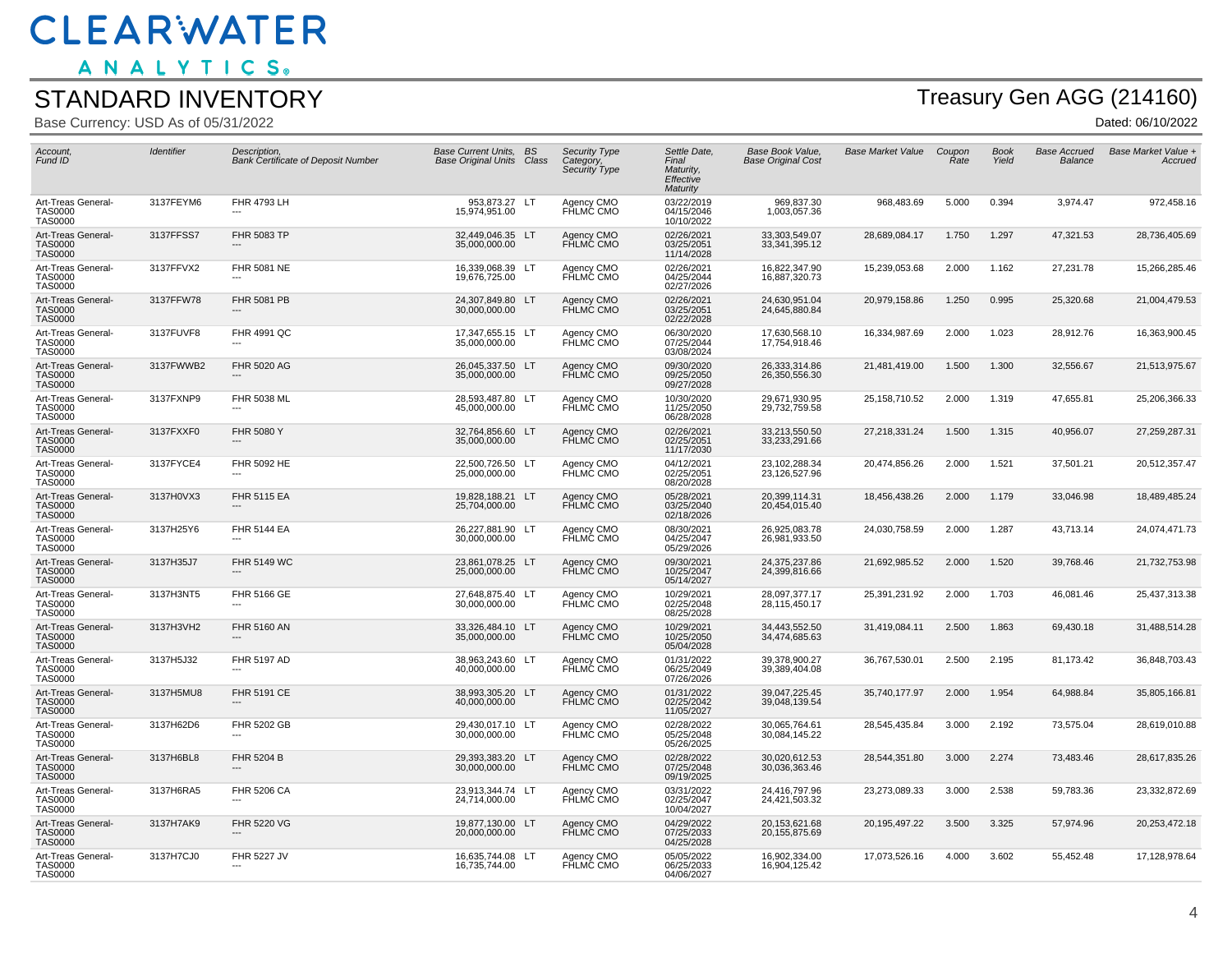ANALYTICS.

#### STANDARD INVENTORY

Base Currency: USD As of 05/31/2022

# Treasury Gen AGG (214160)

Dated: 06/10/2022

| Account,<br>Fund ID                                           | <b>Identifier</b>        | Description,<br><b>Bank Certificate of Deposit Number</b> | <b>Base Current Units.</b><br>BS<br><b>Base Original Units Class</b> | Category, | Security Type<br>Security Type | Settle Date,<br>Final<br>Maturity.<br>Effective<br>Maturity | Base Book Value.<br><b>Base Original Cost</b> | <b>Base Market Value</b> | Coupon<br>Rate | <b>Book</b><br>Yield | <b>Base Accrued</b><br>Balance | Base Market Value +<br>Accruea |
|---------------------------------------------------------------|--------------------------|-----------------------------------------------------------|----------------------------------------------------------------------|-----------|--------------------------------|-------------------------------------------------------------|-----------------------------------------------|--------------------------|----------------|----------------------|--------------------------------|--------------------------------|
| Art-Treas General-<br><b>TAS0000</b><br><b>TAS0000</b>        | 3137H7HW6                | <b>FHR 5223 MC</b><br>---                                 | 29,647,929.00 LT<br>30,000,000.00                                    |           | Agency CMO<br>FHLMC CMO        | 04/29/2022<br>07/25/2050<br>06/22/2025                      | 29,643,311.33<br>29.643.296.51                | 29,797,994.36            | 3.500          | 3.448                | 17,294.63                      | 29,815,288.99                  |
| Art-Treas General-<br><b>TAS0000</b><br><b>TAS0000</b>        | 31397YSV4                | FHR 3500 AB<br>---                                        | 352.255.66 LT<br>83.983.373.00                                       |           | Agency CMO<br>FHLMC CMO        | 01/03/2017<br>01/15/2039<br>01/11/2027                      | 378,106.14<br>372,620.44                      | 360,245.42               | 4.500          | 2.735                | 1,320.96                       | 361,566.38                     |
| Art-Treas General-<br><b>TAS0000</b><br><b>TAS0000</b>        | 38381VXM7                | GNR 2019-056 A<br>---                                     | 285,663.31 LT<br>20,700,000.00                                       |           | Agency CMO<br>GNMA CMO         | 07/01/2019<br>04/20/2048<br>12/11/2022                      | 289,711.60<br>308,154.88                      | 289,904.99               | 5.000          | 2.110                | 1,190.26                       | 291,095.26                     |
| Art-Treas General-<br><b>TAS0000</b><br><b>TAS0000</b>        | 38382WR74                | GNR 2021-136 ME<br>---                                    | 33,585,250.65 LT<br>35,000,000.00                                    |           | Agency CMO<br><b>GŇMA CMO</b>  | 08/30/2021<br>08/20/2051<br>10/21/2028                      | 33,769,389.99<br>33,774,167.68                | 29,965,670.45            | 1.500          | 1.399                | 41,981.56                      | 30,007,652.02                  |
| Art-Treas General-<br><b>TAS0000</b><br><b>TAS0000</b>        | 38383A7T5                | GNR 2021-174 ME<br>---                                    | 17,268,529.41 LT<br>19,852,000.00                                    |           | Agency CMO<br><b>GŇMA CMO</b>  | 10/29/2021<br>04/20/2048<br>12/29/2028                      | 17.547.875.63<br>17,558,586.74                | 16,143,994.14            | 2.000          | 1.720                | 28,780.88                      | 16,172,775.02                  |
| Art-Treas General-<br><b>TAS0000</b><br><b>TAS0000</b>        | 38383ATA2                | GNR 2021-156 HC<br>---                                    | 27,258,954.90 LT<br>30,000,000.00                                    |           | Agency CMO<br>GNMA CMO         | 09/30/2021<br>09/20/2051<br>05/08/2030                      | 27,368,243.95<br>27,370,759.21                | 24,343,288.84            | 1.500          | 1.438                | 34,073.69                      | 24,377,362.53                  |
| Art-Treas General-<br><b>TAS0000</b><br><b>TAS0000</b>        | 38383DDE5                | GNR 2021-194 EA<br>---                                    | 33,487,450.15 LT<br>35,000,000.00                                    |           | Agency CMO<br><b>GŇMA CMO</b>  | 11/30/2021<br>05/20/2050<br>03/22/2028                      | 34,012,005.44<br>34.023.772.60                | 31,216,519.48            | 2.000          | 1.695                | 55,812.42                      | 31,272,331.90                  |
| Art-Treas General-<br><b>TAS0000</b><br><b>TAS0000</b>        | 38383RAM9                | GNR 2022-063 A<br>---                                     | 31,193,717.33 LT<br>32.762.420.00                                    |           | Agency CMO<br><b>GŇMA CMO</b>  | 04/29/2022<br>05/20/2040<br>06/16/2024                      | 31, 111, 274. 75<br>31,110,859.01             | 30,988,811.41            | 3.000          | 3.072                | 77,984.29                      | 31,066,795.70                  |
| Art-Treas General-<br><b>TAS0000</b><br><b>TAS0000</b>        | 38383RZE0                | GNR 2022-083 JA<br>$---$                                  | 35.000.000.00 LT<br>35,000,000.00                                    |           | Agency CMO<br><b>GŇMA CMO</b>  | 05/31/2022<br>12/20/2044<br>05/31/2029                      | 35.159.932.39<br>35, 159, 960. 94             | 35,220,078.25            | 3.500          | 3.417                | 102,083.33                     | 35,322,161.58                  |
| <b>Art-Treas General-</b><br><b>TAS0000</b><br><b>TAS0000</b> | $\overline{\phantom{a}}$ | ---<br>---                                                | 1.115.982.927.21 LT<br>1,754,710,523.00                              | ---       | <b>Agency CMO</b>              | $\overline{\phantom{a}}$<br>07/17/2047<br>05/11/2027        | 1.132.975.681.48<br>1,134,593,518.00          | 1,030,187,553.42         | 2.290          | 1.824                | 2,017,922.33                   | 1,032,205,475.75               |

#### Agency MBS

| Account,<br>Fund ID                                    | <b>Identifier</b> | Description.<br><b>Bank Certificate of Deposit Number</b> | <b>Base Current Units.</b><br><b>Base Original Units Class</b> | <b>BS</b> | <b>Security Type</b><br>Category,<br>Security Type | Settle Date,<br>Final<br>Maturity,<br>Effective<br>Maturity | Base Book Value,<br><b>Base Original Cost</b> | <b>Base Market Value</b> | Coupon<br>Rate | <b>Book</b><br>Yield | <b>Base Accrued</b><br><b>Balance</b> | Base Market Value +<br>Accrued |
|--------------------------------------------------------|-------------------|-----------------------------------------------------------|----------------------------------------------------------------|-----------|----------------------------------------------------|-------------------------------------------------------------|-----------------------------------------------|--------------------------|----------------|----------------------|---------------------------------------|--------------------------------|
| Art-Treas General-<br>TAS0000<br><b>TAS0000</b>        | 30315EAD8         | FRESB 2020-SB76 A1F<br>---                                | 10,981,045.03 LT<br>13,000,000.00                              |           | Agency MBS<br><b>FHLMC</b>                         | 07/24/2020<br>05/25/2030<br>08/20/2029                      | 11,020,120.03<br>11,029,284.76                | 9,878,877.54             | 1.130          | 1.070                | 10,340.48                             | 9,889,218.02                   |
| Art-Treas General-<br><b>TAS0000</b><br><b>TAS0000</b> | 3132A5F42         | <b>FH ZS4687</b><br>---                                   | 16.437.083.56 LT<br>43,500,000.00                              |           | Agency MBS<br><b>FHLMC</b>                         | 11/10/2021<br>11/01/2046<br>06/02/2030                      | 17,024,132.82<br>17,038,064.43                | 15,355,640.66            | 2.500          | 1.985                | 34,243.92                             | 15,389,884.59                  |
| Art-Treas General-<br>TAS0000<br>TAS0000               | 3132D9EY6         | <b>FH SC0151</b><br>---                                   | 31,983,304.50 LT<br>35,000,000.00                              |           | Agency MBS<br>FHLMC                                | 02/14/2022<br>06/01/2041<br>10/27/2028                      | 32,465,547.76<br>32,473,048.85                | 29,461,611.88            | 2.500          | 2.220                | 66,631.88                             | 29,528,243.76                  |
| Art-Treas General-<br><b>TAS0000</b><br><b>TAS0000</b> | 3132D9F33         | <b>FH SC0186</b><br>---                                   | 23,820,025.75 LT<br>25,000,000.00                              |           | Agency MBS<br><b>FHLMC</b>                         | 10/26/2021<br>09/01/2041<br>12/16/2028                      | 24,780,001.55<br>24,810,045.57                | 23,641,367.22            | 2.500          | 1.809                | 49,625.05                             | 23,690,992.27                  |
| Art-Treas General-<br><b>TAS0000</b><br><b>TAS0000</b> | 3132XFF37         | <b>FH WN1085</b><br>---                                   | 39,920,000.00 LT<br>39,920,000.00                              |           | Agency MBS<br><b>FHLMC</b>                         | 02/22/2021<br>01/01/2031<br>09/27/2030                      | 40,085,723.44<br>40,110,243.75                | 40,110,243.75            | 1.550          | 1.467                | 53,282.11                             | 40,163,525.86                  |
| Art-Treas General-<br>TAS0000<br>TAS0000               | 3132XGJL1         | <b>FH WN2066</b><br>---                                   | 23,440,000.00 LT<br>23,440,000.00                              |           | Agency MBS<br><b>FHLMC</b>                         | 09/14/2020<br>07/01/2030<br>07/06/2028                      | 23,650,064.34<br>23,693,628.13                | 23,693,628.13            | 1.260          | 1.080                | 25,432.40                             | 23,719,060.53                  |
| Art-Treas General-<br><b>TAS0000</b><br><b>TAS0000</b> | 3133D3TC9         | <b>FH QK0547</b><br>---                                   | 42,142,174.00 LT<br>50,000,000.00                              |           | Agency MBS<br><b>FHLMC</b>                         | 12/14/2020<br>12/01/2040<br>11/29/2028                      | 43,666,906.11<br>43,788,352.67                | 38,202,080.06            | 2.000          | 1.389                | 70,236.96                             | 38,272,317.02                  |
| Art-Treas General-<br><b>TAS0000</b><br><b>TAS0000</b> | 3133D3TC9         | <b>FH QK0547</b><br>---                                   | 4.197.920.18 LT<br>4,980,664.00                                |           | Agency MBS<br><b>FHLMC</b>                         | 12/14/2020<br>12/01/2040<br>11/29/2028                      | 4,349,803.75<br>4,361,901.44                  | 3,805,434.50             | 2.000          | 1.389                | 6,996.53                              | 3,812,431.03                   |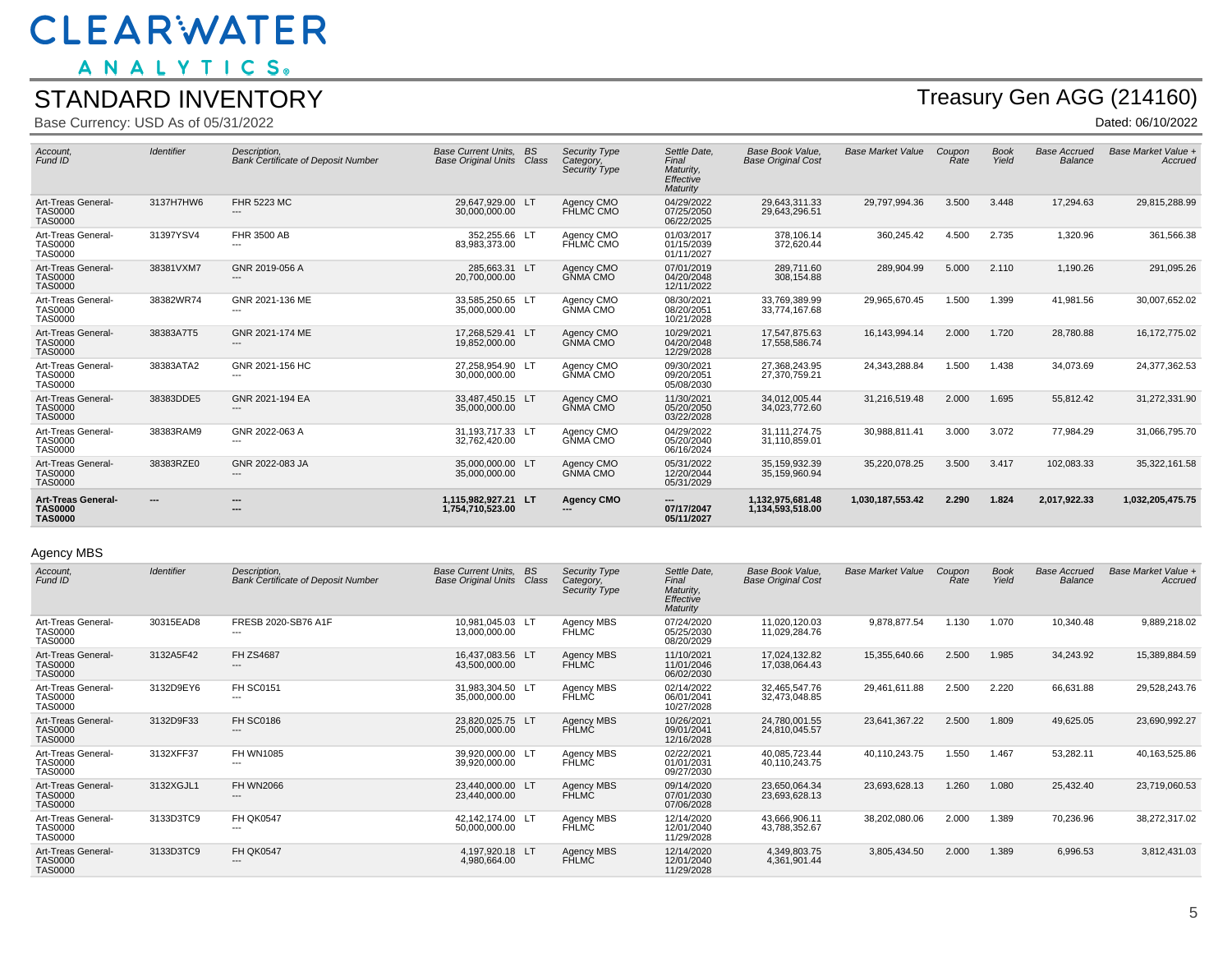ANALYTICS.

#### STANDARD INVENTORY

Base Currency: USD As of 05/31/2022

# Treasury Gen AGG (214160)

| Account,<br>Fund ID                                    | Identifier | Description,<br><b>Bank Certificate of Deposit Number</b> | <b>Base Current Units, BS</b><br><b>Base Original Units Class</b> | <b>Security Type</b><br>Category,<br>Security Type | Settle Date,<br>Final<br>Maturity,<br>Effective<br>Maturity | <b>Base Book Value.</b><br><b>Base Original Cost</b> | <b>Base Market Value</b> | Coupon<br>Rate | <b>Book</b><br>Yield | <b>Base Accrued</b><br>Balance | Base Market Value +<br>Accruea |
|--------------------------------------------------------|------------|-----------------------------------------------------------|-------------------------------------------------------------------|----------------------------------------------------|-------------------------------------------------------------|------------------------------------------------------|--------------------------|----------------|----------------------|--------------------------------|--------------------------------|
| Art-Treas General-<br><b>TAS0000</b><br><b>TAS0000</b> | 3133G9MW6  | <b>FH QN3073</b>                                          | 20,372,912.35 LT<br>35,000,000.00                                 | Agency MBS<br>FHLMC                                | 09/17/2020<br>08/01/2035<br>06/14/2027                      | 21,055,202.39<br>21,144,854.73                       | 19,254,313.35            | 2.000          | 1.284                | 33,954.85                      | 19,288,268.21                  |
| Art-Treas General-<br><b>TAS0000</b><br><b>TAS0000</b> | 3133G9UM9  | <b>FH QN3288</b>                                          | 20,866,997.38 LT<br>29,852,124.00                                 | Agency MBS<br>FHLMC                                | 10/19/2020<br>08/01/2035<br>04/07/2027                      | 21,568,368.41<br>21,659,291.19                       | 19,721,948.65            | 2.000          | 1.256                | 34,778.33                      | 19,756,726.98                  |
| Art-Treas General-<br><b>TAS0000</b><br><b>TAS0000</b> | 3133KKYK9  | <b>FH RA4314</b>                                          | 43,751,328.00 LT<br>50,000,000.00                                 | Agency MBS<br><b>FHLMC</b>                         | 02/11/2021<br>01/01/2051<br>04/13/2031                      | 45,247,662.69<br>45,316,805.20                       | 38,869,031.12            | 2.000          | 1.561                | 72,918.88                      | 38,941,950.00                  |
| Art-Treas General-<br><b>TAS0000</b><br><b>TAS0000</b> | 3133KMM77  | <b>FH RA5782</b>                                          | 33,046,005.30 LT<br>35,000,000.00                                 | Agency MBS<br>FHLMC                                | 02/14/2022<br>09/01/2051<br>09/28/2031                      | 32,974,444.26<br>32,973,717.17                       | 30,476,273.24            | 2.500          | 2.519                | 68,845.84                      | 30,545,119.09                  |
| Art-Treas General-<br><b>TAS0000</b><br><b>TAS0000</b> | 3133KPF52  | <b>FH RA7388</b>                                          | 35,000,000.00 LT<br>35,000,000.00                                 | Agency MBS<br>FHLMC                                | 05/12/2022<br>05/01/2052<br>06/28/2030                      | 34,978,165.08<br>34,978,125.00                       | 35,189,242.20            | 4.000          | 4.000                | 116,666.67                     | 35,305,908.87                  |
| Art-Treas General-<br><b>TAS0000</b><br><b>TAS0000</b> | 3133KTMX5  | <b>FH RB0374</b>                                          | 34,756,344.40 LT<br>40,000,000.00                                 | <b>Agency MBS</b><br>FHLMC                         | 01/29/2021<br>11/01/2040<br>11/25/2028                      | 36,100,425.32<br>36,198,189.62                       | 30,888,041.47            | 2.000          | 1.349                | 57,927.24                      | 30,945,968.71                  |
| Art-Treas General-<br><b>TAS0000</b><br><b>TAS0000</b> | 3133KTNW6  | <b>FH RB0405</b>                                          | 33,945,596.00 LT<br>40,000,000.00                                 | Agency MBS<br>FHLMC                                | 01/29/2021<br>12/01/2040<br>12/11/2028                      | 35,258,650.30<br>35, 353, 807.83                     | 30,176,312.66            | 2.000          | 1.353                | 56,575.99                      | 30,232,888.66                  |
| Art-Treas General-<br><b>TAS0000</b><br><b>TAS0000</b> | 3133KTP95  | <b>FH RB0448</b>                                          | 26,572,895.70 LT<br>30,000,000.00                                 | Agency MBS<br>FHLMC                                | 06/14/2021<br>01/01/2041<br>12/25/2028                      | 27,196,265.85<br>27,228,914.06                       | 23,722,662.46            | 2.000          | 1.599                | 44,288.16                      | 23,766,950.62                  |
| Art-Treas General-<br><b>TAS0000</b><br><b>TAS0000</b> | 3133KYT90  | <b>FH RB5076</b>                                          | 22,825,532.44 LT<br>35,265,312.00                                 | Agency MBS<br>FHLMC                                | 08/13/2020<br>08/01/2040<br>10/22/2028                      | 23,484,383.46<br>23,554,879.53                       | 20,691,370.26            | 2.000          | 1.500                | 38,042.55                      | 20,729,412.82                  |
| Art-Treas General-<br><b>TAS0000</b><br><b>TAS0000</b> | 3133KYT90  | <b>FH RB5076</b>                                          | 20,064,802.08 LT<br>31,000,000.00                                 | <b>Agency MBS</b><br>FHLMC                         | 09/23/2020<br>08/01/2040<br>10/22/2028                      | 20,664,901.93<br>20,720,043.27                       | 18,188,765.16            | 2.000          | 1.483                | 33,441.34                      | 18,222,206.49                  |
| Art-Treas General-<br><b>TAS0000</b><br><b>TAS0000</b> | 3133KYTV1  | <b>FH RB5064</b>                                          | 25,437,344.99 LT<br>42,336,524.00                                 | Agency MBS<br>FHLMC                                | 06/11/2020<br>06/01/2040<br>10/02/2028                      | 25,957,866.71<br>26,025,583.59                       | 23,060,262.75            | 2.000          | 1.636                | 42,395.57                      | 23,102,658.32                  |
| Art-Treas General-<br><b>TAS0000</b><br><b>TAS0000</b> | 3133KYU56  | <b>FH RB5104</b>                                          | 22.000.312.50 LT<br>25,000,000.00                                 | Agency MBS<br>FHLMC                                | 02/11/2021<br>03/01/2041<br>12/19/2028                      | 22,382,694.67<br>22,409,380.81                       | 18,908,714.85            | 1.500          | 1.207                | 27,500.39                      | 18,936,215.24                  |
| Art-Treas General-<br><b>TAS0000</b><br><b>TAS0000</b> | 3133KYU64  | <b>FH RB5105</b><br>---                                   | 34,425,496.80 LT<br>40,000,000.00                                 | Agency MBS<br>FHLMC                                | 02/24/2021<br>03/01/2041<br>01/13/2029                      | 35,664,368.80<br>35,748,726.83                       | 31,235,089.79            | 2.000          | 1.403                | 57,375.83                      | 31,292,465.61                  |
| Art-Treas General-<br><b>TAS0000</b><br><b>TAS0000</b> | 3133KYVG1  | <b>FH RB5115</b>                                          | 35,225,426.00 LT<br>40,000,000.00                                 | <b>Agency MBS</b><br>FHLMC                         | 06/14/2021<br>06/01/2041<br>10/31/2028                      | 36,497,784.52<br>36,562,891.39                       | 32,448,367.90            | 2.500          | 1.866                | 73,386.30                      | 32,521,754.20                  |
| Art-Treas General-<br><b>TAS0000</b><br><b>TAS0000</b> | 3133KYVL0  | <b>FH RB5119</b>                                          | 35.630.849.20 LT<br>40,000,000.00                                 | Agency MBS<br><b>FHLMC</b>                         | 07/14/2021<br>07/01/2041<br>11/20/2028                      | 36.950.099.98<br>37,011,544.61                       | 32,822,228.27            | 2.500          | 1.856                | 74,230.94                      | 32,896,459.21                  |
| Art-Treas General-<br><b>TAS0000</b><br><b>TAS0000</b> | 3133KYVN6  | <b>FH RB5121</b><br>---                                   | 37,196,890.80 LT<br>40,000,000.00                                 | Agency MBS<br><b>FHLMC</b>                         | 08/12/2021<br>08/01/2041<br>04/10/2029                      | 38,150,412.68<br>38,190,745.23                       | 33,753,191.49            | 2.000          | 1.581                | 61,994.82                      | 33,815,186.31                  |
| Art-Treas General-<br><b>TAS0000</b><br><b>TAS0000</b> | 3133KYVS5  | <b>FH RB5125</b>                                          | 28,223,560.50 LT<br>30,000,000.00                                 | Agency MBS<br>FHLMC                                | 08/12/2021<br>08/01/2041<br>04/26/2029                      | 28,926,077.19<br>28,955,609.10                       | 25,610,510.37            | 2.000          | 1.595                | 47,039.27                      | 25,657,549.64                  |
| Art-Treas General-<br><b>TAS0000</b><br><b>TAS0000</b> | 3133L7X51  | <b>FH RC1600</b>                                          | 30,057,105.60 LT<br>40,000,000.00                                 | Agency MBS<br>FHLMC                                | 03/16/2021<br>10/01/2035<br>06/03/2027                      | 31,052,225.29<br>31,146,675.68                       | 28,472,846.96            | 2.000          | 1.288                | 50,095.18                      | 28,522,942.14                  |
| Art-Treas General-<br><b>TAS0000</b><br><b>TAS0000</b> | 3136BCB90  | FNA 2020-M52 A2                                           | 36,000,000.00 LT<br>36,000,000.00                                 | Agency MBS<br><b>FŇMA</b>                          | 11/30/2020<br>10/25/2030<br>06/27/2029                      | 36,020,000.10<br>36,023,616.00                       | 30,874,320.00            | 1.320          | 1.391                | 39,600.00                      | 30,913,920.00                  |
| Art-Treas General-<br><b>TAS0000</b><br><b>TAS0000</b> | 3136BHMW6  | FNA 2021-M13 A1                                           | 26,057,814.82 LT<br>26,400,000.00                                 | Agency MBS<br><b>FNMA</b>                          | 05/28/2021<br>04/25/2031<br>08/19/2024                      | 26,057,608.28<br>26,057,554.24                       | 23,818,927.37            | 1.337          | 1.405                | 29,032.75                      | 23,847,960.12                  |
| Art-Treas General-<br><b>TAS0000</b><br><b>TAS0000</b> | 3137F72V6  | FHMS K-J32 A2<br>$---$                                    | 35,000,000.00 LT<br>35,000,000.00                                 | Agency MBS<br><b>FHLMC</b>                         | 11/30/2020<br>03/25/2033<br>12/05/2027                      | 35,614,788.45<br>35,699,965.00                       | 32,265,100.00            | 1.394          | 1.049                | 40,658.33                      | 32,305,758.33                  |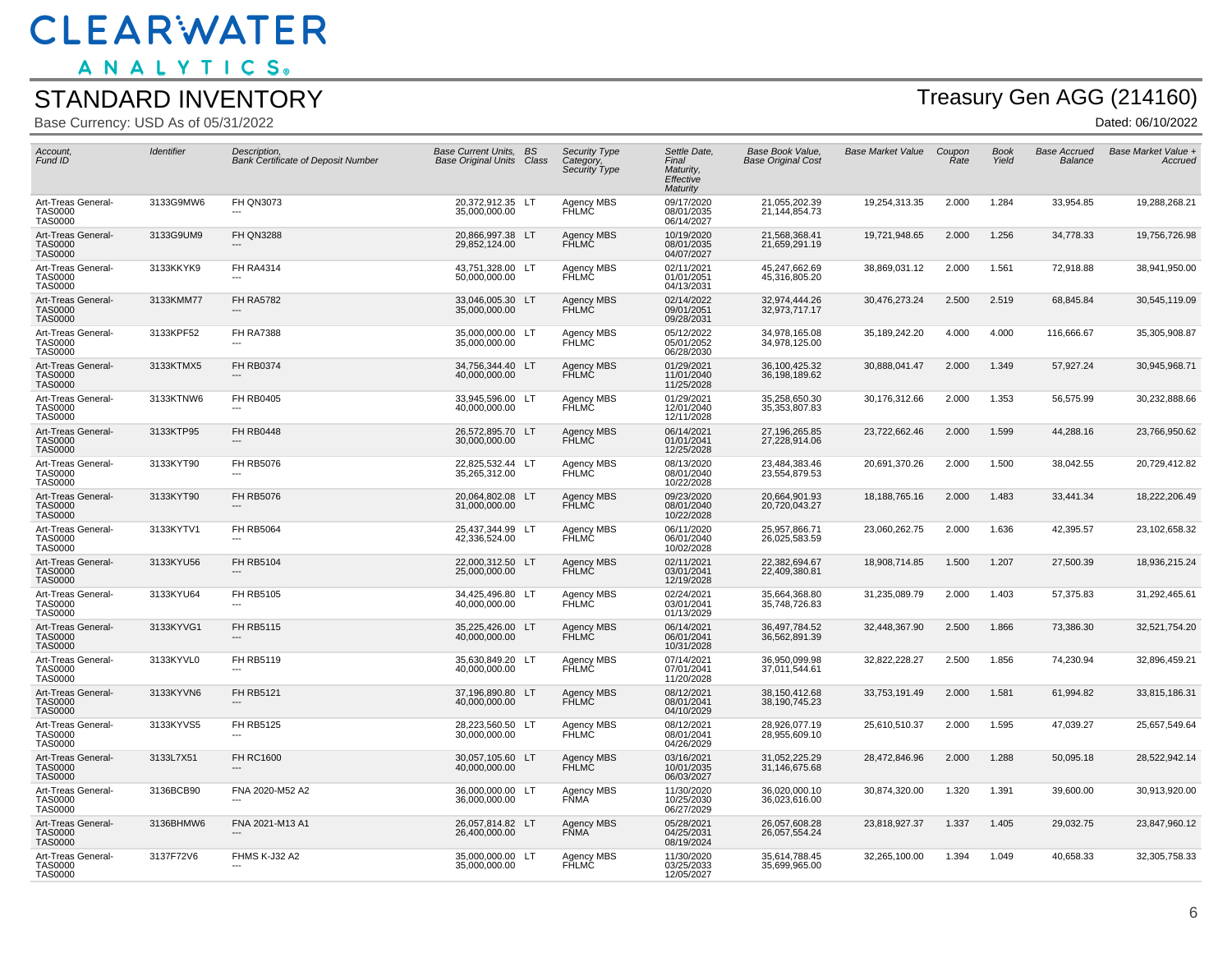ANALYTICS.

#### STANDARD INVENTORY

Base Currency: USD As of 05/31/2022

## Treasury Gen AGG (214160)

| Account,<br>Fund ID                                    | Identifier | Description,<br><b>Bank Certificate of Deposit Number</b> | <b>Base Current Units, BS</b><br><b>Base Original Units Class</b> | <b>Security Type</b><br>Category,<br>Security Type | Settle Date,<br>Final<br>Maturity,<br>Effective<br>Maturity | Base Book Value,<br><b>Base Original Cost</b> | <b>Base Market Value</b> | Coupon<br>Rate | <b>Book</b><br>Yield | <b>Base Accrued</b><br>Balance | Base Market Value +<br>Accruea |
|--------------------------------------------------------|------------|-----------------------------------------------------------|-------------------------------------------------------------------|----------------------------------------------------|-------------------------------------------------------------|-----------------------------------------------|--------------------------|----------------|----------------------|--------------------------------|--------------------------------|
| Art-Treas General-<br><b>TAS0000</b><br><b>TAS0000</b> | 3137FBU79  | <b>FHMS K-069 A2</b>                                      | 35,000,000.00 LT<br>35,000,000.00                                 | Agency MBS<br>FHLMĆ                                | 03/21/2022<br>09/25/2027<br>08/09/2027                      | 35,996,197.39<br>36,033,593.75                | 34,878,550.00            | 3.187          | 2.570                | 92,954.17                      | 34,971,504.17                  |
| Art-Treas General-<br><b>TAS0000</b><br><b>TAS0000</b> | 3137FFYP6  | <b>FHMS K-126 A1</b>                                      | 12,758,766.80 LT<br>20,000,000.00                                 | Agency MBS<br><b>FHLMC</b>                         | 03/18/2021<br>10/25/2030<br>02/01/2027                      | 12,758,527.40<br>12,758,486.11                | 11,862,335.84            | 1.319          | 1.304                | 14,024.01                      | 11,876,359.86                  |
| Art-Treas General-<br><b>TAS0000</b><br><b>TAS0000</b> | 3137FHPE7  | FHMS K-F50 A                                              | 14,318,302.83 LT<br>42,330,000.00                                 | Agency MBS<br>FHLMC                                | 09/11/2019<br>07/25/2028<br>01/30/2028                      | 14,317,902.21<br>14,318,302.84                | 14,357,821.34            | 1.417          | 1.428                | 3,943.89                       | 14,361,765.23                  |
| Art-Treas General-<br><b>TAS0000</b><br><b>TAS0000</b> | 3137FNXA3  | FHMS K-F67 A                                              | 50,197,690.90 LT<br>70,000,000.00                                 | Agency MBS<br>FĤLMĊ                                | 09/24/2019<br>08/25/2029<br>03/05/2029                      | 50,197,690.90<br>50,197,690.90                | 50,527,489.73            | 1.323          | 1.541                | 12,916.19                      | 50,540,405.92                  |
| Art-Treas General-<br><b>TAS0000</b><br><b>TAS0000</b> | 3137FNXD7  | FHMS K-S12 A                                              | 50,000,000.00 LT<br>50,000,000.00                                 | <b>Agency MBS</b><br><b>FHLMC</b>                  | 09/27/2019<br>08/25/2029<br>11/27/2028                      | 50,000,000.00<br>50,000,000.00                | 49,967,000.00            | 1.656          | 1.679                | 16,097.18                      | 49,983,097.18                  |
| Art-Treas General-<br><b>TAS0000</b><br><b>TAS0000</b> | 3137FNXD7  | FHMS K-S12 A                                              | 25,000,000.00 LT<br>25,000,000.00                                 | Agency MBS<br>FHLMC                                | 03/13/2020<br>08/25/2029<br>11/27/2028                      | 25,039,352.99<br>25,066,407.50                | 24,983,500.00            | 1.656          | 1.653                | 8,048.59                       | 24,991,548.59                  |
| Art-Treas General-<br><b>TAS0000</b><br><b>TAS0000</b> | 3137FNXH8  | FHMS K-J25 A2                                             | 16,576,757.20 LT<br>20,000,000.00                                 | Agency MBS<br>FHLMC                                | 01/09/2020<br>01/25/2026<br>05/02/2025                      | 16,814,836.28<br>16,979,521.01                | 16,443,314.30            | 2.610          | 2.049                | 36,054.45                      | 16,479,368.75                  |
| Art-Treas General-<br><b>TAS0000</b><br><b>TAS0000</b> | 3137FPHF5  | FHMS K-F68 A                                              | 25,577,860.00 LT<br>50,000,000.00                                 | Agency MBS<br>FHLMC                                | 03/13/2020<br>07/25/2026<br>04/05/2026                      | 25,558,839.88<br>25,549,885.54                | 25,442,808.90            | 1.290          | 1.535                | 6,415.78                       | 25,449,224.68                  |
| Art-Treas General-<br><b>TAS0000</b><br><b>TAS0000</b> | 3137FQ2Q5  | FHMS K-F70 A                                              | 28,912,830.70 LT<br>65,000,000.00                                 | <b>Agency MBS</b><br>FHLMC                         | 11/07/2019<br>09/25/2029<br>05/11/2029                      | 28,912,830.70<br>28,912,830.70                | 29,028,771.15            | 0.972          | 1.548                | 5,464.52                       | 29,034,235.68                  |
| Art-Treas General-<br><b>TAS0000</b><br><b>TAS0000</b> | 3137FQ2T9  | FHMS K-S13 A                                              | 25.000.000.00 LT<br>25,000,000.00                                 | Agency MBS<br><b>FHLMC</b>                         | 11/15/2019<br>09/25/2029<br>02/26/2029                      | 25,000,000.00<br>25,000,000.00                | 24,633,122.50            | 1.666          | 1.686                | 8,097.20                       | 24,641,219.70                  |
| Art-Treas General-<br><b>TAS0000</b><br><b>TAS0000</b> | 3137FQ2W2  | FHMS K-F71 A                                              | 49,373,864.40 LT<br>60,000,000.00                                 | Agency MBS<br>FHLMC                                | 11/15/2019<br>09/25/2029<br>04/24/2029                      | 49,373,864.40<br>49,373,864.40                | 49,241,048.70            | 1.566          | 1.588                | 15,031.56                      | 49,256,080.26                  |
| Art-Treas General-<br><b>TAS0000</b><br><b>TAS0000</b> | 3137FQXK4  | FHMS K-737 AM                                             | 20,000,000.00 LT<br>20,000,000.00                                 | Agency MBS<br>FHLMC                                | 01/30/2020<br>10/25/2026<br>10/01/2026                      | 19,998,793.41<br>19,999,300.00                | 19,345,200.00            | 2.097          | 2.074                | 34,950.00                      | 19,380,150.00                  |
| Art-Treas General-<br><b>TAS0000</b><br><b>TAS0000</b> | 3137FRUP4  | FHMS K-F76 AL                                             | 37,589,864.00 LT<br>50,000,000.00                                 | <b>Agency MBS</b><br>FHLMC                         | 03/19/2020<br>01/25/2030<br>08/25/2029                      | 37,589,864.00<br>37,589,864.00                | 37,537,614.09            | 1.403          | 1.628                | 10,256.84                      | 37,547,870.93                  |
| Art-Treas General-<br><b>TAS0000</b><br><b>TAS0000</b> | 3137FTRB5  | FHMS K-J29 A2                                             | 22,000,000.00 LT<br>22,000,000.00                                 | Agency MBS<br>FHLMC                                | 06/11/2020<br>11/25/2027<br>02/25/2027                      | 22,320,908.75<br>22,439,164.00                | 20,615,980.00            | 1.409          | 1.075                | 25,831.67                      | 20,641,811.67                  |
| Art-Treas General-<br><b>TAS0000</b><br><b>TAS0000</b> | 3137FVNG3  | <b>FHMS K-114 A2</b>                                      | 25,000,000.00 LT<br>25,000,000.00                                 | Agency MBS<br><b>FHLMC</b>                         | 08/20/2020<br>06/25/2030<br>06/01/2030                      | 25,613,435.18<br>25,749,125.00                | 21,517,000.00            | 1.366          | 1.038                | 28,458.33                      | 21,545,458.33                  |
| Art-Treas General-<br><b>TAS0000</b><br><b>TAS0000</b> | 3137FWG79  | <b>FHMS K-115 A2</b>                                      | 28,000,000.00 LT<br>28,000,000.00                                 | Agency MBS<br>FHLMC                                | 09/18/2020<br>06/25/2030<br>06/01/2030                      | 28,692,737.41<br>28,839,692.00                | 24,120,880.00            | 1.383          | 1.051                | 32,270.00                      | 24, 153, 150.00                |
| Art-Treas General-<br><b>TAS0000</b><br><b>TAS0000</b> | 3137FWJ50  | <b>FHMS 2020-KS14 AFX</b>                                 | 25,000,000.00 LT<br>25,000,000.00                                 | Agency MBS<br><b>FHLMC</b>                         | 09/30/2020<br>06/25/2030<br>02/27/2030                      | 24.999.627.49<br>24,999,550.00                | 24.999.550.00            | 1.118          | 1.111                | 23,291.67                      | 25.022.841.67                  |
| Art-Treas General-<br><b>TAS0000</b><br><b>TAS0000</b> | 3137FXZ27  | <b>FHMS K-127 A1</b>                                      | 29.738.930.70 LT<br>30,000,000.00                                 | Agency MBS<br>FHLMC                                | 03/25/2021<br>11/25/2030<br>01/17/2028                      | 29,738,490.39<br>29,738,425.14                | 27,337,512.05            | 1.353          | 1.340                | 33,530.64                      | 27,371,042.69                  |
| Art-Treas General-<br><b>TAS0000</b><br><b>TAS0000</b> | 3137H4BY5  | <b>FHMS K-746 A2</b><br>---                               | 35,000,000.00 LT<br>35,000,000.00                                 | Agency MBS<br>FHLMC                                | 11/18/2021<br>09/25/2028<br>09/01/2028                      | 35,965,793.87<br>36,048,250.00                | 32,458,300.00            | 2.031          | 1.551                | 59,237.50                      | 32,517,537.50                  |
| Art-Treas General-<br><b>TAS0000</b><br><b>TAS0000</b> | 3140J04E7  | <b>FN BL8020</b>                                          | 15,640,000.00 LT<br>15,640,000.00                                 | Agency MBS<br><b>FNMA</b>                          | 08/31/2020<br>08/01/2030<br>12/29/2029                      | 15,777,352.11<br>15,806,175.00                | 13,490,049.90            | 1.140          | 0.997                | 15,353.27                      | 13,505,403.17                  |
| Art-Treas General-<br><b>TAS0000</b><br>TAS0000        | 3140J04M9  | <b>FN BL8027</b>                                          | 27,350,000.00 LT<br>27,350,000.00                                 | Agency MBS<br><b>FNMA</b>                          | 09/25/2020<br>09/01/2027<br>06/30/2027                      | 27,777,303.24<br>27,914,093.75                | 24,892,851.39            | 1.190          | 0.849                | 28,026.15                      | 24,920,877.54                  |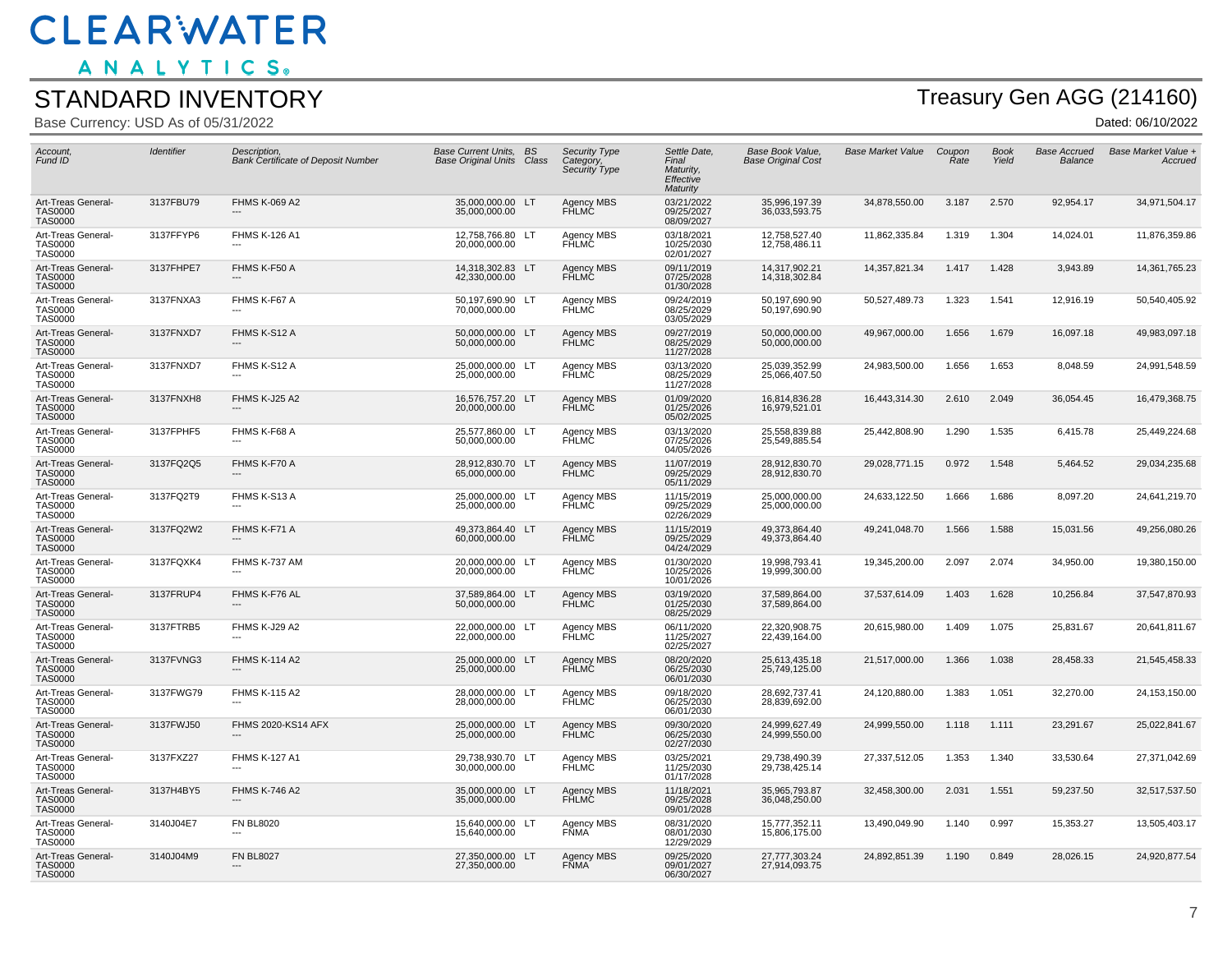ANALYTICS.

#### STANDARD INVENTORY

Base Currency: USD As of 05/31/2022

## Treasury Gen AGG (214160)

| Account,<br>Fund ID                                    | Identifier | Description,<br><b>Bank Certificate of Deposit Number</b> | <b>Base Current Units, BS</b><br><b>Base Original Units Class</b> | <b>Security Type</b><br>Category,<br>Security Type | Settle Date,<br>Final<br>Maturity,<br>Effective<br>Maturity | Base Book Value,<br><b>Base Original Cost</b> | <b>Base Market Value</b> | Coupon<br>Rate | <b>Book</b><br>Yield | <b>Base Accrued</b><br>Balance | Base Market Value +<br>Accrued |
|--------------------------------------------------------|------------|-----------------------------------------------------------|-------------------------------------------------------------------|----------------------------------------------------|-------------------------------------------------------------|-----------------------------------------------|--------------------------|----------------|----------------------|--------------------------------|--------------------------------|
| Art-Treas General-<br><b>TAS0000</b><br><b>TAS0000</b> | 3140J05P1  | <b>FN BL8053</b>                                          | 18,019,000.00 LT<br>18,019,000.00                                 | Agency MBS<br>FNMA                                 | 09/22/2020<br>10/01/2030<br>03/04/2030                      | 18,111,496.88<br>18,130,211.02                | 15,496,782.19            | 1.170          | 1.077                | 18,154.14                      | 15,514,936.33                  |
| Art-Treas General-<br><b>TAS0000</b><br><b>TAS0000</b> | 3140J0GP9  | <b>FN BL7405</b>                                          | 26,875,000.00 LT<br>26,875,000.00                                 | Agency MBS<br><b>FÑMA</b>                          | 07/14/2020<br>07/01/2030<br>04/05/2030                      | 27,106,639.02<br>27,160,546.88                | 22,822,961.92            | 1.250          | 1.111                | 28,927.95                      | 22,851,889.87                  |
| Art-Treas General-<br><b>TAS0000</b><br><b>TAS0000</b> | 3140J0YM6  | <b>FN BL7915</b><br>---                                   | 29,274,945.15 LT<br>30,308,000.00                                 | Agency MBS<br><b>FŇMA</b>                          | 09/29/2020<br>09/01/2030<br>08/19/2029                      | 29,655,372.01<br>29,732,366.17                | 25,248,983.26            | 1.190          | 0.979                | 29,998.69                      | 25,278,981.95                  |
| Art-Treas General-<br><b>TAS0000</b><br><b>TAS0000</b> | 3140J16Q6  | <b>FN BL8978</b>                                          | 27,500,000.00 LT<br>27,500,000.00                                 | Agency MBS<br><b>FŇMA</b>                          | 11/06/2020<br>11/01/2030<br>07/31/2030                      | 27,422,946.75<br>27,408,691.41                | 23,060,752.82            | 1.190          | 1.201                | 28,179.86                      | 23,088,932.69                  |
| Art-Treas General-<br><b>TAS0000</b><br><b>TAS0000</b> | 3140J1A99  | <b>FN BL8131</b>                                          | 27,706,000.00 LT<br>27,706,000.00                                 | Agency MBS<br><b>FŇMA</b>                          | 09/30/2020<br>09/01/2030<br>06/03/2030                      | 28,013,113.39<br>28,075,052.58                | 23,471,349.85            | 1.310          | 1.156                | 30,245.72                      | 23,501,595.57                  |
| Art-Treas General-<br><b>TAS0000</b><br><b>TAS0000</b> | 3140J1EK0  | <b>FN BL8237</b>                                          | 41,540,000.00 LT<br>41,540,000.00                                 | Agency MBS<br>FŇMA <sup>®</sup>                    | 10/30/2020<br>10/01/2030<br>07/01/2030                      | 41,823,573.85<br>41,877,512.50                | 34,845,766.27            | 1.170          | 1.059                | 41,851.55                      | 34,887,617.82                  |
| Art-Treas General-<br><b>TAS0000</b><br><b>TAS0000</b> | 3140J27A8  | <b>FN BL9888</b>                                          | 47,500,000.00 LT<br>47,500,000.00                                 | Agency MBS<br><b>FÑMA</b>                          | 12/22/2020<br>12/01/2030<br>08/28/2030                      | 47,627,041.27<br>47,648,437.50                | 40,398,423.20            | 1.420          | 1.358                | 58,081.94                      | 40,456,505.14                  |
| Art-Treas General-<br><b>TAS0000</b><br><b>TAS0000</b> | 3140J2ME3  | <b>FN BL9356</b>                                          | 19,045,000.00 LT<br>19,045,000.00                                 | Agency MBS<br><b>FŇMA</b>                          | 11/30/2020<br>11/01/2027<br>10/05/2027                      | 19,133,557.46<br>19,158,079.69                | 16,988,180.18            | 1.010          | 0.896                | 16,563.86                      | 17,004,744.04                  |
| Art-Treas General-<br><b>TAS0000</b><br><b>TAS0000</b> | 3140K5JG3  | <b>FN BO9262</b>                                          | 14,275,528.93 LT<br>34,962,488.00                                 | <b>Agency MBS</b><br><b>FŇMA</b>                   | 02/12/2020<br>02/01/2040<br>03/28/2028                      | 14,682,453.49<br>14,726,100.31                | 13,732,193.45            | 3.000          | 2.433                | 35,688.82                      | 13,767,882.27                  |
| Art-Treas General-<br><b>TAS0000</b><br><b>TAS0000</b> | 3140KMRM4  | <b>FN BQ2291</b>                                          | 23,536,556.05 LT<br>35,000,000.00                                 | Agency MBS<br><b>FŇMA</b>                          | 09/17/2020<br>08/01/2035<br>06/03/2027                      | 24,352,735.94<br>24,459,630.35                | 22,242,942.68            | 2.000          | 1.256                | 39,227.59                      | 22,282,170.27                  |
| Art-Treas General-<br><b>TAS0000</b><br><b>TAS0000</b> | 3140KRVA4  | <b>FN BQ6008</b>                                          | 17,107,406.80 LT<br>20,065,069.00                                 | Agency MBS<br><b>FŇMA</b>                          | 02/11/2021<br>12/01/2050<br>04/14/2031                      | 17,730,830.69<br>17,759,626.69                | 15,224,967.80            | 2.000          | 1.533                | 28,512.34                      | 15,253,480.15                  |
| Art-Treas General-<br><b>TAS0000</b><br><b>TAS0000</b> | 3140L0JV0  | <b>FN BR2075</b>                                          | 27,536,495.10 LT<br>30,000,000.00                                 | Agency MBS<br><b>FÑMA</b>                          | 07/19/2021<br>06/01/2036<br>11/16/2027                      | 28,314,025.12<br>28,362,589.95                | 26,020,848.41            | 2.000          | 1.434                | 45,894.16                      | 26,066,742.57                  |
| Art-Treas General-<br><b>TAS0000</b><br><b>TAS0000</b> | 3140LAAC9  | <b>FN BS0002</b><br>---                                   | 32,240,000.00 LT<br>32,240,000.00                                 | Agency MBS<br><b>FÑMA</b>                          | 12/30/2020<br>12/01/2030<br>08/28/2030                      | 32,326,417.99<br>32,340,750.00                | 27,269,782.95            | 1.310          | 1.250                | 36,368.51                      | 27,306,151.46                  |
| Art-Treas General-<br><b>TAS0000</b><br><b>TAS0000</b> | 3140LAEL5  | <b>FN BS0138</b>                                          | 37,500,000.00 LT<br>37,500,000.00                                 | Agency MBS<br><b>FNMA</b>                          | 01/22/2021<br>01/01/2031<br>09/27/2030                      | 37,682,283.08<br>37,710,937.50                | 31,575,834.00            | 1.280          | 1.193                | 41,333.33                      | 31,617,167.33                  |
| Art-Treas General-<br><b>TAS0000</b><br><b>TAS0000</b> | 3140LAJB2  | <b>FN BS0257</b>                                          | 45,000,000.00 LT<br>45,000,000.00                                 | Agency MBS<br>FÑMA <sup>®</sup>                    | 12/30/2020<br>01/01/2031<br>08/14/2030                      | 45,773,059.11<br>45,900,000.00                | 39,729,703.05            | 1.640          | 1.387                | 63,550.00                      | 39,793,253.05                  |
| Art-Treas General-<br><b>TAS0000</b><br><b>TAS0000</b> | 3140LBAG8  | <b>FN BS0906</b><br>---                                   | 20,570,000.00 LT<br>20,570,000.00                                 | Agency MBS<br><b>FÑMA</b>                          | 02/12/2021<br>02/01/2028<br>01/02/2028                      | 20,855,198.36<br>20,920,332.81                | 18,405,378.17            | 1.270          | 0.986                | 22,495.58                      | 18,427,873.75                  |
| Art-Treas General-<br><b>TAS0000</b><br><b>TAS0000</b> | 3140LBQK2  | <b>FN BS1357</b>                                          | 21,725,000.00 LT<br>21,725,000.00                                 | Agency MBS<br><b>FŇMA</b>                          | 03/30/2021<br>03/01/2031<br>11/21/2030                      | 21,853,721.41<br>21,870,964.84                | 18,515,168.18            | 1.460          | 1.358                | 27,313.15                      | 18,542,481.34                  |
| Art-Treas General-<br><b>TAS0000</b><br><b>TAS0000</b> | 3140LBXU2  | <b>FN BS1590</b>                                          | 35,322,000.00 LT<br>35,322,000.00                                 | Agency MBS<br><b>FNMA</b>                          | 04/30/2021<br>04/01/2028<br>02/28/2028                      | 35,410,394.51<br>35,426,862.19                | 31,651,647.53            | 1.260          | 1.185                | 38,324.37                      | 31,689,971.90                  |
| Art-Treas General-<br><b>TAS0000</b><br><b>TAS0000</b> | 3140LC5L1  | <b>FN BS2650</b>                                          | 16.539.000.00 LT<br>16,539,000.00                                 | Agency MBS<br><b>FŇMA</b>                          | 08/12/2021<br>08/01/2028<br>05/15/2028                      | 16,545,860.46<br>16,546,752.66                | 14,933,961.00            | 1.330          | 1.292                | 18,941.75                      | 14,952,902.75                  |
| Art-Treas General-<br><b>TAS0000</b><br><b>TAS0000</b> | 3140LC5M9  | <b>FN BS2651</b>                                          | 17,293,000.00 LT<br>17.293.000.00                                 | Agency MBS<br><b>FÑMA</b>                          | 08/12/2021<br>08/01/2028<br>05/15/2028                      | 17,300,173.22<br>17,301,106.09                | 15,614,788.54            | 1.330          | 1.292                | 19,805.29                      | 15,634,593.83                  |
| Art-Treas General-<br><b>TAS0000</b><br><b>TAS0000</b> | 3140LDNC9  | <b>FN BS3086</b><br>$---$                                 | 41,963,000.00 LT<br>41,963,000.00                                 | Agency MBS<br>FŇMA <sup>-</sup>                    | 10/15/2021<br>10/01/2028<br>08/21/2028                      | 42,146,463.07<br>42,164,619.10                | 42,164,619.10            | 1.330          | 1.245                | 46,508.99                      | 42,211,128.09                  |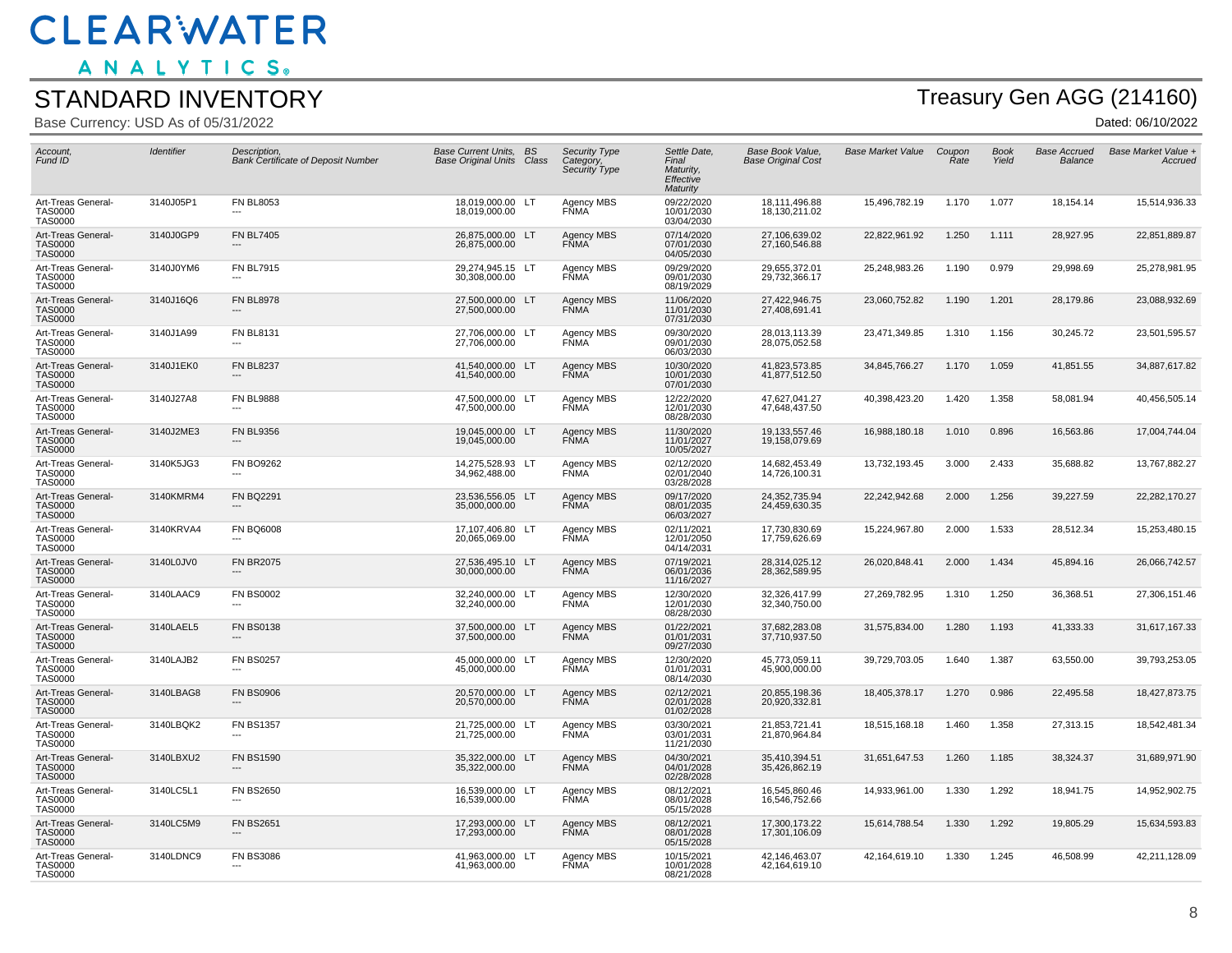ANALYTICS.

#### STANDARD INVENTORY

Base Currency: USD As of 05/31/2022

## Treasury Gen AGG (214160)

| Account,<br>Fund ID                                    | Identifier | Description,<br><b>Bank Certificate of Deposit Number</b> | <b>Base Current Units, BS</b><br><b>Base Original Units Class</b> | Security Type<br>Category,<br>Security Type | Settle Date,<br>Final<br>Maturity,<br>Effective<br>Maturity | Base Book Value.<br><b>Base Original Cost</b> | <b>Base Market Value</b> | Coupon<br>Rate | <b>Book</b><br>Yield | <b>Base Accrued</b><br>Balance | Base Market Value +<br>Accruea |
|--------------------------------------------------------|------------|-----------------------------------------------------------|-------------------------------------------------------------------|---------------------------------------------|-------------------------------------------------------------|-----------------------------------------------|--------------------------|----------------|----------------------|--------------------------------|--------------------------------|
| Art-Treas General-<br><b>TAS0000</b><br><b>TAS0000</b> | 3140LDQW2  | <b>FN BS3168</b>                                          | 20,169,000.00 LT<br>20,169,000.00                                 | Agency MBS<br><b>FŇMA</b>                   | 09/30/2021<br>09/01/2028<br>07/24/2028                      | 20,210,996.72<br>20,215,483.24                | 17,915,803.42            | 1.275          | 1.210                | 22,143.88                      | 17,937,947.31                  |
| Art-Treas General-<br><b>TAS0000</b><br><b>TAS0000</b> | 3140LF6S8  | <b>FN BS5380</b>                                          | 19,572,000.00 LT<br>19,572,000.00                                 | Agency MBS<br><b>FŇMA</b>                   | 05/13/2022<br>05/01/2027<br>01/30/2027                      | 19,493,176.31<br>19,492,341.96                | 19,492,341.96            | 2.790          | 2.857                | 45,504.90                      | 19,537,846.86                  |
| Art-Treas General-<br><b>TAS0000</b><br><b>TAS0000</b> | 3140LGCR1  | <b>FN BS5479</b>                                          | 22,405,565.00 LT<br>22,405,565.00                                 | Agency MBS<br>FŇMA <sup>®</sup>             | 05/31/2022<br>05/01/2032<br>01/11/2031                      | 22,072,199.22<br>22,072,107.18                | 22,072,107.18            | 3.130          | 3.326                | 58,441.18                      | 22,130,548.36                  |
| Art-Treas General-<br><b>TAS0000</b><br><b>TAS0000</b> | 3140LWUL9  | <b>FN BT7786</b>                                          | 17,797,271.80 LT<br>18,725,360.00                                 | Agency MBS<br><b>FÑMA</b>                   | 08/12/2021<br>08/01/2041<br>04/15/2029                      | 18,250,874.76<br>18,270,011.84                | 16,148,121.07            | 2.000          | 1.584                | 29,662.12                      | 16,177,783.19                  |
| Art-Treas General-<br><b>TAS0000</b><br><b>TAS0000</b> | 3140M2FU1  | <b>FN BU1078</b>                                          | 20,576,248.55 LT<br>21,673,151.00                                 | Agency MBS<br><b>FŇMA</b>                   | 10/19/2021<br>10/01/2036<br>01/05/2028                      | 21,266,268.08<br>21,296,417.26                | 19,449,672.20            | 2.000          | 1.349                | 34,293.75                      | 19,483,965.94                  |
| Art-Treas General-<br><b>TAS0000</b><br><b>TAS0000</b> | 3140QD2A1  | <b>FN CA6168</b>                                          | 22,391,224.25 LT<br>25,000,000.00                                 | Agency MBS<br><b>FŇMA</b>                   | 11/10/2021<br>06/01/2050<br>12/27/2030                      | 23,097,751.12<br>23,111,941.78                | 20,737,691.00            | 2.500          | 2.066                | 46,648.38                      | 20,784,339.39                  |
| Art-Treas General-<br><b>TAS0000</b><br><b>TAS0000</b> | 3140QHPT6  | <b>FN CA9433</b>                                          | 30,104,377.10 LT<br>35,000,000.00                                 | <b>Agency MBS</b><br><b>FŇMA</b>            | 03/16/2021<br>03/01/2036<br>09/07/2027                      | 31,037,262.32<br>31,120,399.83                | 28,575,168.97            | 2.000          | 1.362                | 50,173.96                      | 28,625,342.93                  |
| Art-Treas General-<br><b>TAS0000</b><br><b>TAS0000</b> | 3140QKZZ4  | <b>FN CB0759</b>                                          | 30,039,844.10 LT<br>35,000,000.00                                 | Agency MBS<br><b>FŇMA</b>                   | 06/17/2021<br>06/01/2036<br>11/07/2027                      | 30,990,583.67<br>31,056,035.70                | 28,390,290.77            | 2.000          | 1.367                | 50,066.41                      | 28,440,357.18                  |
| Art-Treas General-<br><b>TAS0000</b><br><b>TAS0000</b> | 3140QLA71  | <b>FN CB0929</b>                                          | 36,367,757.60 LT<br>40,000,000.00                                 | Agency MBS<br><b>FÑMA</b>                   | 07/19/2021<br>06/01/2036<br>11/03/2027                      | 37,560,268.33<br>37,634,946.66                | 34,367,001.42            | 2.000          | 1.345                | 60,612.93                      | 34,427,614.35                  |
| Art-Treas General-<br><b>TAS0000</b><br><b>TAS0000</b> | 3140QM6K5  | <b>FN CB2673</b>                                          | 918,219.91 LT<br>953,054.00                                       | Agency MBS<br><b>FŇMA</b>                   | 02/14/2022<br>01/01/2052<br>10/09/2030                      | 936,616.68<br>936,799.52                      | 876,974.27               | 3.000          | 2.703                | 2,295.55                       | 879,269.82                     |
| Art-Treas General-<br><b>TAS0000</b><br><b>TAS0000</b> | 3140QM6K5  | <b>FN CB2673</b>                                          | 48,172,502.00 LT<br>50,000,000.00                                 | <b>Agency MBS</b><br><b>FNMA</b>            | 02/14/2022<br>01/01/2052<br>10/09/2030                      | 49,137,650.36<br>49, 147, 242. 47             | 46,008,634.64            | 3.000          | 2.703                | 120,431.26                     | 46,129,065.89                  |
| Art-Treas General-<br><b>TAS0000</b><br><b>TAS0000</b> | 3140QMBM5  | <b>FN CB1843</b>                                          | 34,769,022.89 LT<br>36,072,084.00                                 | Agency MBS<br><b>FÑMA</b>                   | 10/14/2021<br>10/01/2041<br>12/29/2028                      | 36.294.483.03<br>36, 344, 494. 24             | 33,766,474.81            | 2.500          | 1.755                | 72,435.46                      | 33,838,910.27                  |
| Art-Treas General-<br><b>TAS0000</b><br><b>TAS0000</b> | 3140QNZ47  | <b>FN CB3462</b><br>---                                   | 22,533,287.22 LT<br>22,639,795.00                                 | Agency MBS<br><b>FŇMA</b>                   | 04/18/2022<br>04/01/2037<br>01/03/2028                      | 22,826,640.56<br>22,829,036.61                | 22,729,372.78            | 3.500          | 3.211                | 65,722.09                      | 22,795,094.87                  |
| Art-Treas General-<br><b>TAS0000</b><br><b>TAS0000</b> | 3140X54P5  | <b>FN FM2629</b>                                          | 10,284,249.87 LT<br>17,190,682.00                                 | Agency MBS<br><b>FŇMA</b>                   | 10/14/2021<br>03/01/2050<br>11/27/2030                      | 10,653,320.18<br>10,661,874.67                | 9,492,079.40             | 2.500          | 2.006                | 21,425.52                      | 9,513,504.92                   |
| Art-Treas General-<br><b>TAS0000</b><br><b>TAS0000</b> | 3140X5SG9  | <b>FN FM2318</b>                                          | 10.661.868.38 LT<br>25,900,000.00                                 | Agency MBS<br><b>FNMA</b>                   | 04/13/2022<br>09/01/2049<br>04/17/2030                      | 10.693.361.89<br>10,693,520.80                | 10,491,967.99            | 3.500          | 3.442                | 31,097.12                      | 10,523,065.11                  |
| Art-Treas General-<br><b>TAS0000</b><br><b>TAS0000</b> | 3140X5SG9  | <b>FN FM2318</b><br>---                                   | 20,582,757.50 LT<br>50,000,000.00                                 | Agency MBS<br><b>FNMA</b>                   | 04/13/2022<br>09/01/2049<br>04/17/2030                      | 20,643,555.79<br>20,643,862.56                | 20,254,764.47            | 3.500          | 3.442                | 60,033.04                      | 20,314,797.51                  |
| Art-Treas General-<br><b>TAS0000</b><br><b>TAS0000</b> | 3140X5VW0  | <b>FN FM2428</b>                                          | 12,588,606.80 LT<br>35,000,000.00                                 | Agency MBS<br><b>FÑMA</b>                   | 02/14/2020<br>02/01/2040<br>03/09/2028                      | 12,952,461.88<br>13,000,687.29                | 12,109,045.08            | 3.000          | 2.422                | 31,471.52                      | 12,140,516.60                  |
| Art-Treas General-<br><b>TAS0000</b><br><b>TAS0000</b> | 3140X62D2  | <b>FN FM3471</b>                                          | 19,478,172.55 LT<br>31,939,001.00                                 | Agency MBS<br><b>FÑMA</b>                   | 06/12/2020<br>06/01/2040<br>09/12/2028                      | 20, 137, 363. 11<br>20,232,951.74             | 18,102,314.89            | 2.500          | 1.893                | 40,579.53                      | 18,142,894.41                  |
| Art-Treas General-<br><b>TAS0000</b><br><b>TAS0000</b> | 3140X6V32  | <b>FN FM3333</b>                                          | 30,865,449.50 LT<br>50,000,000.00                                 | Agency MBS<br><b>FŇMA</b>                   | 06/17/2020<br>06/01/2035<br>05/21/2027                      | 31,724,477.19<br>31,868,576.61                | 29, 171, 394. 67         | 2.000          | 1.392                | 51,442.42                      | 29,222,837.09                  |
| Art-Treas General-<br><b>TAS0000</b><br><b>TAS0000</b> | 3140X6Y96  | <b>FN FM3435</b>                                          | 26,427,294.45 LT<br>45.000.000.00                                 | Agency MBS<br>FŇMA <sup>®</sup>             | 06/11/2020<br>06/01/2040<br>09/12/2028                      | 27,348,103.87<br>27,480,256.96                | 24,561,760.55            | 2.500          | 1.876                | 55,056.86                      | 24,616,817.41                  |
| Art-Treas General-<br><b>TAS0000</b><br><b>TAS0000</b> | 3140X7A58  | <b>FN FM3627</b><br>$---$                                 | 19,625,548.82 LT<br>40,421,051.00                                 | Agency MBS<br>FŇMA <sup>®</sup>             | 05/17/2022<br>06/01/2033<br>07/19/2025                      | 19,588,955.80<br>19,588,750.91                | 19,453,493.40            | 3.000          | 3.013                | 49,063.87                      | 19,502,557.27                  |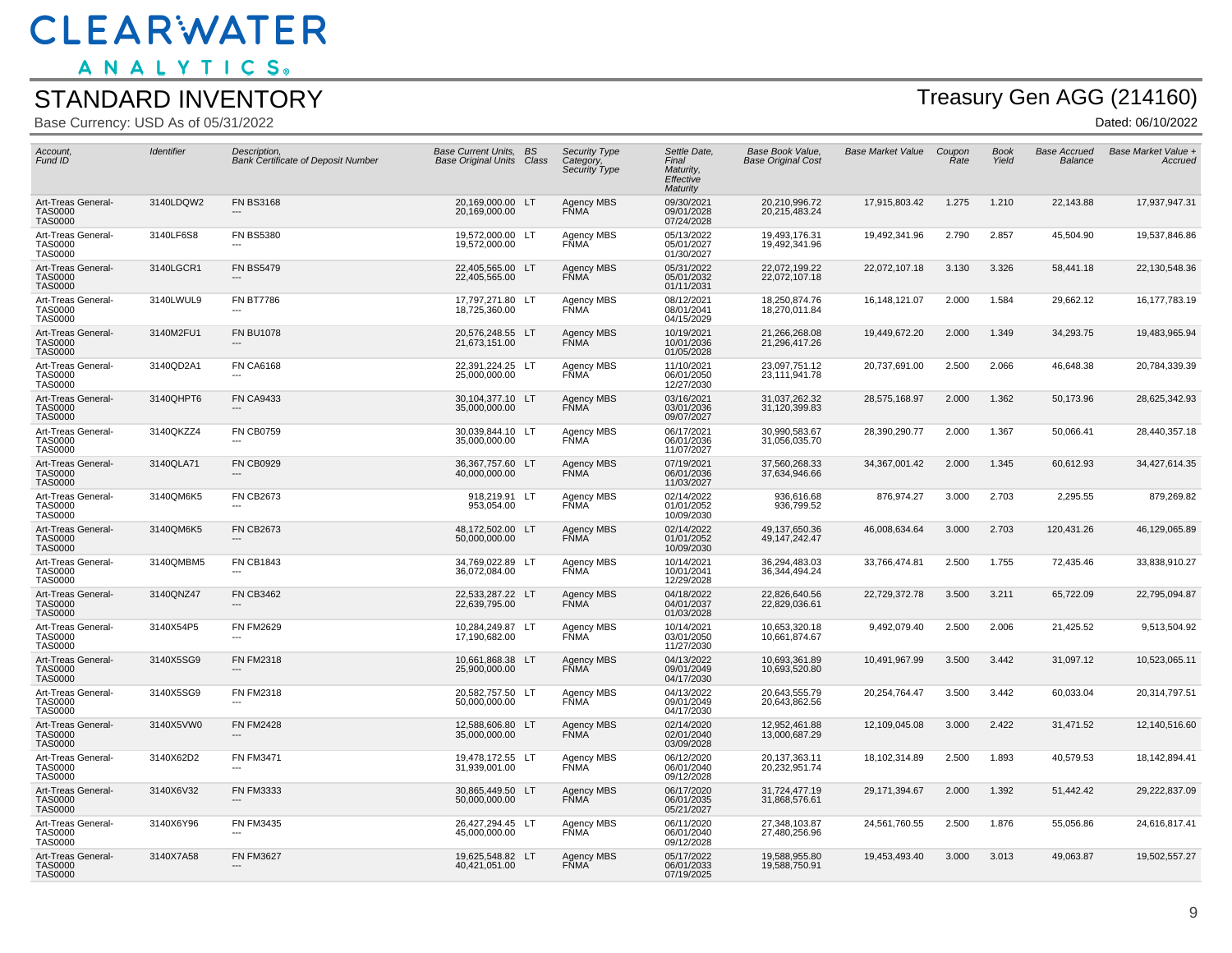ANALYTICS.

#### STANDARD INVENTORY

Base Currency: USD As of 05/31/2022

# Treasury Gen AGG (214160)

| Account.<br>Fund ID                                    | <b>Identifier</b> | Description.<br><b>Bank Certificate of Deposit Number</b> | Base Current Units. BS<br><b>Base Original Units Class</b> | Security Type<br>Category,<br>Security Type | Settle Date,<br>Final<br>Maturity,<br>Effective<br>Maturity | <b>Base Book Value.</b><br><b>Base Original Cost</b> | <b>Base Market Value</b> | Coupon<br>Rate | <b>Book</b><br>Yield | <b>Base Accrued</b><br>Balance | Base Market Value +<br>Accruea |
|--------------------------------------------------------|-------------------|-----------------------------------------------------------|------------------------------------------------------------|---------------------------------------------|-------------------------------------------------------------|------------------------------------------------------|--------------------------|----------------|----------------------|--------------------------------|--------------------------------|
| Art-Treas General-<br><b>TAS0000</b><br><b>TAS0000</b> | 3140X7EB1         | <b>FN FM3729</b>                                          | 24,386,627.59 LT<br>34,961,518.00                          | Agency MBS<br><b>FŇMA</b>                   | 07/28/2020<br>07/01/2040<br>10/24/2028                      | 25,199,512.05<br>25,290,647.50                       | 22,107,747.48            | 2.000          | 1.427                | 40,644.38                      | 22,148,391.86                  |
| Art-Treas General-<br><b>TAS0000</b><br><b>TAS0000</b> | 3140X7MU0         | <b>FN FM3970</b>                                          | 27,830,175.51 LT<br>38,703,605.00                          | Agency MBS<br><b>FÑMA</b>                   | 08/31/2020<br>08/01/2040<br>10/25/2028                      | 28,828,213.69<br>28,925,988.67                       | 25,230,744.72            | 2.000          | 1.387                | 46,383.63                      | 25,277,128.34                  |
| Art-Treas General-<br><b>TAS0000</b><br><b>TAS0000</b> | 3140X7MU0         | <b>FN FM3970</b><br>---                                   | 22,661,473.71 LT<br>31,515,458.00                          | Agency MBS<br>FÑMA <sup>-</sup>             | 08/31/2020<br>08/01/2040<br>10/25/2028                      | 23,474,153.31<br>23,553,769.24                       | 20,544,816.83            | 2.000          | 1.387                | 37,769.12                      | 20,582,585.96                  |
| Art-Treas General-<br><b>TAS0000</b><br><b>TAS0000</b> | 3140X7P86         | <b>FN FM4046</b>                                          | 14,764,433.40 LT<br>17,293,195.00                          | Agency MBS<br><b>FŇMA</b>                   | 08/26/2020<br>08/01/2040<br>11/09/2028                      | 15,262,882.20<br>15,313,485.77                       | 13,378,971.01            | 2.000          | 1.424                | 24,607.39                      | 13,403,578.40                  |
| Art-Treas General-<br><b>TAS0000</b><br><b>TAS0000</b> | 3140X7SK6         | <b>FN FM4121</b>                                          | 23,033,050.95 LT<br>35,000,000.00                          | Agency MBS<br><b>FŇMA</b>                   | 09/17/2020<br>08/01/2035<br>05/28/2027                      | 23,818,220.89<br>23,921,982.76                       | 21,798,852.78            | 2.000          | 1.266                | 38,388.42                      | 21,837,241.20                  |
| Art-Treas General-<br><b>TAS0000</b><br><b>TAS0000</b> | 3140X8AV9         | <b>FN FM4519</b>                                          | 30,312,146.58 LT<br>35,055,772.00                          | Agency MBS<br><b>FŇMA</b>                   | 10/16/2020<br>10/01/2040<br>11/07/2028                      | 31,338,420.64<br>31,429,906.98                       | 27,475,519.83            | 2.000          | 1.422                | 50,520.24                      | 27,526,040.08                  |
| Art-Treas General-<br><b>TAS0000</b><br><b>TAS0000</b> | 3140X8FA0         | <b>FN FM4660</b>                                          | 17.560.853.56 LT<br>22,341,120.00                          | Agency MBS<br><b>FNMA</b>                   | 11/17/2020<br>10/01/2035<br>07/01/2027                      | 18,165,086.67<br>18,235,848.86                       | 16,595,788.59            | 2.000          | 1.272                | 29,268.09                      | 16,625,056.68                  |
| Art-Treas General-<br><b>TAS0000</b><br><b>TAS0000</b> | 3140X8K22         | <b>FN FM4812</b>                                          | 29,576,353.78 LT<br>35,269,736.00                          | Agency MBS<br><b>FÑMA</b>                   | 11/16/2020<br>11/01/2040<br>11/25/2028                      | 30,497,314.91<br>30,574,555.72                       | 26,806,918.96            | 2.000          | 1.470                | 49,293.92                      | 26,856,212.88                  |
| Art-Treas General-<br><b>TAS0000</b><br><b>TAS0000</b> | 3140X9DQ5         | <b>FN FM5510</b>                                          | 26,581,893.30 LT<br>30,000,000.00                          | Agency MBS<br>FÑMA <sup>-</sup>             | 03/11/2021<br>01/01/2051<br>06/04/2031                      | 27,187,086.93<br>27,213,213.27                       | 23,604,032.78            | 2.000          | 1.706                | 44,303.16                      | 23,648,335.93                  |
| Art-Treas General-<br><b>TAS0000</b><br><b>TAS0000</b> | 3140X9EG6         | <b>FN FM5534</b>                                          | 22,771,455.73 LT<br>26,256,251.00                          | <b>Agency MBS</b><br>FŇMA <sup>®</sup>      | 02/11/2021<br>01/01/2041<br>01/01/2029                      | 23,622,280.33<br>23,682,313.96                       | 20,658,930.02            | 2.000          | 1.378                | 37,952.43                      | 20,696,882.44                  |
| Art-Treas General-<br><b>TAS0000</b><br><b>TAS0000</b> | 3140X9NQ4         | <b>FN FM5798</b>                                          | 31,283,585.20 LT<br>40,000,000.00                          | Agency MBS<br>FNMA                          | 03/16/2021<br>01/01/2036<br>06/07/2027                      | 32,315,987.28<br>32,412,727.10                       | 29,635,345.70            | 2.000          | 1.292                | 52,139.31                      | 29,687,485.00                  |
| Art-Treas General-<br><b>TAS0000</b><br><b>TAS0000</b> | 3140XBQU7         | <b>FN FM7666</b>                                          | 32,058,679.80 LT<br>35,000,000.00                          | Agency MBS<br><b>FÑMA</b>                   | 06/21/2021<br>06/01/2041<br>03/20/2029                      | 32,550,022.02<br>32,574,624.18                       | 28,731,474.21            | 2.000          | 1.740                | 53,431.13                      | 28,784,905.34                  |
| Art-Treas General-<br><b>TAS0000</b><br><b>TAS0000</b> | 3140XCSY5         | <b>FN FM8634</b><br>---                                   | 36,133,071.60 LT<br>40,000,000.00                          | Agency MBS<br>FŇMA <sup>*</sup>             | 10/19/2021<br>09/01/2036<br>11/24/2027                      | 37,349,399.82<br>37,403,374.90                       | 34, 157, 403. 41         | 2.000          | 1.335                | 60,221.79                      | 34,217,625.20                  |
| Art-Treas General-<br><b>TAS0000</b><br><b>TAS0000</b> | 3140XCZQ4         | <b>FN FM8850</b>                                          | 28,153,760.70 LT<br>30,000,000.00                          | <b>Agency MBS</b><br><b>FŇMA</b>            | 11/10/2021<br>09/01/2041<br>12/09/2028                      | 29,179,522.46<br>29,209,526.73                       | 26, 157, 006. 74         | 2.500          | 1.870                | 58,653.67                      | 26,215,660.41                  |
| Art-Treas General-<br><b>TAS0000</b><br><b>TAS0000</b> | 3140XDAH9         | <b>FN FM9007</b>                                          | 29.067.717.60 LT<br>30,000,000.00                          | Agency MBS<br><b>FŇMA</b>                   | 10/14/2021<br>10/01/2046<br>11/06/2030                      | 29,359,874.86<br>29,367,478.44                       | 25,805,553.46            | 2.000          | 1.856                | 48,446.20                      | 25,853,999.66                  |
| Art-Treas General-<br><b>TAS0000</b><br><b>TAS0000</b> | 3140XDC61         | <b>FN FM9092</b><br>---                                   | 24,212,027.37 LT<br>25,186,192.00                          | Agency MBS<br><b>FÑMA</b>                   | 11/10/2021<br>10/01/2046<br>10/18/2030                      | 25,007,052.05<br>25,025,400.17                       | 22,335,258.94            | 2.500          | 2.043                | 50,441.72                      | 22,385,700.67                  |
| Art-Treas General-<br><b>TAS0000</b><br><b>TAS0000</b> | 3140XDRF5         | <b>FN FM9485</b>                                          | 23,044,812.50 LT<br>25,000,000.00                          | Agency MBS<br><b>FŇMA</b>                   | 11/16/2021<br>11/01/2040<br>09/25/2028                      | 23,911,646.87<br>23,937,798.98                       | 21,914,334.47            | 2.500          | 1.833                | 48,010.03                      | 21,962,344.50                  |
| Art-Treas General-<br><b>TAS0000</b><br><b>TAS0000</b> | 3140XDRF5         | <b>FN FM9485</b>                                          | 2,414,939.65 LT<br>2,619,830.00                            | <b>Agency MBS</b><br><b>FŇMA</b>            | 11/18/2021<br>11/01/2040<br>09/25/2028                      | 2,503,972.99<br>2,506,631.88                         | 2,296,473.24             | 2.500          | 1.845                | 5,031.12                       | 2,301,504.36                   |
| Art-Treas General-<br><b>TAS0000</b><br><b>TAS0000</b> | 3140XFHY0         | <b>FN FS0246</b>                                          | 34.320.405.70 LT<br>35,000,000.00                          | Agency MBS<br><b>FÑMA</b>                   | 02/14/2022<br>01/01/2052<br>09/21/2030                      | 34.734.538.12<br>34,738,685.64                       | 32.889.945.95            | 3.000          | 2.814                | 85.801.01                      | 32,975,746.96                  |
| Art-Treas General-<br><b>TAS0000</b><br><b>TAS0000</b> | 3140XFMV0         | <b>FN FS0371</b>                                          | 21,048,917.69 LT<br>21,271,372.00                          | Agency MBS<br><b>FNMA</b>                   | 02/14/2022<br>01/01/2052<br>12/29/2031                      | 21,241,047.54<br>21,242,962.41                       | 19,421,394.75            | 2.500          | 2.378                | 43,851.91                      | 19,465,246.66                  |
| Art-Treas General-<br><b>TAS0000</b><br><b>TAS0000</b> | 3140XFXV8         | <b>FN FS0691</b><br>---                                   | 24,606,038.25 LT<br>25,000,000.00                          | Agency MBS<br><b>FÑMA</b>                   | 02/17/2022<br>02/01/2042<br>04/29/2029                      | 24,886,468.86<br>24,890,545.57                       | 22,936,836.71            | 2.500          | 2.299                | 51,262.58                      | 22,988,099.29                  |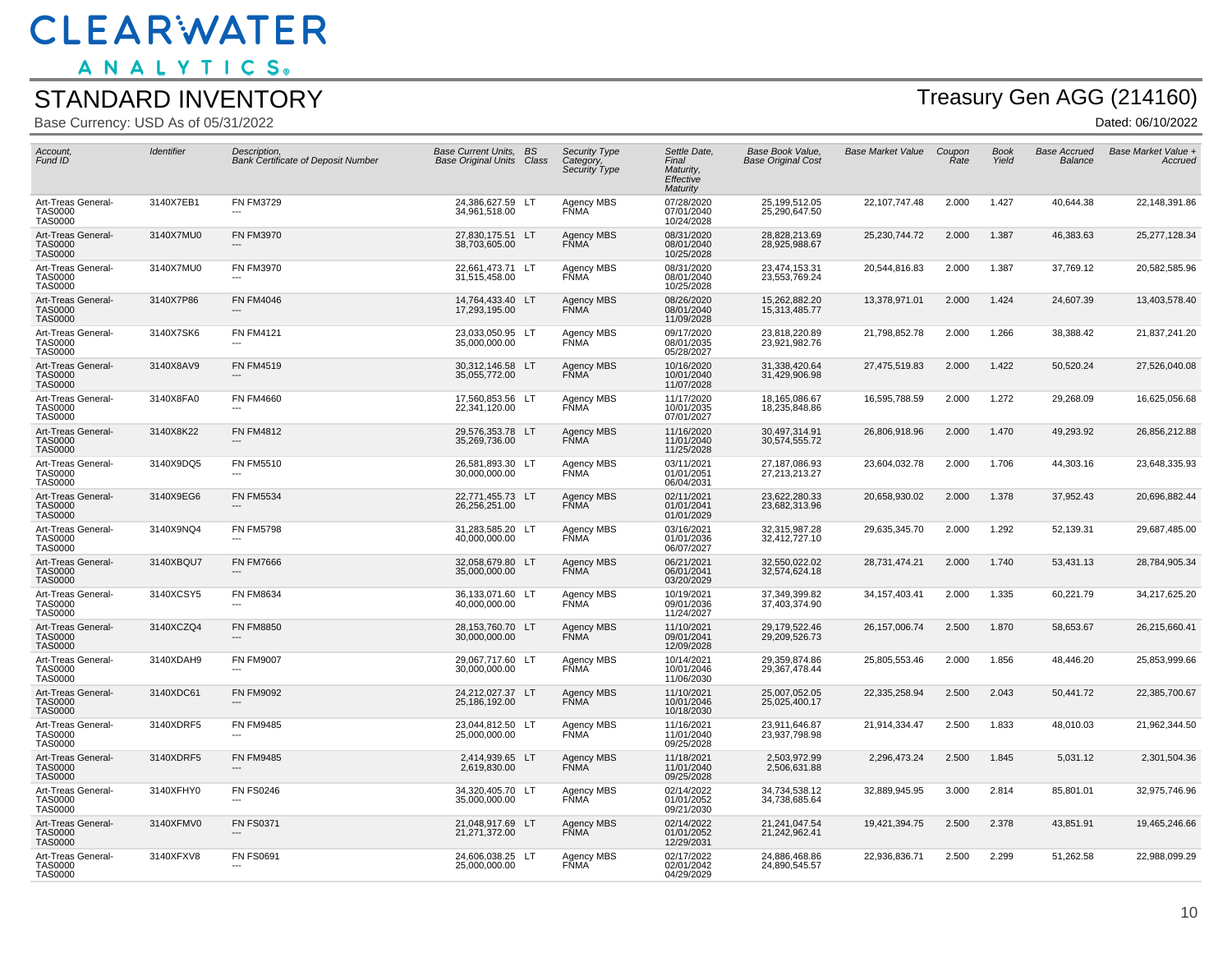ANALYTICS.

#### STANDARD INVENTORY

Base Currency: USD As of 05/31/2022

## Treasury Gen AGG (214160)

Dated: 06/10/2022

| Art-Treas General-<br>TAS0000<br><b>TAS0000</b> | ---        | ---<br>---                                                | 3,359,248,996.68 LT<br>3,992,644,464.00                    | <b>Agency MBS</b><br>$\overline{\phantom{a}}$ | 07/21/2037<br>01/14/2029                                    | 3,416,841,347.35<br>3,421,935,741.78          | 3,125,773,595.98         | 2.039                 | 1.727                | 5,397,873.93                   | 3,131,171,469.91               |
|-------------------------------------------------|------------|-----------------------------------------------------------|------------------------------------------------------------|-----------------------------------------------|-------------------------------------------------------------|-----------------------------------------------|--------------------------|-----------------------|----------------------|--------------------------------|--------------------------------|
| Art-Treas General-<br>TAS0000<br>TAS0000        | 38381EW87  | GNR 2022-059 AB<br>$\overline{\phantom{a}}$               | 29,826,297.90 LT<br>30,000,000.00                          | Agency MBS<br><b>GŇMA</b>                     | 03/30/2022<br>07/16/2043<br>11/23/2023                      | 29,781,027.78<br>29,778,529.22                | 29,239,018.09            | 2.000                 | 2.055                | 49,710.50                      | 29,288,728.59                  |
| Art-Treas General-<br>TAS0000<br>TAS0000        | 31418DY89  | <b>FN MA4334</b><br>$---$                                 | 37,876,974.52 LT<br>42,500,000.00                          | Agency MBS<br><b>FNMA</b>                     | 05/18/2021<br>05/01/2041<br>09/30/2028                      | 39,306,790.31<br>39,386,135.23                | 34,889,122.49            | 2.500                 | 1.831                | 78,910.36                      | 34,968,032.86                  |
| Art-Treas General-<br>TAS0000<br>TAS0000        | 31418DXQ0  | <b>FN MA4286</b><br>$---$                                 | 21,939,837.50 LT<br>25,000,000,00                          | Agency MBS<br><b>FŇMA</b>                     | 02/11/2021<br>03/01/2041<br>12/24/2028                      | 22,327,574.18<br>22,354,637.55                | 18,857,196.65            | 1.500                 | 1.202                | 27,424.80                      | 18,884,621.45                  |
| Art-Treas General-<br>TAS0000<br>TAS0000        | 31418DW40  | <b>FN MA4266</b><br>$---$                                 | 34,496,656.80 LT<br>40,000,000.00                          | Agency MBS<br><b>FNMA</b>                     | 01/14/2021<br>02/01/2041<br>12/11/2028                      | 34,968,380.51<br>35,003,326.45                | 29,650,702.37            | 1.500                 | 1.265                | 43,120.82                      | 29,693,823.19                  |
| Art-Treas General-<br>TAS0000<br>TAS0000        | 31418DLQ3  | <b>FN MA3934</b><br>---                                   | 7,361,809.25 LT<br>25,000,000.00                           | Agency MBS<br><b>FNMA</b>                     | 01/24/2020<br>02/01/2040<br>04/13/2028                      | 7,552,109.55<br>7,567,134.53                  | 7,082,075.96             | 3.000                 | 2.487                | 18,404.52                      | 7,100,480.48                   |
| Art-Treas General-<br>TAS0000<br>TAS0000        | 31418D2W1  | <b>FN MA4388</b><br>---                                   | 22,492,831.00 LT<br>25,000,000.00                          | <b>Agency MBS</b><br><b>FNMA</b>              | 07/14/2021<br>07/01/2041<br>11/19/2028                      | 23,285,319.52<br>23,322,254.14                | 20,719,026.10            | 2.500                 | 1.885                | 46,860.06                      | 20,765,886.17                  |
| Art-Treas General-<br>TAS0000<br>TAS0000        | 3140XHEZ6  | <b>FN FS1951</b><br>---                                   | 29,409,614.00 LT<br>29,409,614.00                          | Agency MBS<br><b>FNMA</b>                     | 05/17/2022<br>05/01/2042<br>02/25/2029                      | 28,854,737.46<br>28,853,588.49                | 29,046,132.35            | 3.500                 | 3.823                | 85,778.04                      | 29,131,910.39                  |
| Art-Treas General-<br>TAS0000<br>TAS0000        | 3140XGMV8  | <b>FN FS1271</b><br>$---$                                 | 23,884,016.00 LT<br>25,000,000.00                          | <b>Agency MBS</b><br><b>FŇMA</b>              | 04/20/2022<br>04/01/2037<br>02/12/2026                      | 23,847,147.36<br>23,846,697.22                | 23,622,980.19            | 3.000                 | 3.004                | 59,710.04                      | 23,682,690.23                  |
| Art-Treas General-<br>TAS0000<br>TAS0000        | 3140XGH69  | <b>FN FS1152</b>                                          | 38,759,302.78 LT<br>38,887,607.00                          | Agency MBS<br>FNMA                            | 04/13/2022<br>03/01/2052<br>01/15/2030                      | 38,620,649.29<br>38,620,011.54                | 38,434,683.93            | 3.500                 | 3.545                | 113,047.97                     | 38,547,731.90                  |
| Art-Treas General-<br>TAS0000<br>TAS0000        | 3140XGFJ3  | <b>FN FS1068</b>                                          | 36,856,160.07 LT<br>36,973,991.00                          | Agency MBS<br><b>FNMA</b>                     | 04/13/2022<br>04/01/2052<br>02/02/2031                      | 36,661,240.70<br>36,660,361.72                | 35,364,739.80            | 3.000                 | 3.065                | 92,140.40                      | 35,456,880.20                  |
| Art-Treas General-<br>TAS0000<br>TAS0000        | 3140XG2F5  | <b>FN FS1673</b><br>$---$                                 | 30,582,013.52 LT<br>30,620,662.00                          | Agency MBS<br><b>FŇMA</b>                     | 05/12/2022<br>05/01/2052<br>06/06/2030                      | 30,524,777.87<br>30,524,672.24                | 30,747,375.67            | 4.000                 | 4.020                | 101,940.05                     | 30,849,315.71                  |
| Art-Treas General-<br>TAS0000<br>TAS0000        | 3140XFZW4  | <b>FN FS0756</b><br>---                                   | 28,129,227.44 LT<br>28,430,617.00                          | Agency MBS<br><b>FŇMA</b>                     | 04/13/2022<br>01/01/2052<br>03/01/2030                      | 28,606,116.19<br>28,608,303.34                | 27,778,578.34            | 3.500                 | 3.221                | 82,043.58                      | 27,860,621.92                  |
| Account,<br>Fund ID                             | Identifier | Description,<br><b>Bank Certificate of Deposit Number</b> | Base Current Units. BS<br><b>Base Original Units Class</b> | Security Type<br>Category,<br>Security Type   | Settle Date.<br>Final<br>Maturity,<br>Effective<br>Maturity | Base Book Value,<br><b>Base Original Cost</b> | <b>Base Market Value</b> | Coupon<br><b>Rate</b> | <b>Book</b><br>Yield | <b>Base Accrued</b><br>Balance | Base Market Value +<br>Accruea |
|                                                 |            |                                                           |                                                            |                                               |                                                             |                                               |                          |                       |                      |                                |                                |

CD

| Account,<br>Fund ID              | <b>Identifier</b> | Description.<br><b>Bank Certificate of Deposit Number</b> | Base Current Units. BS<br><b>Base Original Units Class</b> | <b>Security Type</b><br>Category,<br>Security Type | Settle Date,<br>Final<br>Maturity,<br>Effective<br>Maturity | Base Book Value.<br><b>Base Original Cost</b> | <b>Base Market Value</b> | Coupon<br>Rate | <b>Book</b><br>Yield | <b>Base Accrued</b><br><b>Balance</b> | Base Market Value +<br>Accrued |
|----------------------------------|-------------------|-----------------------------------------------------------|------------------------------------------------------------|----------------------------------------------------|-------------------------------------------------------------|-----------------------------------------------|--------------------------|----------------|----------------------|---------------------------------------|--------------------------------|
| Art-CD-TAS0000<br><b>TAS0000</b> | ART1889CD         | Encore Bank<br>50990                                      | 7.500.000.00 CE<br>7,500,000.00                            | CD<br>CD                                           | 05/12/2022<br>08/08/2022<br>08/08/2022                      | 7,500,000.00<br>7,500,000.00                  | 7.500.000.00             | 0.880          | 0.880                | 3,616.44                              | 7,503,616.44                   |
| Art-CD-TAS0000<br><b>TAS0000</b> | <b>ART1889CD</b>  | <b>Encore Bank</b><br>50990                               | 7.500.000.00 CE<br>7,500,000.00                            | <b>CD</b><br>CD                                    | 05/12/2022<br>08/08/2022<br>08/08/2022                      | 7,500,000.00<br>7,500,000.00                  | 7,500,000.00             | 0.880          | 0.880                | 3,616.44                              | 7,503,616.44                   |

CP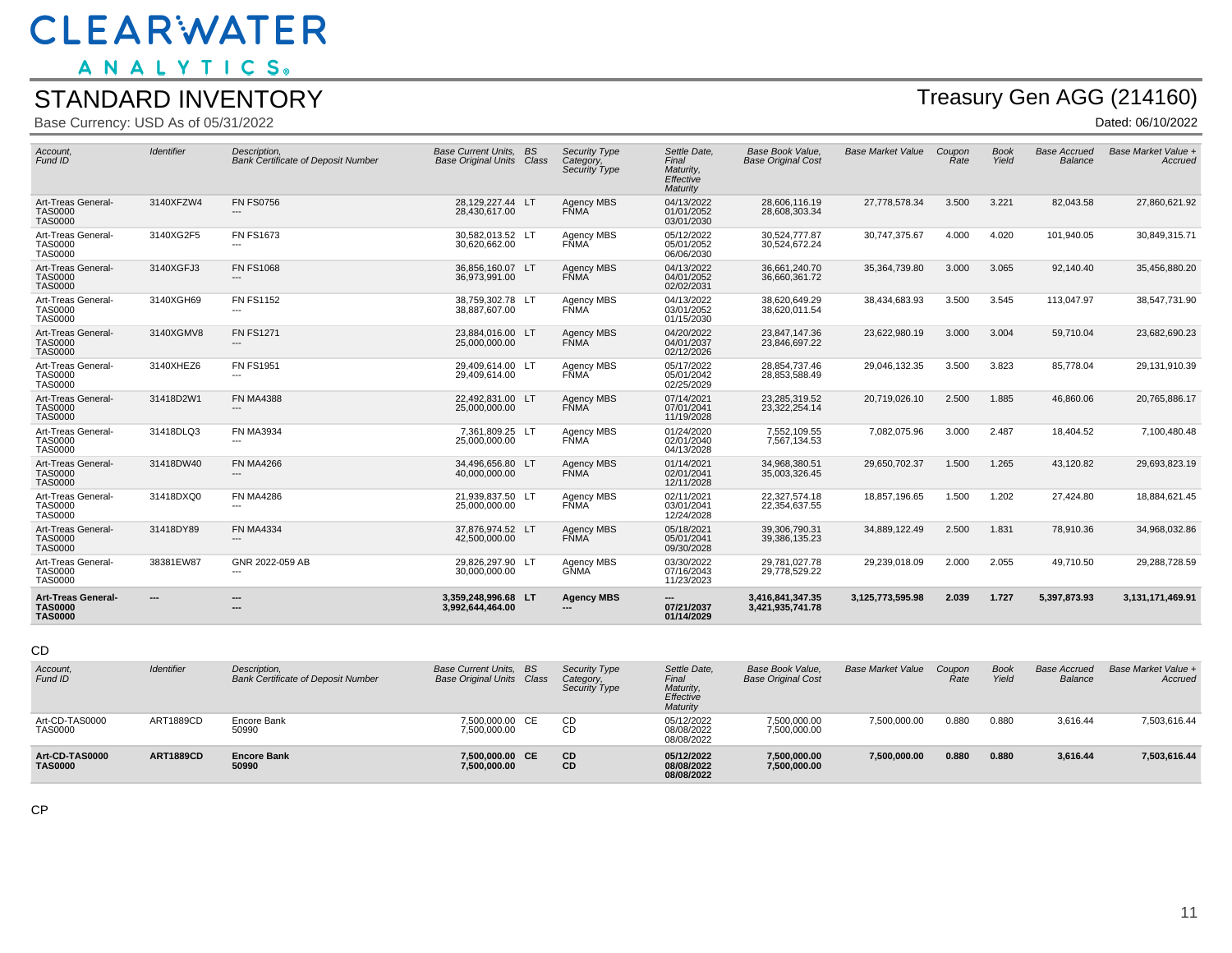ANALYTICS.

#### STANDARD INVENTORY

Base Currency: USD As of 05/31/2022

# Treasury Gen AGG (214160)

| Account,<br>Fund ID                                    | Identifier | Description,<br><b>Bank Certificate of Deposit Number</b> | Base Current Units, BS<br><b>Base Original Units</b> | Class     | <b>Security Type</b><br>Category,<br>Security Type | Settle Date,<br>Final<br>Maturity,<br>Effective<br>Maturity | Base Book Value,<br><b>Base Original Cost</b> | <b>Base Market Value</b> | Coupon<br>Rate | <b>Book</b><br>Yield | <b>Base Accrued</b><br>Balance | Base Market Value +<br>Accrued |
|--------------------------------------------------------|------------|-----------------------------------------------------------|------------------------------------------------------|-----------|----------------------------------------------------|-------------------------------------------------------------|-----------------------------------------------|--------------------------|----------------|----------------------|--------------------------------|--------------------------------|
| Art-Treas General-<br><b>TAS0000</b><br><b>TAS0000</b> | 0347M3F17  | Anglesea Funding Plc                                      | 50,000,000.00 CE<br>50,000,000.00                    |           | <b>CP</b><br>CP                                    | 05/06/2022<br>06/01/2022<br>06/01/2022                      | 50,000,000.00<br>49,968,583.34                | 49,998,850.00            | 0.000          | 0.872                | 0.00                           | 49,998,850.00                  |
| Art-Treas General-<br><b>TAS0000</b><br><b>TAS0000</b> | 0347M3F17  | Anglesea Funding Plc                                      | 50,000,000.00 CE<br>50,000,000.00                    |           | <b>CP</b><br><b>CP</b>                             | 05/06/2022<br>06/01/2022<br>06/01/2022                      | 50,000,000.00<br>49,968,583.34                | 49,998,850.00            | 0.000          | 0.872                | 0.00                           | 49,998,850.00                  |
| Art-Treas General-<br><b>TAS0000</b><br><b>TAS0000</b> | 0347M3FA7  | Anglesea Funding Plc                                      | 40,000,000.00 CE<br>40,000,000.00                    |           | <b>CP</b><br>CP                                    | 05/27/2022<br>06/10/2022<br>06/10/2022                      | 39,991,300.00<br>39,986,466.67                | 39,989,840.00            | 0.000          | 0.872                | 0.00                           | 39,989,840.00                  |
| Art-Treas General-<br><b>TAS0000</b><br><b>TAS0000</b> | 0347M3FD1  | Anglesea Funding Plc                                      | 30,000,000.00 CE<br>30,000,000.00                    |           | <b>CP</b><br><b>CP</b>                             | 05/20/2022<br>06/13/2022<br>06/13/2022                      | 29,991,300.00<br>29,982,600.00                | 29,989,830.00            | 0.000          | 0.872                | 0.00                           | 29,989,830.00                  |
| Art-Treas General-<br><b>TAS0000</b><br><b>TAS0000</b> | 0347M3FG4  | Anglesea Funding Plc                                      | 25,000,000.00 CE<br>25,000,000.00                    |           | <b>CP</b><br>CP                                    | 05/24/2022<br>06/16/2022<br>06/16/2022                      | 24,990,937.50<br>24,986,104.17                | 24,989,325.00            | 0.000          | 0.872                | 0.00                           | 24,989,325.00                  |
| Art-Treas General-<br><b>TAS0000</b><br><b>TAS0000</b> | 0347M3FH2  | Anglesea Funding Plc                                      | 50,000,000.00<br>50,000,000.00                       | <b>CE</b> | <b>CP</b><br><b>CP</b>                             | 05/06/2022<br>06/17/2022<br>06/17/2022                      | 49,980,222.22<br>49,948,083.33                | 49,977,100.00            | 0.000          | 0.892                | 0.00                           | 49,977,100.00                  |
| Art-Treas General-<br>TAS0000<br>TAS0000               | 0347M3FM1  | Anglesea Funding Plc                                      | 50.000.000.00 CE<br>50,000,000.00                    |           | <b>CP</b><br>CP                                    | 05/05/2022<br>06/21/2022<br>06/21/2022                      | 49.975.000.00<br>49,941,250.00                | 49,970,800.00            | 0.000          | 0.903                | 0.00                           | 49,970,800.00                  |
| Art-Treas General-<br><b>TAS0000</b><br><b>TAS0000</b> | 0347M3FM1  | Anglesea Funding Plc                                      | 50,000,000.00 CE<br>50,000,000.00                    |           | <b>CP</b><br><b>CP</b>                             | 05/05/2022<br>06/21/2022<br>06/21/2022                      | 49,975,000.00<br>49,941,250.00                | 49,970,800.00            | 0.000          | 0.903                | 0.00                           | 49,970,800.00                  |
| Art-Treas General-<br><b>TAS0000</b><br><b>TAS0000</b> | 04821UFH0  | Atlantic Asset Securitization Corp.                       | 50,000,000.00 CE<br>50,000,000.00                    |           | CP<br>CP                                           | 05/24/2022<br>06/17/2022<br>06/17/2022                      | 49,979,555.55<br>49,969,333.33                | 49,978,200.00            | 0.000          | 0.922                | 0.00                           | 49,978,200.00                  |
| Art-Treas General-<br><b>TAS0000</b><br><b>TAS0000</b> | 04821UFH0  | Atlantic Asset Securitization Corp.                       | 5,000,000.00 CE<br>5,000,000.00                      |           | CP<br><b>CP</b>                                    | 05/24/2022<br>06/17/2022<br>06/17/2022                      | 4,997,955.55<br>4,996,933.33                  | 4,997,820.00             | 0.000          | 0.922                | 0.00                           | 4,997,820.00                   |
| Art-Treas General-<br><b>TAS0000</b><br><b>TAS0000</b> | 0527M1FH3  | Autobahn Funding Company, LLC                             | 23.677.000.00 CE<br>23,677,000.00                    |           | <b>CP</b><br><b>CP</b>                             | 05/17/2022<br>06/17/2022<br>06/17/2022                      | 23.667.529.20<br>23,658,650.33                | 23,666,321.67            | 0.000          | 1.752                | 0.00                           | 23,666,321.67                  |
| Art-Treas General-<br><b>TAS0000</b><br><b>TAS0000</b> | 0527M1FN0  | Autobahn Funding Company, LLC                             | 10.000.000.00 CE<br>10,000,000.00                    |           | <b>CP</b><br><b>CP</b>                             | 05/24/2022<br>06/22/2022<br>06/22/2022                      | 9.994.341.67<br>9,992,186.11                  | 9,993,970.00             | 0.000          | 1.345                | 0.00                           | 9,993,970.00                   |
| Art-Treas General-<br><b>TAS0000</b><br><b>TAS0000</b> | 05333UF39  | AutoZone, Inc.                                            | 44,500,000.00 CE<br>44,500,000.00                    |           | <b>CP</b><br>CP                                    | 05/24/2022<br>06/03/2022<br>06/03/2022                      | 44,497,330.00<br>44,486,650.00                | 44,496,351.00            | 0.000          | 1.083                | 0.00                           | 44,496,351.00                  |
| Art-Treas General-<br><b>TAS0000</b><br><b>TAS0000</b> | 06744RFG8  | Barclays Bank UK PLC                                      | 30,000,000.00 CE<br>30,000,000.00                    |           | <b>CP</b><br>ČР                                    | 05/26/2022<br>06/16/2022<br>06/16/2022                      | 29,989,000.00<br>29,984,600.00                | 29,987,130.00            | 0.000          | 0.882                | 0.00                           | 29,987,130.00                  |
| Art-Treas General-<br><b>TAS0000</b><br><b>TAS0000</b> | 06744RFP8  | Barclays Bank UK PLC                                      | 30.000.000.00 CE<br>30,000,000.00                    |           | <b>CP</b><br>ĊР                                    | 05/25/2022<br>06/23/2022<br>06/23/2022                      | 29.981.666.66<br>29,975,833.33                | 29,980,500.00            | 0.000          | 1.003                | 0.00                           | 29,980,500.00                  |
| Art-Treas General-<br>TAS0000<br><b>TAS0000</b>        | 08224MF17  | Bennington Stark Capital Company, LLC<br>$---$            | 20,000,000.00 CE<br>20,000,000.00                    |           | CP<br><b>CP</b>                                    | 05/25/2022<br>06/01/2022<br>06/01/2022                      | 20.000.000.00<br>19,996,694.44                | 19,999,500.00            | 0.000          | 0.000                | 0.00                           | 19,999,500.00                  |
| Art-Treas General-<br><b>TAS0000</b><br>TAS0000        | 08224MFA7  | Bennington Stark Capital Company, LLC                     | 50,000,000.00 CE<br>50,000,000.00                    |           | CP<br><b>CP</b>                                    | 05/05/2022<br>06/10/2022<br>06/10/2022                      | 49,988,750.00<br>49,955,000.00                | 49,986,450.00            | 0.000          | 3.634                | 0.00                           | 49,986,450.00                  |
| Art-Treas General-<br><b>TAS0000</b><br><b>TAS0000</b> | 08224MFA7  | Bennington Stark Capital Company, LLC                     | 35,000,000.00 CE<br>35,000,000.00                    |           | CP<br>CP                                           | 05/05/2022<br>06/10/2022<br>06/10/2022                      | 34,992,125.00<br>34,968,500.00                | 34,990,515.00            | 0.000          | 3.634                | 0.00                           | 34,990,515.00                  |
| Art-Treas General-<br><b>TAS0000</b><br><b>TAS0000</b> | 08224MFA7  | Bennington Stark Capital Company, LLC                     | 20,000,000.00 CE<br>20,000,000.00                    |           | <b>CP</b><br><b>CP</b>                             | 05/09/2022<br>06/10/2022<br>06/10/2022                      | 19,995,500.00<br>19,984,000.00                | 19,994,580.00            | 0.000          | 3.227                | 0.00                           | 19,994,580.00                  |
| Art-Treas General-<br><b>TAS0000</b><br><b>TAS0000</b> | 12056UF14  | Bunge Asset Funding Corp.                                 | 50,000,000.00 CE<br>50.000.000.00                    |           | <b>CP</b><br><b>CP</b>                             | 05/31/2022<br>06/01/2022<br>06/01/2022                      | 50,000,000.00<br>49.998.611.11                | 49,998,550.00            | 0.000          | 1.003                | 0.00                           | 49,998,550.00                  |
| Art-Treas General-<br><b>TAS0000</b><br><b>TAS0000</b> | 12056UF14  | Bunge Asset Funding Corp.                                 | 10,000,000.00 CE<br>10,000,000.00                    |           | <b>CP</b><br>CP                                    | 05/31/2022<br>06/01/2022<br>06/01/2022                      | 10,000,000.00<br>9,999,722.22                 | 9,999,710.00             | 0.000          | 1.003                | 0.00                           | 9,999,710.00                   |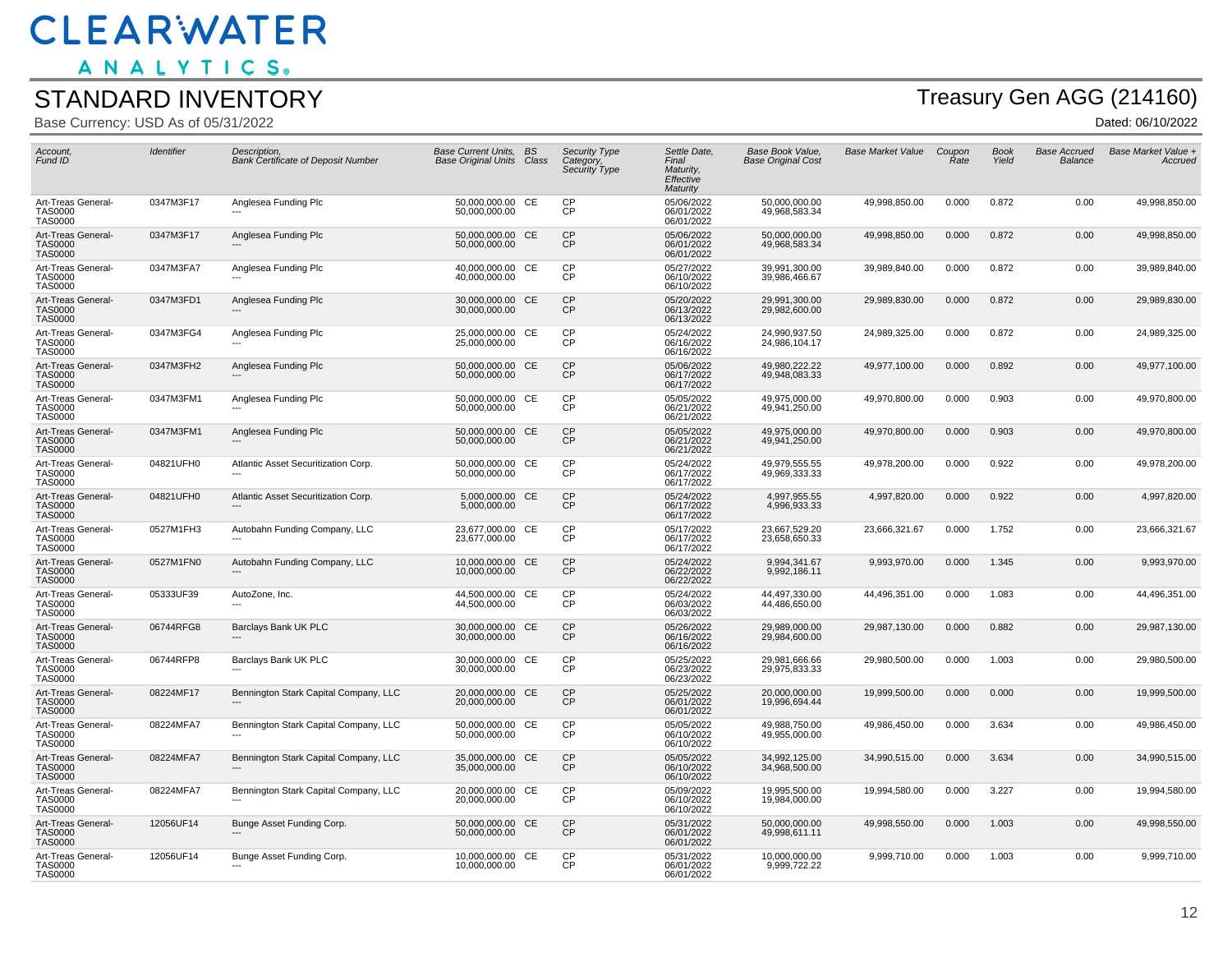ANALYTICS.

#### STANDARD INVENTORY

Base Currency: USD As of 05/31/2022

# Treasury Gen AGG (214160)

| Account,<br>Fund ID                                    | Identifier | Description.<br><b>Bank Certificate of Deposit Number</b>      | Base Current Units. BS<br><b>Base Original Units Class</b> |           | Security Type<br>Category.<br>Security Type | Settle Date.<br>Final<br>Maturity.<br>Effective<br>Maturity | Base Book Value.<br><b>Base Original Cost</b> | <b>Base Market Value</b> | Coupon<br>Rate | <b>Book</b><br>Yield | <b>Base Accrued</b><br>Balance | Base Market Value +<br>Accruea |
|--------------------------------------------------------|------------|----------------------------------------------------------------|------------------------------------------------------------|-----------|---------------------------------------------|-------------------------------------------------------------|-----------------------------------------------|--------------------------|----------------|----------------------|--------------------------------|--------------------------------|
| Art-Treas General-<br><b>TAS0000</b><br><b>TAS0000</b> | 12056UF30  | Bunge Asset Funding Corp.                                      | 25,000,000.00 CE<br>25,000,000.00                          |           | CP<br>СP                                    | 05/06/2022<br>06/03/2022<br>06/03/2022                      | 24,998,375.00<br>24,977,250.00                | 24,997,625.00            | 0.000          | 1.174                | 0.00                           | 24,997,625.00                  |
| Art-Treas General-<br><b>TAS0000</b><br><b>TAS0000</b> | 12056UF71  | Bunge Asset Funding Corp.                                      | 25,000,000.00 CE<br>25,000,000.00                          |           | <b>CP</b><br>ČР                             | 05/06/2022<br>06/07/2022<br>06/07/2022                      | 24.995.208.33<br>24,974,444.44                | 24,993,900.00            | 0.000          | 1.154                | 0.00                           | 24,993,900.00                  |
| Art-Treas General-<br><b>TAS0000</b><br><b>TAS0000</b> | 14918FF86  | <b>Catholic Health Initiatives</b><br>$\hspace{0.05cm} \cdots$ | 20,000,000.00<br>20,000,000.00                             | <b>CE</b> | CP<br>CP                                    | 05/16/2022<br>06/08/2022<br>06/08/2022                      | 19,995,216.67<br>19,984,283.33                | 19,993,900.00            | 0.000          | 1.234                | 0.00                           | 19,993,900.00                  |
| Art-Treas General-<br><b>TAS0000</b><br><b>TAS0000</b> | 14918FF86  | Catholic Health Initiatives                                    | 25,000,000.00 CE<br>25,000,000.00                          |           | CP<br><b>CP</b>                             | 05/24/2022<br>06/08/2022<br>06/08/2022                      | 24,994,166.67<br>24,987,500.00                | 24,992,375.00            | 0.000          | 1.204                | 0.00                           | 24,992,375.00                  |
| Art-Treas General-<br><b>TAS0000</b><br><b>TAS0000</b> | 14918FFD5  | Catholic Health Initiatives                                    | 35,000,000.00 CE<br>35,000,000.00                          |           | <b>CP</b><br>CP                             | 05/17/2022<br>06/13/2022<br>06/13/2022                      | 34,985,650.00<br>34,967,712.50                | 34,982,535.00            | 0.000          | 1.234                | 0.00                           | 34,982,535.00                  |
| Art-Treas General-<br><b>TAS0000</b><br><b>TAS0000</b> | 2063C1F21  | Concord Minutemen Capital Company<br>L.L.C.<br>$---$           | 17,655,000.00<br>17,655,000.00                             | CE        | <b>CP</b><br>CP                             | 05/27/2022<br>06/02/2022<br>06/02/2022                      | 17,654,583.15<br>17,652,498.88                | 17,654,134.91            | 0.000          | 0.852                | 0.00                           | 17,654,134.91                  |
| Art-Treas General-<br><b>TAS0000</b><br><b>TAS0000</b> | 2063C1FD7  | Concord Minutemen Capital Company<br>L.L.C.                    | 6,700,000.00 CE<br>6,700,000.00                            |           | <b>CP</b><br>ČР                             | 05/17/2022<br>06/13/2022<br>06/13/2022                      | 6,697,945.33<br>6,695,377.00                  | 6,697,661.70             | 0.000          | 0.922                | 0.00                           | 6,697,661.70                   |
| Art-Treas General-<br><b>TAS0000</b><br><b>TAS0000</b> | 23385UF13  | Dairy Farmers of America, Inc.                                 | 50,000,000.00 CE<br>50,000,000.00                          |           | CP<br><b>CP</b>                             | 05/31/2022<br>06/01/2022<br>06/01/2022                      | 50,000,000.00<br>49,998,472.22                | 49,998,400.00            | 0.000          | 1.103                | 0.00                           | 49,998,400.00                  |
| Art-Treas General-<br><b>TAS0000</b><br><b>TAS0000</b> | 23385UF13  | Dairy Farmers of America, Inc.                                 | 25,000,000.00 CE<br>25,000,000.00                          |           | CP<br>CP                                    | 05/31/2022<br>06/01/2022<br>06/01/2022                      | 25,000,000.00<br>24,999,236.11                | 24,999,200.00            | 0.000          | 1.103                | 0.00                           | 24,999,200.00                  |
| Art-Treas General-<br><b>TAS0000</b><br><b>TAS0000</b> | 24422MFF3  | John Deere Capital Corporation                                 | 45,000,000.00 CE<br>45,000,000.00                          |           | <b>CP</b><br>ĊР                             | 05/25/2022<br>06/15/2022<br>06/15/2022                      | 44,985,125.00<br>44,977,687.50                | 44,983,305.00            | 0.000          | 0.852                | 0.00                           | 44,983,305.00                  |
| Art-Treas General-<br><b>TAS0000</b><br><b>TAS0000</b> | 31849MF71  | National Bank of Abu Dhabi P.J.S.C.                            | 10,000,000.00 CE<br>10,000,000.00                          |           | <b>CP</b><br><b>CP</b>                      | 05/26/2022<br>06/07/2022<br>06/07/2022                      | 9.998.566.66<br>9,997,133.33                  | 9,998,320.00             | 0.000          | 0.862                | 0.00                           | 9,998,320.00                   |
| Art-Treas General-<br><b>TAS0000</b><br><b>TAS0000</b> | 44890NF39  | Hyundai Capital America, Inc.                                  | 50.000.000.00 CE<br>50,000,000.00                          |           | <b>CP</b><br><b>CP</b>                      | 05/11/2022<br>06/03/2022<br>06/03/2022                      | 49.997.000.00<br>49,965,500.00                | 49,995,350.00            | 0.000          | 1.083                | 0.00                           | 49,995,350.00                  |
| Art-Treas General-<br><b>TAS0000</b><br><b>TAS0000</b> | 44890NF39  | Hyundai Capital America, Inc.                                  | 30,000,000.00 CE<br>30,000,000.00                          |           | CP<br>CP                                    | 05/13/2022<br>06/03/2022<br>06/03/2022                      | 29,998,200.00<br>29,981,100.00                | 29,997,210.00            | 0.000          | 1.083                | 0.00                           | 29,997,210.00                  |
| Art-Treas General-<br><b>TAS0000</b><br><b>TAS0000</b> | 45856XFM4  | Intercontinental Exchange, Inc.                                | 17,000,000.00 CE<br>17,000,000.00                          |           | CP<br>CP                                    | 05/09/2022<br>06/21/2022<br>06/21/2022                      | 16,988,572.22<br>16,975,430.28                | 16,987,556.00            | 0.000          | 1.215                | 0.00                           | 16,987,556.00                  |
| Art-Treas General-<br><b>TAS0000</b><br><b>TAS0000</b> | 46575BF65  | ITT Inc.                                                       | 8,000,000.00 CE<br>8,000,000.00                            |           | CP<br>ČР                                    | 05/23/2022<br>06/06/2022<br>06/06/2022                      | 7,998,666.67<br>7,996,266.67                  | 7,998,576.00             | 0.000          | 1.204                | 0.00                           | 7,998,576.00                   |
| Art-Treas General-<br><b>TAS0000</b><br><b>TAS0000</b> | 46575BFA6  | ITT Inc.<br>---                                                | 27,600,000.00 CE<br>27,600,000.00                          |           | CP<br>CP                                    | 05/17/2022<br>06/10/2022<br>06/10/2022                      | 27,591,513.00<br>27,577,368.00                | 27,591,444.00            | 0.000          | 1.234                | 0.00                           | 27,591,444.00                  |
| Art-Treas General-<br><b>TAS0000</b><br><b>TAS0000</b> | 46575BFH1  | ITT Inc.                                                       | 12,000,000.00 CE<br>12,000,000.00                          |           | CP<br><b>CP</b>                             | 05/17/2022<br>06/17/2022<br>06/17/2022                      | 11,993,600.00<br>11,987,600.00                | 11,993,184.00            | 0.000          | 1.204                | 0.00                           | 11,993,184.00                  |
| Art-Treas General-<br><b>TAS0000</b><br><b>TAS0000</b> | 46575BFP3  | ITT Inc.<br>$---$                                              | 41,000,000.00 CE<br>41,000,000.00                          |           | CP<br><b>CP</b>                             | 05/17/2022<br>06/23/2022<br>06/23/2022                      | 40,969,181.67<br>40,948,169.17                | 40,966,544.00            | 0.000          | 1.235                | 0.00                           | 40,966,544.00                  |
| Art-Treas General-<br><b>TAS0000</b><br><b>TAS0000</b> | 53262RF31  | Lime Funding LLC                                               | 5,986,000.00 CE<br>5,986,000.00                            |           | <b>CP</b><br>ČР                             | 05/12/2022<br>06/03/2022<br>06/03/2022                      | 5,985,700.70<br>5,982,707.70                  | 5,985,533.09             | 0.000          | 0.902                | 0.00                           | 5,985,533.09                   |
| Art-Treas General-<br>TAS0000<br><b>TAS0000</b>        | 53262RF31  | Lime Funding LLC                                               | 37.642.000.00 CE<br>37,642,000.00                          |           | СP<br>ĊР                                    | 05/20/2022<br>06/03/2022<br>06/03/2022                      | 37.640.117.90<br>37,628,825.30                | 37,639,063.92            | 0.000          | 0.902                | 0.00                           | 37,639,063.92                  |
| Art-Treas General-<br><b>TAS0000</b><br><b>TAS0000</b> | 53262RF31  | Lime Funding LLC                                               | 13,764,000.00 CE<br>13,764,000.00                          |           | CP<br><b>CP</b>                             | 05/24/2022<br>06/03/2022<br>06/03/2022                      | 13,763,334.74<br>13,760,673.70                | 13,762,926.41            | 0.000          | 0.872                | 0.00                           | 13,762,926.41                  |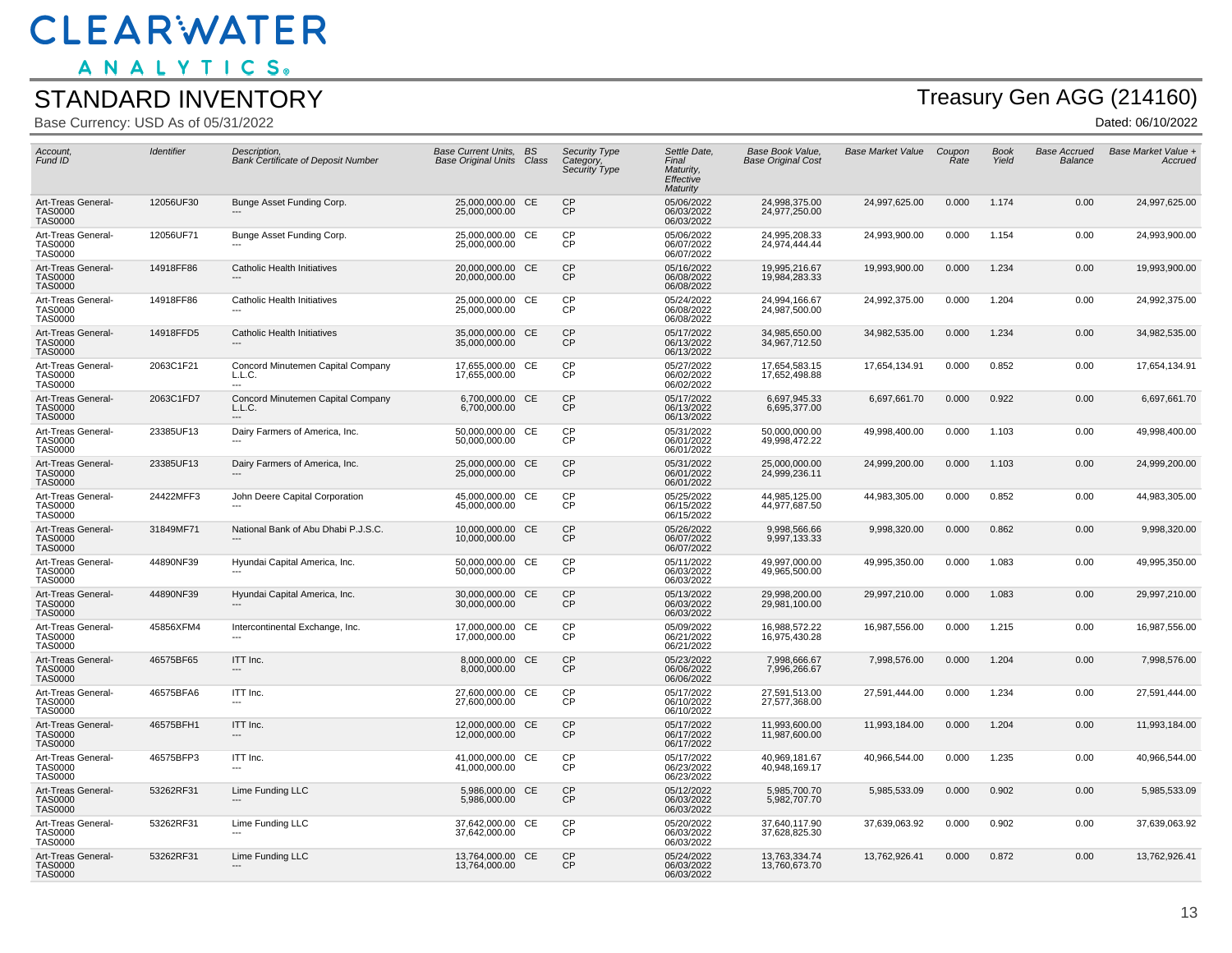ANALYTICS.

#### STANDARD INVENTORY

Base Currency: USD As of 05/31/2022

## Treasury Gen AGG (214160)

Dated: 06/10/2022

| Account.<br>Fund ID                                           | <b>Identifier</b> | Description.<br><b>Bank Certificate of Deposit Number</b>      | Base Current Units. BS<br><b>Base Original Units Class</b> |     | <b>Security Type</b><br>Category,<br>Security Type | Settle Date.<br>Final<br>Maturity,<br>Effective<br>Maturity | Base Book Value,<br><b>Base Original Cost</b> | <b>Base Market Value</b> | Coupon<br>Rate | <b>Book</b><br>Yield | Base Accrued<br>Balance | Base Market Value +<br>Accruea |
|---------------------------------------------------------------|-------------------|----------------------------------------------------------------|------------------------------------------------------------|-----|----------------------------------------------------|-------------------------------------------------------------|-----------------------------------------------|--------------------------|----------------|----------------------|-------------------------|--------------------------------|
| Art-Treas General-<br><b>TAS0000</b><br><b>TAS0000</b>        | 53262RF64         | Lime Funding LLC                                               | 35,000,000.00 CE<br>35,000,000.00                          |     | <b>CP</b><br><b>CP</b>                             | 05/23/2022<br>06/06/2022<br>06/06/2022                      | 34,995,625.00<br>34,987,750.00                | 34,994,400.00            | 0.000          | 0.902                | 0.00                    | 34,994,400.00                  |
| Art-Treas General-<br><b>TAS0000</b><br><b>TAS0000</b>        | 53944RF78         | LMA S.A.<br>---                                                | 32,675,000.00 CE<br>32,675,000.00                          |     | <b>CP</b><br>СP                                    | 05/18/2022<br>06/07/2022<br>06/07/2022                      | 32,669,989.83<br>32.658.299.44                | 32,668,399.65            | 0.000          | 3.091                | 0.00                    | 32,668,399.65                  |
| Art-Treas General-<br><b>TAS0000</b><br><b>TAS0000</b>        | 58942QFM8         | Mercy Health<br>---                                            | 44,750,000.00 CE<br>44,750,000.00                          |     | <b>CP</b><br><b>CP</b>                             | 05/05/2022<br>06/21/2022<br>06/21/2022                      | 44,725,138.89<br>44,691,576.39                | 44,723,821.25            | 0.000          | 1.003                | 0.00                    | 44,723,821.25                  |
| Art-Treas General-<br><b>TAS0000</b><br><b>TAS0000</b>        | 60819KFH8         | Mohawk Industries, Inc.                                        | 16,000,000.00 CE<br>16,000,000.00                          |     | <b>CP</b><br><b>CP</b>                             | 05/20/2022<br>06/17/2022<br>06/17/2022                      | 15.991.040.00<br>15,984,320.00                | 15,990,208.00            | 0.000          | 1.265                | 0.00                    | 15,990,208.00                  |
| Art-Treas General-<br><b>TAS0000</b><br><b>TAS0000</b>        | 60819KFN5         | Mohawk Industries, Inc.                                        | 15,400,000.00 CE<br>15,400,000.00                          |     | <b>CP</b><br><b>CP</b>                             | 05/27/2022<br>06/22/2022<br>06/22/2022                      | 15,388,681.00<br>15,385,986.00                | 15,387,449.00            | 0.000          | 1.265                | 0.00                    | 15,387,449.00                  |
| Art-Treas General-<br><b>TAS0000</b><br><b>TAS0000</b>        | 62455BF18         | Mountcliff Funding LLC                                         | 50,000,000.00 CE<br>50,000,000.00                          |     | CP<br><b>CP</b>                                    | 05/31/2022<br>06/01/2022<br>06/01/2022                      | 50,000,000.00<br>49,998,861.11                | 49.998.550.00            | 0.000          | 0.822                | 0.00                    | 49,998,550.00                  |
| Art-Treas General-<br><b>TAS0000</b><br><b>TAS0000</b>        | 62455BF18         | Mountcliff Funding LLC                                         | 40,000,000.00 CE<br>40,000,000.00                          |     | <b>CP</b><br><b>CP</b>                             | 05/31/2022<br>06/01/2022<br>06/01/2022                      | 40,000,000.00<br>39,999,088.89                | 39,998,840.00            | 0.000          | 0.822                | 0.00                    | 39,998,840.00                  |
| Art-Treas General-<br>TAS0000<br><b>TAS0000</b>               | 62455BF18         | Mountcliff Funding LLC                                         | 500,000.00 CE<br>500,000.00                                |     | <b>CP</b><br><b>CP</b>                             | 05/31/2022<br>06/01/2022<br>06/01/2022                      | 500,000.00<br>499,988.61                      | 499,985.50               | 0.000          | 0.822                | 0.00                    | 499,985.50                     |
| Art-Treas General-<br><b>TAS0000</b><br><b>TAS0000</b>        | 62455BFM2         | Mountcliff Funding LLC                                         | 25,000,000.00 ST<br>25.000.000.00                          |     | <b>CP</b><br><b>CP</b>                             | 03/09/2022<br>06/21/2022<br>06/21/2022                      | 24,984,722.22<br>24,920,555.56                | 24,983,175.00            | 0.000          | 1.105                | 0.00                    | 24,983,175.00                  |
| Art-Treas General-<br><b>TAS0000</b><br><b>TAS0000</b>        | 62479MFD0         | <b>MUFG Bank - New York Branch</b>                             | 50,000,000.00 CE<br>50,000,000.00                          |     | CP<br><b>CP</b>                                    | 05/23/2022<br>06/13/2022<br>06/13/2022                      | 49.985.666.67<br>49,974,916.67                | 49,980,900.00            | 0.000          | 0.862                | 0.00                    | 49,980,900.00                  |
| Art-Treas General-<br><b>TAS0000</b><br><b>TAS0000</b>        | 62479MFF5         | MUFG Bank - New York Branch<br>---                             | 50,000,000.00 CE<br>50,000,000.00                          |     | <b>CP</b><br><b>CP</b>                             | 05/25/2022<br>06/15/2022<br>06/15/2022                      | 49,983,277.78<br>49,974,916.67                | 49,977,750.00            | 0.000          | 0.862                | 0.00                    | 49,977,750.00                  |
| Art-Treas General-<br><b>TAS0000</b><br><b>TAS0000</b>        | 62479MFG3         | <b>MUFG Bank - New York Branch</b><br>$---$                    | 30,000,000.00 CE<br>30,000,000.00                          |     | CP<br><b>CP</b>                                    | 05/26/2022<br>06/16/2022<br>06/16/2022                      | 29,989,250.00<br>29,984,950.00                | 29,985,690.00            | 0.000          | 0.862                | 0.00                    | 29,985,690.00                  |
| Art-Treas General-<br><b>TAS0000</b><br><b>TAS0000</b>        | 62479MFG3         | MUFG Bank - New York Branch                                    | 30,000,000.00 CE<br>30,000,000.00                          |     | <b>CP</b><br><b>CP</b>                             | 05/26/2022<br>06/16/2022<br>06/16/2022                      | 29,989,250.00<br>29,984,950.00                | 29,985,690.00            | 0.000          | 0.862                | 0.00                    | 29,985,690.00                  |
| Art-Treas General-<br><b>TAS0000</b><br><b>TAS0000</b>        | 62479MFG3         | MUFG Bank - New York Branch                                    | 50,000,000.00 CE<br>50,000,000.00                          |     | CP<br>CP                                           | 05/26/2022<br>06/16/2022<br>06/16/2022                      | 49,982,083.34<br>49,974,916.67                | 49,976,150.00            | 0.000          | 0.862                | 0.00                    | 49,976,150.00                  |
| Art-Treas General-<br><b>TAS0000</b><br><b>TAS0000</b>        | 67984XJD9         | Old Line Funding, LLC                                          | 25,000,000.00 CE<br>25,000,000.00                          |     | <b>CP</b><br>CP                                    | 05/09/2022<br>08/08/2022<br>08/08/2022                      | 24,935,777.78<br>24,914,055.56                | 24,930,875.00            | 0.000          | 1.831                | 0.00                    | 24,930,875.00                  |
| Art-Treas General-<br><b>TAS0000</b><br><b>TAS0000</b>        | 86564XFD1         | Sumitomo Mitsui Trust Bank Ltd.<br>(Singapore Branch)          | 15,000,000.00 CE<br>15,000,000.00                          |     | <b>CP</b><br><b>CP</b>                             | 05/24/2022<br>06/13/2022<br>06/13/2022                      | 14,995,550.00<br>14,992,583.33                | 14,994,735.00            | 0.000          | 0.892                | 0.00                    | 14,994,735.00                  |
| Art-Treas General-<br><b>TAS0000</b><br><b>TAS0000</b>        | 86564XFH2         | Sumitomo Mitsui Trust Bank Ltd.<br>(Singapore Branch)<br>$---$ | 30.000.000.00 CE<br>30,000,000.00                          |     | <b>CP</b><br>CP                                    | 05/17/2022<br>06/17/2022<br>06/17/2022                      | 29.987.466.67<br>29,975,716.67                | 29,986,020.00            | 0.000          | 0.943                | 0.00                    | 29,986,020.00                  |
| <b>Art-Treas General-</b><br><b>TAS0000</b><br><b>TAS0000</b> |                   | ---<br>---                                                     | 1,789,849,000.00<br>1,789,849,000.00                       | --- | <b>CP</b><br><b>CP</b>                             | 06/12/2022<br>06/12/2022                                    | 1,789,321,756.25<br>1,788,608,302.75          | 1,789,226,375.10         | 0.000          | 1.179                | 0.00                    | 1,789,226,375.10               |

Corporate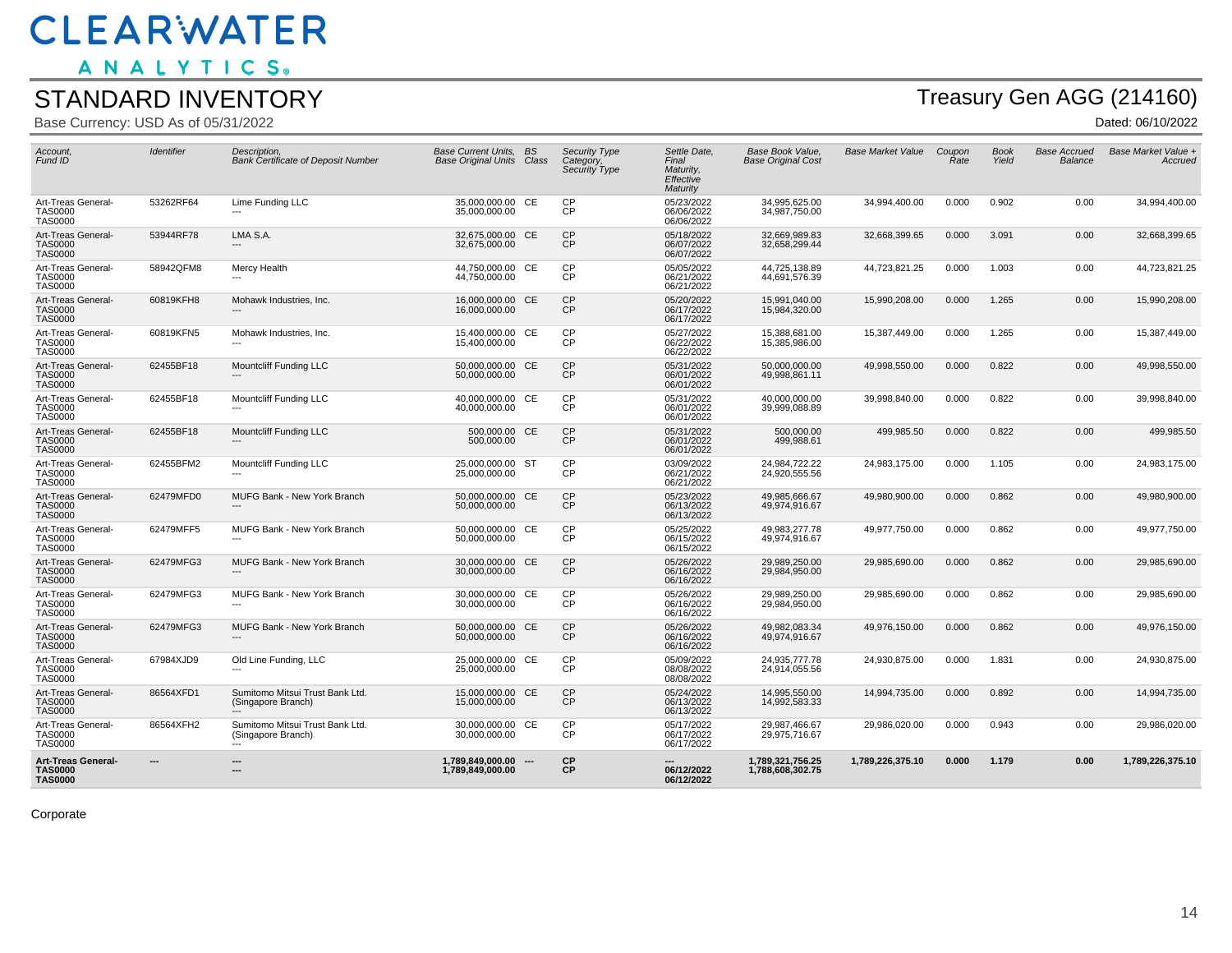ANALYTICS.

#### STANDARD INVENTORY

Base Currency: USD As of 05/31/2022

## Treasury Gen AGG (214160)

Dated: 06/10/2022

| Account,<br>Fund ID                                           | <b>Identifier</b> | Description.<br><b>Bank Certificate of Deposit Number</b> | Base Current Units, BS<br><b>Base Original Units Class</b> | Security Type<br>Category,<br>Security Type | Settle Date,<br>Final<br>Maturity,<br>Effective<br>Maturity | Base Book Value.<br><b>Base Original Cost</b> | <b>Base Market Value</b> | Coupon<br>Rate | <b>Book</b><br>Yield | <b>Base Accrued</b><br>Balance | Base Market Value +<br>Accrued |
|---------------------------------------------------------------|-------------------|-----------------------------------------------------------|------------------------------------------------------------|---------------------------------------------|-------------------------------------------------------------|-----------------------------------------------|--------------------------|----------------|----------------------|--------------------------------|--------------------------------|
| Art-Treas General-<br><b>TAS0000</b><br><b>TAS0000</b>        | 037833DB3         | <b>APPLE INC</b><br>---                                   | 11.125.000.00 LT<br>11,125,000.00                          | Corporate<br>CORP                           | 01/20/2022<br>09/12/2027<br>09/12/2027                      | 11.574.418.92<br>11,606,712.50                | 10,921,835.25            | 2.900          | 2.048                | 70,798.26                      | 10,992,633.51                  |
| Art-Treas General-<br><b>TAS0000</b><br><b>TAS0000</b>        | 037833DP2         | APPLE INC<br>---                                          | 5.000.000.00 LT<br>5,000,000.00                            | Corporate<br>CORP                           | 01/20/2022<br>09/11/2029<br>09/11/2029                      | 4,989,948.96<br>4,989,450.00                  | 4,597,680.00             | 2.200          | 2.230                | 24,444.44                      | 4,622,124.44                   |
| Art-Treas General-<br><b>TAS0000</b><br><b>TAS0000</b>        | 037833DP2         | APPLE INC<br>---                                          | 10.000.000.00 LT<br>10,000,000.00                          | Corporate<br>CORP                           | 01/28/2022<br>09/11/2029<br>09/11/2029                      | 9,927,481.82<br>9,924,100.00                  | 9,195,360.00             | 2.200          | 2.309                | 48,888.89                      | 9,244,248.89                   |
| Art-Treas General-<br><b>TAS0000</b><br><b>TAS0000</b>        | 037833DP2         | <b>APPLE INC</b><br>---                                   | 10.000.000.00 LT<br>10,000,000.00                          | Corporate<br>CORP                           | 02/08/2022<br>09/11/2029<br>09/11/2029                      | 9.874.052.42<br>9,868,700.00                  | 9,195,360.00             | 2.200          | 2.390                | 48,888.89                      | 9,244,248.89                   |
| Art-Treas General-<br><b>TAS0000</b><br>TAS0000               | 037833DP2         | APPLE INC<br>---                                          | 5.000.000.00 LT<br>5,000,000.00                            | Corporate<br>CORP                           | 03/24/2022<br>09/11/2029<br>09/11/2029                      | 4.775.622.51<br>4.769.800.00                  | 4,597,680.00             | 2.200          | 2.890                | 24,444.44                      | 4,622,124.44                   |
| <b>Art-Treas General-</b><br><b>TAS0000</b><br><b>TAS0000</b> | $\cdots$          | <b>APPLE INC</b><br>---                                   | 41.125.000.00 LT<br>41,125,000.00                          | Corporate<br><b>CORP</b>                    | ---<br>02/16/2029<br>02/16/2029                             | 41, 141, 524. 63<br>41,158,762.50             | 38,507,915.25            | 2.399          | 2.313                | 217,464.93                     | 38,725,380.18                  |

#### **Currency**

| Account,<br>Fund ID                                           | Identifier    | Description.<br><b>Bank Certificate of Deposit Number</b> | Base Current Units, BS<br><b>Base Original Units Class</b> | Security Type<br>Category,<br>Security Type | Settle Date,<br>Final<br>Maturity,<br>Effective<br>Maturity | Base Book Value,<br><b>Base Original Cost</b> | <b>Base Market Value</b> | Coupon<br>Rate | <b>Book</b><br>Yield | <b>Base Accrued</b><br>Balance | Base Market Value +<br>Accrued |
|---------------------------------------------------------------|---------------|-----------------------------------------------------------|------------------------------------------------------------|---------------------------------------------|-------------------------------------------------------------|-----------------------------------------------|--------------------------|----------------|----------------------|--------------------------------|--------------------------------|
| Art-Treas-BAML DDA<br><b>TAS0000</b>                          | CCYUSD        | Receivable<br>---                                         | 2,296.70 RCV<br>2.296.70                                   | Currency<br>CASH                            | 05/31/2022<br>05/31/2022                                    | 2,296.70<br>2,296.70                          | 2,296.70                 | 0.000          | 0.000                | 0.00                           | 2,296.70                       |
| Art-Treas-BAML MMKT<br><b>TAS0000</b>                         | <b>CCYUSD</b> | Receivable<br>---                                         | 31,311.16 RCV<br>31,311.16                                 | Currency<br>CASH                            | ---<br>05/31/2022<br>05/31/2022                             | 31,311.16<br>31,311.16                        | 31,311.16                | 0.000          | 0.000                | 0.00                           | 31,311.16                      |
| Art-Treas-First Security<br><b>DDA</b><br><b>TAS0000</b>      | <b>CCYUSD</b> | Cash<br>---                                               | 84.08 Cash<br>84.08                                        | Currency<br>CASH                            | ---<br>05/31/2022<br>05/31/2022                             | 84.08<br>84.08                                | 84.08                    | 0.000          | 0.000                | 0.00                           | 84.08                          |
| Art-Treas-Simmons DDA CCYUSD<br><b>TAS0000</b>                |               | Receivable<br>---                                         | 5,109.94 RCV<br>5.109.94                                   | Currency<br>CASH                            | ---<br>05/31/2022<br>05/31/2022                             | 5,109.94<br>5,109.94                          | 5,109.94                 | 0.000          | 0.000                | 0.00                           | 5,109.94                       |
| Art-Treas-Centennial<br><b>DDA</b><br><b>TAS0000</b>          | <b>CCYUSD</b> | Receivable<br>---                                         | 16,135.83 RCV<br>16,135.83                                 | Currency<br>CASH                            | ---<br>05/31/2022<br>05/31/2022                             | 16,135.83<br>16,135.83                        | 16,135.83                | 0.000          | 0.000                | 0.00                           | 16,135.83                      |
| Art-Treas General-<br><b>TAS0000</b><br><b>TAS0000</b>        | <b>CCYUSD</b> | Cash<br>---                                               | -761,434.64 Cash<br>$-761.434.64$                          | Currency<br>CASH                            | ---<br>05/31/2022<br>05/31/2022                             | $-761,434.64$<br>$-761,434.64$                | -761,434.64              | 0.000          | 0.000                | 0.00                           | $-761,434.64$                  |
| Art-Treas General-<br>TAS0000<br>TAS0000                      | <b>CCYUSD</b> | Receivable<br>---                                         | 1,020,310.61 RCV<br>1,020,310.61                           | Currency<br>CASH                            | ---<br>05/31/2022<br>05/31/2022                             | 1,020,310.61<br>1,020,310.61                  | 1,020,310.61             | 0.000          | 0.000                | 0.00                           | 1,020,310.61                   |
| Art-Treas-Goldman<br>Sachs MMKT<br><b>TAS0000</b>             | <b>CCYUSD</b> | Receivable<br>---                                         | 0.12 RCV<br>0.12                                           | Currency<br>CASH                            | ---<br>05/31/2022<br>05/31/2022                             | 0.12<br>0.12                                  | 0.12                     | 0.000          | 0.000                | 0.00                           | 0.12                           |
| Art-Treas-JP Morgan<br><b>MMKT</b><br><b>TAS0000</b>          | CCYUSD        | Receivable<br>---                                         | 0.22 RCV<br>0.22                                           | Currency<br>CASH                            | ---<br>05/31/2022<br>05/31/2022                             | 0.22<br>0.22                                  | 0.22                     | 0.000          | 0.000                | 0.00                           | 0.22                           |
| Art-Treas General Israel<br><b>Bonds</b><br>---               | <b>CCYUSD</b> | Cash<br>---                                               | 761,434.65 Cash<br>761,434.65                              | Currency<br>CASH                            | 05/31/2022<br>05/31/2022                                    | 761,434.65<br>761,434.65                      | 761,434.65               | 0.000          | 0.000                | 0.00                           | 761,434.65                     |
| Art-American Rescue<br>Plan CSLFR<br>$\hspace{0.05cm} \ldots$ | CCYUSD        | Receivable<br>---                                         | 352,401.75 RCV<br>352,401.75                               | Currency<br>CASH                            | ---<br>05/31/2022<br>05/31/2022                             | 352,401.75<br>352,401.75                      | 352.401.75               | 0.000          | 0.000                | 0.00                           | 352,401.75                     |
| ---<br>---                                                    | <b>CCYUSD</b> | ---<br>---                                                | 1,427,650.41 ---<br>1,427,650.41                           | Currency<br>CASH                            | ---<br>05/31/2022<br>05/31/2022                             | 1,427,650.41<br>1,427,650.41                  | 1,427,650.41             | 0.000          | 0.000                | 0.00                           | 1,427,650.41                   |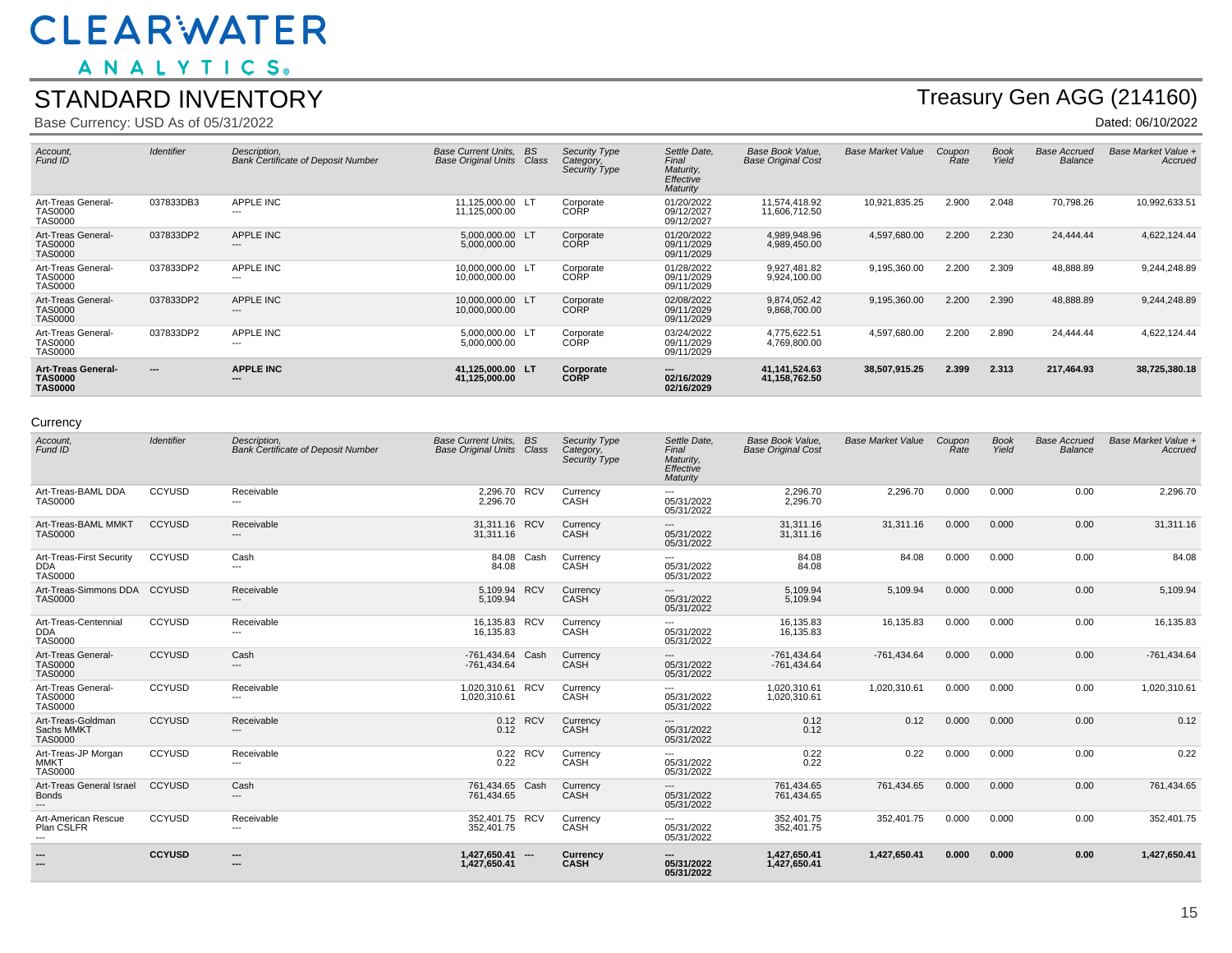ANALYTICS.

#### STANDARD INVENTORY

Base Currency: USD As of 05/31/2022

## Treasury Gen AGG (214160)

Dated: 06/10/2022

#### MM Fund

| Account,<br>Fund ID                                      | <b>Identifier</b>        | Description.<br><b>Bank Certificate of Deposit Number</b> | <b>Base Current Units.</b><br><b>Base Original Units Class</b> | <b>BS</b> | Security Type<br>Category,<br>Security Type | Settle Date,<br>Final<br>Maturity,<br>Effective<br>Maturity | Base Book Value.<br><b>Base Original Cost</b> | <b>Base Market Value</b> | Coupon<br><b>Rate</b> | <b>Book</b><br>Yield | <b>Base Accrued</b><br>Balance | Base Market Value +<br>Accrued |
|----------------------------------------------------------|--------------------------|-----------------------------------------------------------|----------------------------------------------------------------|-----------|---------------------------------------------|-------------------------------------------------------------|-----------------------------------------------|--------------------------|-----------------------|----------------------|--------------------------------|--------------------------------|
| Art-Treas-Bank OZK<br><b>DDA</b><br><b>TAS0000</b>       | 2035022322               | Art-Treas-OZK DDA                                         | 58,319,255.74 CE<br>58,319,255.74                              |           | MM Fund<br><b>MMFUND</b>                    | ---<br>05/31/2022<br>05/31/2022                             | 58,319,255.74<br>58.319.255.74                | 58,319,255.74            | 0.550                 | 0.550                | 22,672.61                      | 58,341,928.35                  |
| Art-Treas-First Security<br><b>DDA</b><br><b>TAS0000</b> | 21020280                 | Art-Treas-First Security DDA                              | 6,427.13 CE<br>6,427.13                                        |           | MM Fund<br><b>MMFUND</b>                    | ---<br>05/31/2022<br>05/31/2022                             | 6,427.13<br>6,427.13                          | 6,427.13                 | 0.150                 | 0.150                | 0.00                           | 6,427.13                       |
| Art-American Rescue<br>Plan CSLFR                        | 262006208                | DREYFUS GVT CSH MGT INST                                  | 195,804.15 CE<br>195,804.15                                    |           | MM Fund<br><b>MMFUND</b>                    | ---<br>05/31/2022<br>05/31/2022                             | 195,804.15<br>195,804.15                      | 195,804.15               | 0.720                 | 0.700                | 0.00                           | 195,804.15                     |
| Art-Treas-BAML MMKT<br><b>TAS0000</b>                    | 38141W273                | <b>GOLDMAN:FS GOVT INST</b><br>---                        | 11,363.17 CE<br>11.363.17                                      |           | MM Fund<br><b>MMFUND</b>                    | ---<br>05/31/2022<br>05/31/2022                             | 11,363.17<br>11,363.17                        | 11,363.17                | 0.680                 | 0.660                | 0.00                           | 11,363.17                      |
| Art-Treas-BAML MMKT<br><b>TAS0000</b>                    | 608919718                | FEDERATED HRMS GV O PRMR                                  | 7,269,896.33 CE<br>7,269,896.33                                |           | MM Fund<br><b>MMFUND</b>                    | 05/24/2022<br>05/31/2022<br>05/31/2022                      | 7,269,896.33<br>7,269,896.33                  | 7,269,896.33             | 0.710                 | 0.700                | 0.00                           | 7,269,896.33                   |
| Art-American Rescue<br>Plan CSLFR                        | 608919718                | FEDERATED HRMS GV O PRMR<br>---                           | 1,074,732,550.03 CE<br>1,074,732,550.03                        |           | MM Fund<br><b>MMFUND</b>                    | ---<br>05/31/2022<br>05/31/2022                             | 1,074,732,550.03<br>1,074,732,550.03          | 1,074,732,550.03         | 0.710                 | 0.700                | 0.00                           | 1,074,732,550.03               |
| Art-Treas-Centennial<br><b>DDA</b><br><b>TAS0000</b>     | 69655                    | Art-Treas-Centennial DDA                                  | 50.338.670.75 CE<br>50.338.670.75                              |           | MM Fund<br><b>MMFUND</b>                    | ---<br>05/31/2022<br>05/31/2022                             | 50,338,670.75<br>50.338.670.75                | 50,338,670.75            | 0.450                 | 0.450                | 0.00                           | 50,338,670.75                  |
| Art-Treas-BAML DDA<br><b>TAS0000</b>                     | 73828756                 | Art-Treas-BAML DDA<br>---                                 | 19,095,848.99 CE<br>19,095,848.99                              |           | MM Fund<br><b>MMFUND</b>                    | 05/31/2022<br>05/31/2022<br>05/31/2022                      | 19,095,848.99<br>19,095,848.99                | 19,095,848.99            | 0.180                 | 0.180                | 0.00                           | 19,095,848.99                  |
| Art-Treas-Simmons DDA 904368<br><b>TAS0000</b>           |                          | Art-Treas-Simmons DDA                                     | 22.787.876.70 CE<br>22,787,876.70                              |           | MM Fund<br><b>MMFUND</b>                    | ---<br>05/31/2022<br>05/31/2022                             | 22,787,876.70<br>22,787,876.70                | 22.787.876.70            | 0.550                 | 0.550                | 0.00                           | 22,787,876.70                  |
|                                                          | $\overline{\phantom{a}}$ | ---<br>$\overline{\phantom{a}}$                           | 1.232.757.692.99 CE<br>1,232,757,692.99                        |           | <b>MM Fund</b><br><b>MMFUND</b>             | ---<br>05/31/2022<br>05/31/2022                             | 1.232.757.692.99<br>1,232,757,692.99          | 1,232,757,692.99         | 0.681                 | 0.672                | 22,672.61                      | 1,232,780,365.60               |

#### Mortgage Backed

| Account,<br>Fund ID                                    | <b>Identifier</b> | Description.<br><b>Bank Certificate of Deposit Number</b> | <b>Base Current Units.</b><br><b>Base Original Units</b> | <b>BS</b><br>Class | Security Type<br>Category,<br>Security Type | Settle Date.<br>Final<br>Maturity,<br>Effective<br>Maturity | Base Book Value.<br><b>Base Original Cost</b> | <b>Base Market Value</b> | Coupon<br>Rate | <b>Book</b><br>Yield | <b>Base Accrued</b><br><b>Balance</b> | Base Market Value +<br>Accrued |
|--------------------------------------------------------|-------------------|-----------------------------------------------------------|----------------------------------------------------------|--------------------|---------------------------------------------|-------------------------------------------------------------|-----------------------------------------------|--------------------------|----------------|----------------------|---------------------------------------|--------------------------------|
| Art-Treas General-<br>TAS0000<br><b>TAS0000</b>        | 30291SAG8         | FRESB 2020-SB74 10F<br>---                                | 23.506.745.01 LT<br>25,000,000.00                        |                    | Mortgage Backed<br>Other MTGE               | 05/29/2020<br>04/25/2030<br>08/05/2029                      | 23,596,778.20<br>23,620,635.19                | 20,980,475.12            | 1.380          | 1.314                | 27,032.76                             | 21,007,507.88                  |
| Art-Treas General-<br><b>TAS0000</b><br><b>TAS0000</b> | 302987AA0         | FRESB 2020-SB70 A5H<br>---                                | 16.517.368.13 LT<br>22,500,000.00                        |                    | Mortgage Backed<br>Other MTGE               | 01/29/2020<br>10/25/2039<br>01/15/2036                      | 16.543.062.43<br>16,596,189.01                | 16, 147, 874.61          | 2.320          | 1.819                | 31,933.58                             | 16,179,808.19                  |
| Art-Treas General-<br><b>TAS0000</b><br><b>TAS0000</b> | 30313KAD6         | FRESB 2020-SB71 A1F<br>---                                | 24.368.647.20 LT<br>28,000,000.00                        |                    | Mortgage Backed<br>Other MTGE               | 02/21/2020<br>12/25/2029<br>05/02/2029                      | 24.459.103.93<br>24,489,296.38                | 22,770,063.94            | 2.210          | 2.139                | 44,878.93                             | 22,814,942.87                  |
| Art-Treas General-<br><b>TAS0000</b><br><b>TAS0000</b> | 83164MHU6         | SBA 510143<br>---                                         | 11,069,100.60 LT<br>20,000,000.00                        |                    | Mortgage Backed<br>Other MTGE               | 10/01/2019<br>04/25/2043<br>01/10/2031                      | 11,097,898.84<br>11,136,313.00                | 11,096,087.29            | 0.900          | 1.334                | 8,301.83                              | 11,104,389.11                  |
| Art-Treas General-<br><b>TAS0000</b><br><b>TAS0000</b> | 83164MJJ9         | SBA 510165<br>---                                         | 9.547.137.60 LT<br>20,000,000.00                         |                    | Mortgage Backed<br>Other MTGE               | 10/01/2019<br>03/25/2043<br>08/19/2030                      | 9.572.329.39<br>9,605,248.83                  | 9,570,343.83             | 0.900          | 1.336                | 7,160.35                              | 9,577,504.18                   |
| Art-Treas General-<br><b>TAS0000</b><br><b>TAS0000</b> | 83164MK73         | SBA 510218<br>---                                         | 9.223.965.80 LT<br>12,073,092.00                         |                    | Mortgage Backed<br>Other MTGE               | 09/18/2019<br>12/25/2038<br>08/03/2029                      | 9.247.191.78<br>9,279,903.76                  | 9,242,343.63             | 0.900          | 1.329                | 6,917.97                              | 9,249,261.60                   |
| Art-Treas General-<br><b>TAS0000</b><br><b>TAS0000</b> | 83164MUU1         | SBA 510495<br>---                                         | 10,884,285.88 LT<br>16,500,000.00                        |                    | Mortgage Backed<br>Other MTGE               | 08/27/2019<br>09/25/2044<br>10/03/2031                      | 11,343,535.39<br>11,949,139.69                | 10,715,035.24            | 2.000          | 1.942                | 18,140.48                             | 10,733,175.72                  |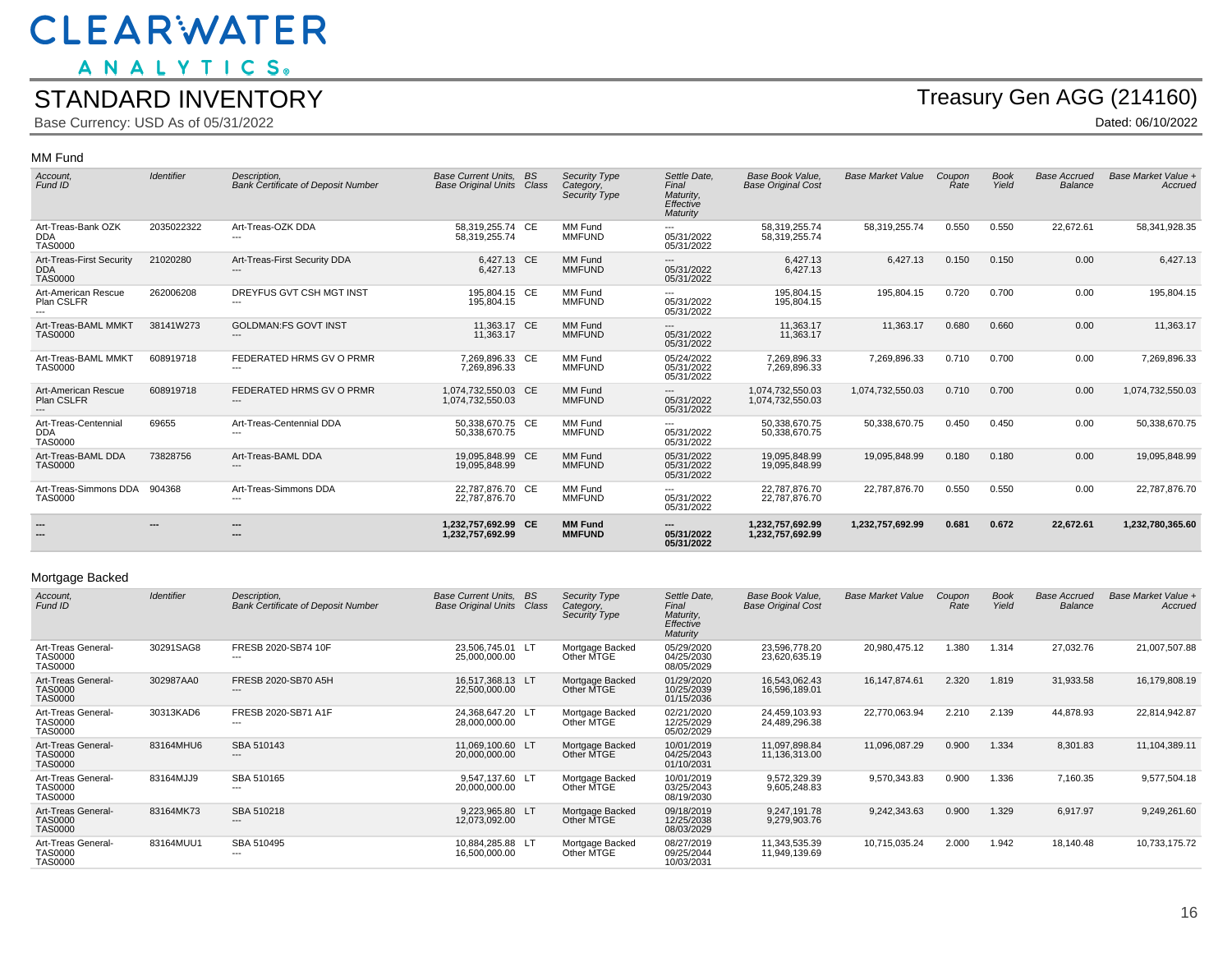ANALYTICS.

#### STANDARD INVENTORY

Base Currency: USD As of 05/31/2022

# Treasury Gen AGG (214160)

| Account,<br>Fund ID                                           | <b>Identifier</b> | Description,<br><b>Bank Certificate of Deposit Number</b> | <b>Base Current Units, BS</b><br><b>Base Original Units Class</b> |           | <b>Security Type</b><br>Category,<br>Security Type | Settle Date,<br>Final<br>Maturity,<br>Effective<br>Maturity | Base Book Value.<br><b>Base Original Cost</b> | <b>Base Market Value</b> | Coupon<br>Rate | <b>Book</b><br>Yield | <b>Base Accrued</b><br>Balance | Base Market Value +<br>Accrued |
|---------------------------------------------------------------|-------------------|-----------------------------------------------------------|-------------------------------------------------------------------|-----------|----------------------------------------------------|-------------------------------------------------------------|-----------------------------------------------|--------------------------|----------------|----------------------|--------------------------------|--------------------------------|
| <b>Art-Treas General-</b><br><b>TAS0000</b><br><b>TAS0000</b> | ---               | ---<br>---                                                | 105,117,250.22 LT<br>144,073,092.00                               |           | <b>Mortgage Backed</b><br>Other MTGE               | 10/05/2036<br>01/22/2031                                    | 105,859,899.96<br>106,676,725.85              | 100,522,223.65           | 1.643          | 1.656                | 144,365.89                     | 100,666,589.54                 |
| Muni                                                          |                   |                                                           |                                                                   |           |                                                    |                                                             |                                               |                          |                |                      |                                |                                |
| Account.<br>Fund ID                                           | Identifier        | Description.<br><b>Bank Certificate of Deposit Number</b> | <b>Base Current Units.</b><br><b>Base Original Units Class</b>    | <b>BS</b> | <b>Security Type</b><br>Category.<br>Security Type | Settle Date.<br>Final<br>Maturity.<br>Effective<br>Maturity | Base Book Value.<br><b>Base Original Cost</b> | <b>Base Market Value</b> | Coupon<br>Rate | <b>Book</b><br>Yield | <b>Base Accrued</b><br>Balance | Base Market Value +<br>Accrued |
| Art-Treas General-<br><b>TAS0000</b><br><b>TAS0000</b>        | 040849FJ5         | ARKANSAS DEV FIN AUTH ST AGY<br><b>FACS REV</b>           | 345,000.00 LT<br>345,000.00                                       |           | Muni<br><b>MUNI</b>                                | 09/30/2020<br>12/01/2027<br>12/01/2027                      | 360,254.66<br>364,878.90                      | 332,876.70               | 2.000          | 1.160                | 3,450.00                       | 336,326.70                     |
| Art-Treas General-<br><b>TAS0000</b><br><b>TAS0000</b>        | 040849FK2         | ARKANSAS DEV FIN AUTH ST AGY<br><b>FACS REV</b>           | 355,000.00<br>355.000.00                                          | <b>LT</b> | Muni<br><b>MUNI</b>                                | 09/30/2020<br>12/01/2028<br>12/01/2028                      | 366,487.94<br>369.970.35                      | 334,988.65               | 2.000          | 1.380                | 3,550.00                       | 338,538.65                     |
| Art-Treas General-<br><b>TAS0000</b><br><b>TAS0000</b>        | 040849FL0         | ARKANSAS DEV FIN AUTH ST AGY<br><b>FACS REV</b>           | 360,000.00 LT<br>360,000.00                                       |           | Muni<br><b>MUNI</b>                                | 09/30/2020<br>12/01/2029<br>12/01/2029                      | 368,591.58<br>371,196.00                      | 333,414.00               | 2.000          | 1.540                | 3,600.00                       | 337.014.00                     |
| Art-Treas General-<br><b>TAS0000</b><br><b>TAS0000</b>        | 040849GE5         | ARKANSAS DEV FIN AUTH ST AGY<br><b>FACS REV</b>           | 1,935,000.00 LT<br>1,935,000.00                                   |           | Muni<br><b>MUNI</b>                                | 10/27/2020<br>04/01/2030<br>04/01/2030                      | 1,935,000.00<br>1,935,000.00                  | 1,619,440.20             | 1.600          | 1.600                | 5,160.00                       | 1,624,600.20                   |
| Art-Treas General-<br><b>TAS0000</b><br><b>TAS0000</b>        | 041042L91         | <b>ARKANSAS ST</b>                                        | 1.115.000.00 LT<br>1,115,000.00                                   |           | Muni<br><b>MUNI</b>                                | 09/30/2020<br>07/01/2026<br>07/01/2026                      | 1.165.998.09<br>1,186,828.30                  | 1,054,711.95             | 2.000          | 0.850                | 9,291.67                       | 1,064,003.62                   |
| Art-Treas General-<br><b>TAS0000</b><br><b>TAS0000</b>        | 041042M25         | <b>ARKANSAS ST</b><br>$---$                               | 1,130,000.00 LT<br>1,130,000.00                                   |           | Muni<br><b>MUNI</b>                                | 09/30/2020<br>07/01/2027<br>07/01/2027                      | 1,188,289.92<br>1,207,416.30                  | 1,047,216.20             | 2.000          | 0.950                | 9,416.67                       | 1,056,632.87                   |
| Art-Treas General-<br><b>TAS0000</b><br><b>TAS0000</b>        | 041042M33         | <b>ARKANSAS ST</b>                                        | 1,155,000.00 LT<br>1,155,000.00                                   |           | Muni<br><b>MUNI</b>                                | 09/30/2020<br>07/01/2028<br>07/01/2028                      | 1,155,000.00<br>1,155,000.00                  | 988,437.45               | 1.050          | 1.050                | 5,053.13                       | 993,490.57                     |
| Art-Treas General-<br><b>TAS0000</b><br><b>TAS0000</b>        | 041042M41         | <b>ARKANSAS ST</b>                                        | 1,090,000.00 LT<br>1,090,000.00                                   |           | Muni<br><b>MUNI</b>                                | 09/30/2020<br>07/01/2029<br>07/01/2029                      | 1,090,000.00<br>1,090,000.00                  | 912,024.80               | 1.150          | 1.150                | 5,222.92                       | 917,247.72                     |
| Art-Treas General-<br><b>TAS0000</b><br><b>TAS0000</b>        | 041042M58         | <b>ARKANSAS ST</b><br>$\overline{\phantom{a}}$            | 1,180,000.00 LT<br>1,180,000.00                                   |           | Muni<br><b>MUNI</b>                                | 09/30/2020<br>07/01/2030<br>07/01/2030                      | 1,180,000.00<br>1,180,000.00                  | 971,210.80               | 1.250          | 1.250                | 6,145.83                       | 977,356.63                     |
| Art-Treas General-<br><b>TAS0000</b><br><b>TAS0000</b>        | 041049EG8         | ARKANSAS ST CMNTY WTR SYS PUB<br><b>WTR AUTH REV</b>      | 545,000.00 LT<br>545,000.00                                       |           | Muni<br><b>MUNI</b>                                | 06/22/2021<br>10/01/2025<br>10/01/2025                      | 545,000.00<br>545,000.00                      | 504,833.50               | 1.110          | 1.110                | 1,008.25                       | 505,841.75                     |
| Art-Treas General-<br><b>TAS0000</b><br><b>TAS0000</b>        | 041049EH6         | ARKANSAS ST CMNTY WTR SYS PUB<br>WTR AUTH REV             | 555,000.00 LT<br>555,000.00                                       |           | Muni<br><b>MUNI</b>                                | 06/22/2021<br>10/01/2026<br>10/01/2026                      | 555,000.00<br>555,000.00                      | 506,004.60               | 1.260          | 1.260                | 1,165.50                       | 507.170.10                     |
| Art-Treas General-<br><b>TAS0000</b><br><b>TAS0000</b>        | 041049EK9         | ARKANSAS ST CMNTY WTR SYS PUB<br>WTR AUTH REV             | 500.000.00<br>500,000.00                                          | <b>LT</b> | Muni<br><b>MUNI</b>                                | 06/22/2021<br>10/01/2028<br>10/01/2028                      | 500,000.00<br>500,000.00                      | 441.865.00               | 1.670          | 1.670                | 1,391.67                       | 443.256.67                     |
| Art-Treas General-<br><b>TAS0000</b><br><b>TAS0000</b>        | 0411867N1         | ARKANSAS ST UNIV REV                                      | 825,000.00 LT<br>825,000.00                                       |           | Muni<br><b>MUNI</b>                                | 12/18/2019<br>03/01/2029<br>03/01/2029                      | 825,000.00<br>825,000.00                      | 767,316.00               | 2.757          | 2.757                | 5,686.31                       | 773.002.31                     |
| Art-Treas General-<br><b>TAS0000</b><br><b>TAS0000</b>        | 0411867V3         | ARKANSAS ST UNIV REV                                      | 2,560,000.00 LT<br>2,560,000.00                                   |           | Muni<br><b>MUNI</b>                                | 12/18/2019<br>12/01/2029<br>12/01/2029                      | 2,560,000.00<br>2,560,000.00                  | 2,351,360.00             | 2.751          | 2.751                | 35,212.80                      | 2,386,572.80                   |
| Art-Treas General-<br><b>TAS0000</b><br><b>TAS0000</b>        | 0834192C4         | BENTONVILLE ARK SCH DIST NO 006                           | 1,000,000.00 LT<br>1,000,000.00                                   |           | Muni<br><b>MUNI</b>                                | 07/30/2020<br>06/01/2027<br>06/01/2027                      | 1,033,995.16<br>1,051,830.00                  | 980,020.00               | 2.000          | 1.000                | 10,000.00                      | 990,020.00                     |
| Art-Treas General-<br><b>TAS0000</b><br><b>TAS0000</b>        | 0834192D2         | BENTONVILLE ARK SCH DIST NO 006                           | 1,000,000.00 LT<br>1,000,000.00                                   |           | Muni<br><b>MUNI</b>                                | 07/30/2020<br>06/01/2028<br>06/01/2028                      | 1,029,810.54<br>1,045,450.00                  | 965,530.00               | 2.000          | 1.120                | 10,000.00                      | 975,530.00                     |
| Art-Treas General-<br><b>TAS0000</b><br><b>TAS0000</b>        | 0834192E0         | BENTONVILLE ARK SCH DIST NO 006<br>$---$                  | 1,000,000.00 LT<br>1,000,000.00                                   |           | Muni<br><b>MUNI</b>                                | 07/30/2020<br>06/01/2029<br>06/01/2029                      | 1,026,347.40<br>1,040,170.00                  | 949,670.00               | 2.000          | 1.220                | 10,000.00                      | 959,670.00                     |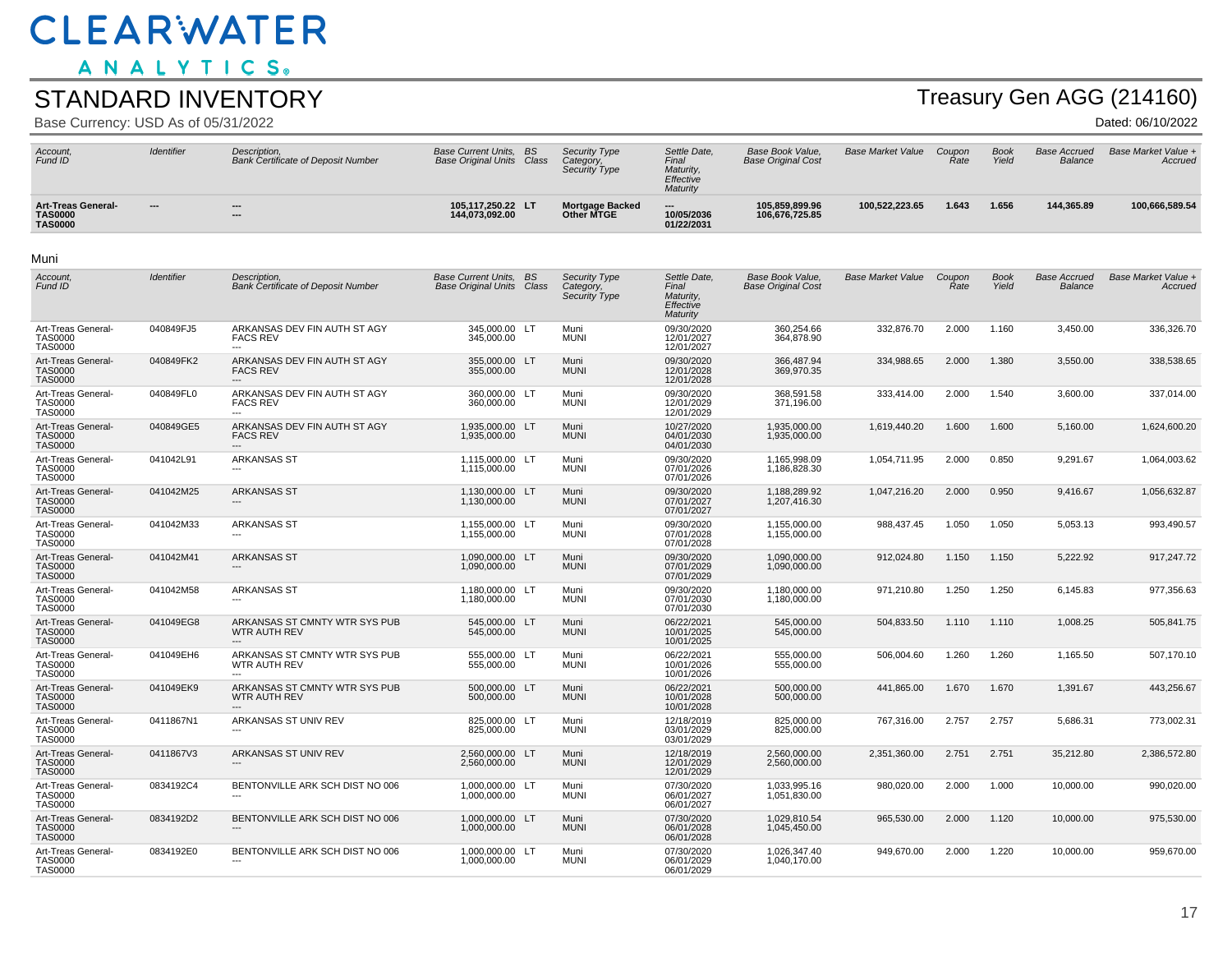ANALYTICS.

#### STANDARD INVENTORY

Base Currency: USD As of 05/31/2022

# Treasury Gen AGG (214160)

| Account,<br>Fund ID                                    | Identifier | Description,<br><b>Bank Certificate of Deposit Number</b>  | Base Current Units, BS<br><b>Base Original Units Class</b> | Security Type<br>Category,<br>Security Type | Settle Date,<br>Final<br>Maturity.<br>Effective<br>Maturity | Base Book Value,<br><b>Base Original Cost</b> | <b>Base Market Value</b> | Coupon<br>Rate | <b>Book</b><br>Yield | Base Accrued<br><b>Balance</b> | Base Market Value +<br>Accruea |
|--------------------------------------------------------|------------|------------------------------------------------------------|------------------------------------------------------------|---------------------------------------------|-------------------------------------------------------------|-----------------------------------------------|--------------------------|----------------|----------------------|--------------------------------|--------------------------------|
| Art-Treas General-<br><b>TAS0000</b><br><b>TAS0000</b> | 0834192F7  | BENTONVILLE ARK SCH DIST NO 006                            | 1,000,000.00 LT<br>1,000,000.00                            | Muni<br><b>MUNI</b>                         | 07/30/2020<br>06/01/2030<br>06/01/2030                      | 1,023,245.01<br>1,035,440.00                  | 937,060.00               | 2.000          | 1.310                | 10,000.00                      | 947,060.00                     |
| Art-Treas General-<br><b>TAS0000</b><br><b>TAS0000</b> | 227615LY5  | CROSSETT ARK SCH DIST NO 052                               | 980,000.00 LT<br>980,000.00                                | Muni<br><b>MUNI</b>                         | 09/30/2021<br>12/01/2029<br>12/01/2029                      | 1,015,422.45<br>1,020,679.80                  | 922,219.20               | 2.000          | 1.170                | 9,800.00                       | 932,019.20                     |
| Art-Treas General-<br><b>TAS0000</b><br>TAS0000        | 227615LZ2  | CROSSETT ARK SCH DIST NO 052<br>$---$                      | 785,000.00 LT<br>785,000.00                                | Muni<br><b>MUNI</b>                         | 09/30/2021<br>12/01/2030<br>12/01/2030                      | 809,532.56<br>813,173.65                      | 728,299.45               | 2.000          | 1.280                | 7,850.00                       | 736,149.45                     |
| Art-Treas General-<br><b>TAS0000</b><br><b>TAS0000</b> | 348764QF1  | FORT SMITH ARK SCH DIST NO 100                             | 710,000.00 LT<br>710,000.00                                | Muni<br><b>MUNI</b>                         | 06/16/2020<br>02/01/2023<br>02/01/2023                      | 729,727.02<br>787,297.70                      | 723,362.20               | 5.000          | 0.799                | 11,833.33                      | 735,195.53                     |
| Art-Treas General-<br><b>TAS0000</b><br><b>TAS0000</b> | 348764QG9  | FORT SMITH ARK SCH DIST NO 100                             | 745,000.00 LT<br>745,000.00                                | Muni<br><b>MUNI</b>                         | 06/16/2020<br>02/01/2024<br>02/01/2024                      | 795,037.52<br>853,688.05                      | 779,426.45               | 5.000          | 0.900                | 12,416.67                      | 791,843.12                     |
| Art-Treas General-<br><b>TAS0000</b><br><b>TAS0000</b> | 348764QH7  | FORT SMITH ARK SCH DIST NO 100<br>$\overline{\phantom{a}}$ | 785,000.00 LT<br>785,000.00                                | Muni<br><b>MUNI</b>                         | 06/16/2020<br>02/01/2025<br>02/01/2025                      | 866,704.10<br>926,559.05                      | 837,006.25               | 5.000          | 1.000                | 13,083.33                      | 850,089.58                     |
| Art-Treas General-<br><b>TAS0000</b><br><b>TAS0000</b> | 348764QJ3  | FORT SMITH ARK SCH DIST NO 100                             | 820,000.00 LT<br>820,000.00                                | Muni<br><b>MUNI</b>                         | 06/16/2020<br>02/01/2026<br>02/01/2026                      | 836,265.00<br>846,297.40                      | 803,747.60               | 2.000          | 1.350                | 5,466.67                       | 809,214.27                     |
| Art-Treas General-<br><b>TAS0000</b><br><b>TAS0000</b> | 348764QK0  | FORT SMITH ARK SCH DIST NO 100                             | 840,000.00 LT<br>840,000.00                                | Muni<br><b>MUNI</b>                         | 06/16/2020<br>02/01/2027<br>02/01/2027                      | 854,074.38<br>862,730.40                      | 816,690.00               | 2.000          | 1.449                | 5,600.00                       | 822,290.00                     |
| Art-Treas General-<br><b>TAS0000</b><br><b>TAS0000</b> | 348764QL8  | FORT SMITH ARK SCH DIST NO 100                             | 855,000.00 LT<br>855,000.00                                | Muni<br><b>MUNI</b>                         | 06/16/2020<br>02/01/2028<br>02/01/2028                      | 866,698.82<br>873,878.40                      | 818,995.95               | 2.000          | 1.549                | 5,700.00                       | 824,695.95                     |
| Art-Treas General-<br>TAS0000<br><b>TAS0000</b>        | 348764QM6  | FORT SMITH ARK SCH DIST NO 100                             | 870.000.00 LT<br>870,000.00                                | Muni<br><b>MUNI</b>                         | 06/16/2020<br>02/01/2029<br>02/01/2029                      | 879.235.76<br>884,894.40                      | 816,782.10               | 2.000          | 1.649                | 5,800.00                       | 822,582.10                     |
| Art-Treas General-<br><b>TAS0000</b><br><b>TAS0000</b> | 348764QN4  | FORT SMITH ARK SCH DIST NO 100                             | 890.000.00 LT<br>890.000.00                                | Muni<br><b>MUNI</b>                         | 06/16/2020<br>02/01/2030<br>02/01/2030                      | 896.730.68<br>900,849.10                      | 819,512.00               | 2.000          | 1.749                | 5,933.33                       | 825.445.33                     |
| Art-Treas General-<br><b>TAS0000</b><br><b>TAS0000</b> | 348764SU6  | FORT SMITH ARK SCH DIST NO 100                             | 1,485,000.00 LT<br>1,485,000.00                            | Muni<br><b>MUNI</b>                         | 08/24/2021<br>02/01/2028<br>02/01/2028                      | 1,485,000.00<br>1,485,000.00                  | 1,298,097.90             | 1.200          | 1.200                | 5,940.00                       | 1,304,037.90                   |
| Art-Treas General-<br><b>TAS0000</b><br><b>TAS0000</b> | 348764SV4  | FORT SMITH ARK SCH DIST NO 100                             | 1,500,000.00 LT<br>1,500,000.00                            | Muni<br><b>MUNI</b>                         | 08/24/2021<br>02/01/2029<br>02/01/2029                      | 1,500,000.00<br>1,500,000.00                  | 1,282,845.00             | 1.350          | 1.350                | 6,750.00                       | 1,289,595.00                   |
| Art-Treas General-<br><b>TAS0000</b><br><b>TAS0000</b> | 348764SW2  | FORT SMITH ARK SCH DIST NO 100                             | 3,045,000.00 LT<br>3,045,000.00                            | Muni<br><b>MUNI</b>                         | 08/24/2021<br>02/01/2030<br>02/01/2030                      | 3,045,000.00<br>3,045,000.00                  | 2,554,846.35             | 1.500          | 1.500                | 15,225.00                      | 2,570,071.35                   |
| Art-Treas General-<br><b>TAS0000</b><br><b>TAS0000</b> | 441178CU2  | HOT SPRINGS ARK WASTEWATER REV                             | 1.000.000.00 LT<br>1,000,000.00                            | Muni<br><b>MUNI</b>                         | 07/20/2020<br>12/01/2027<br>12/01/2027                      | 1.000.000.00<br>1,000,000.00                  | 900.560.00               | 2.080          | 2.080                | 10,400.00                      | 910,960.00                     |
| Art-Treas General-<br>TAS0000<br><b>TAS0000</b>        | 441178CW8  | HOT SPRINGS ARK WASTEWATER REV                             | 1.000.000.00 LT<br>1,000,000.00                            | Muni<br><b>MUNI</b>                         | 07/20/2020<br>12/01/2029<br>12/01/2029                      | 1.000.000.00<br>1,000,000.00                  | 856,990.00               | 2.280          | 2.280                | 11,400.00                      | 868.390.00                     |
| Art-Treas General-<br><b>TAS0000</b><br><b>TAS0000</b> | 46923PBD2  | JACKSONVILLE ARK WASTEWATER<br><b>REV</b>                  | 795,000.00 LT<br>795,000.00                                | Muni<br><b>MUNI</b>                         | 08/27/2020<br>12/01/2027<br>12/01/2027                      | 795,000.00<br>795,000.00                      | 708,416.55               | 1.600          | 1.600                | 6,360.00                       | 714,776.55                     |
| Art-Treas General-<br><b>TAS0000</b><br><b>TAS0000</b> | 46923PBE0  | JACKSONVILLE ARK WASTEWATER<br><b>REV</b>                  | 310,000.00 LT<br>310,000.00                                | Muni<br><b>MUNI</b>                         | 08/27/2020<br>12/01/2028<br>12/01/2028                      | 310,000.00<br>310,000.00                      | 271,742.90               | 1.750          | 1.750                | 2,712.50                       | 274,455.40                     |
| Art-Treas General-<br><b>TAS0000</b><br><b>TAS0000</b> | 480265UT2  | JONESBORO ARK SCH DIST NO 1                                | 845,000.00 LT<br>845,000.00                                | Muni<br><b>MUNI</b>                         | 11/24/2020<br>02/01/2027<br>02/01/2027                      | 845,000.00<br>845,000.00                      | 785,512.00               | 1.000          | 1.000                | 2,816.67                       | 788,328.67                     |
| Art-Treas General-<br>TAS0000<br><b>TAS0000</b>        | 480265UU9  | JONESBORO ARK SCH DIST NO 1                                | 855,000.00 LT<br>855,000.00                                | Muni<br><b>MUNI</b>                         | 11/24/2020<br>02/01/2028<br>02/01/2028                      | 855.000.00<br>855,000.00                      | 791.593.20               | 1.150          | 1.150                | 3.277.50                       | 794.870.70                     |
| Art-Treas General-<br><b>TAS0000</b><br><b>TAS0000</b> | 480265UV7  | JONESBORO ARK SCH DIST NO 1                                | 870.000.00 LT<br>870.000.00                                | Muni<br><b>MUNI</b>                         | 11/24/2020<br>02/01/2029<br>02/01/2029                      | 870.000.00<br>870.000.00                      | 795.406.20               | 1.300          | 1.300                | 3.770.00                       | 799.176.20                     |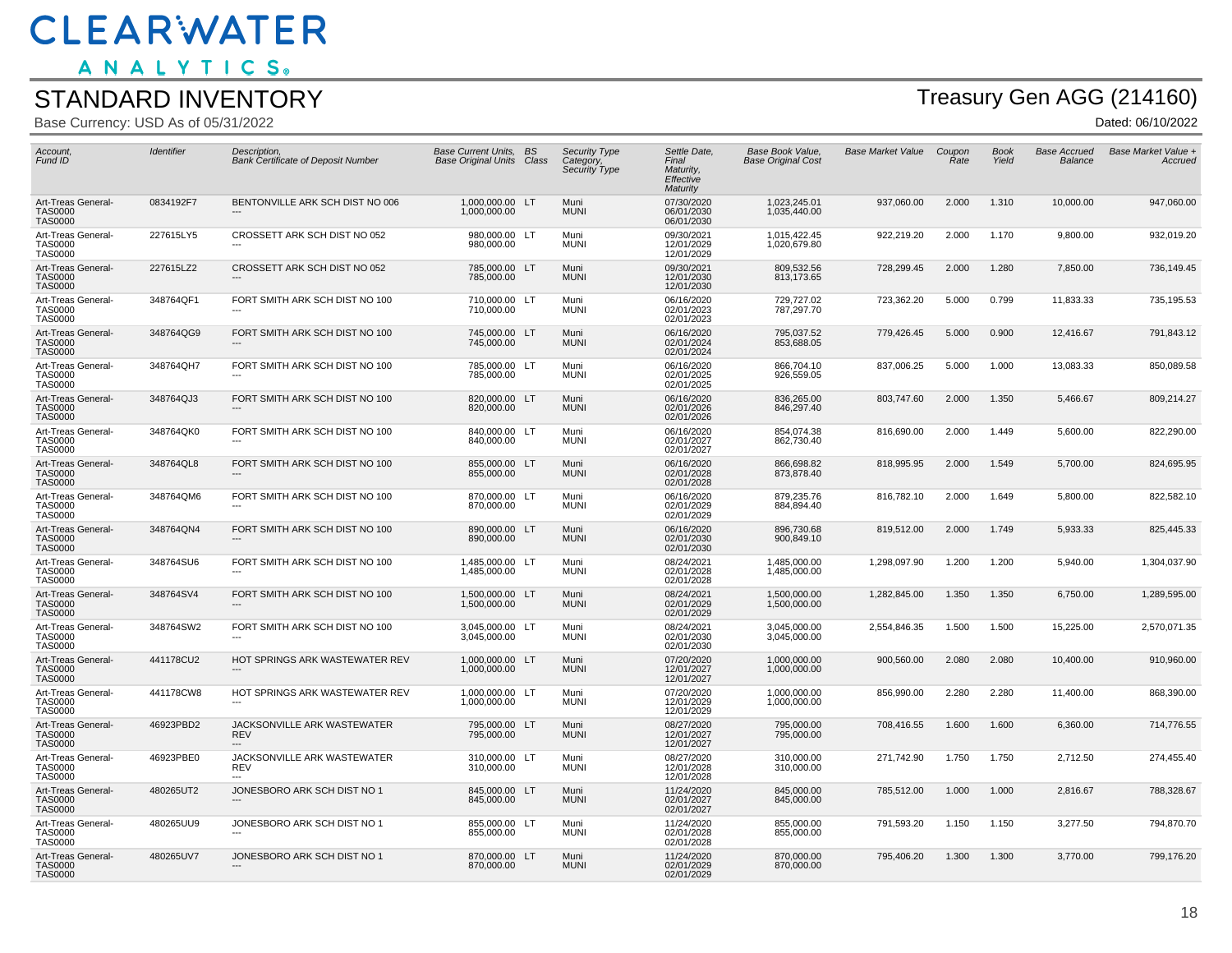ANALYTICS.

#### STANDARD INVENTORY

Base Currency: USD As of 05/31/2022

# Treasury Gen AGG (214160)

| Account,<br>Fund ID                                    | Identifier | Description,<br><b>Bank Certificate of Deposit Number</b>              | Base Current Units, BS<br><b>Base Original Units Class</b> |    | Security Type<br>Category,<br>Security Type | Settle Date,<br>Final<br>Maturity,<br>Effective<br>Maturity | Base Book Value,<br><b>Base Original Cost</b> | <b>Base Market Value</b> | Coupon<br>Rate | <b>Book</b><br>Yield | <b>Base Accrued</b><br>Balance | Base Market Value +<br>Accrued |
|--------------------------------------------------------|------------|------------------------------------------------------------------------|------------------------------------------------------------|----|---------------------------------------------|-------------------------------------------------------------|-----------------------------------------------|--------------------------|----------------|----------------------|--------------------------------|--------------------------------|
| Art-Treas General-<br><b>TAS0000</b><br><b>TAS0000</b> | 53746QAX8  | LITTLE ROCK ARK WTR RECLAMATION<br><b>SYS REV</b>                      | 1,005,000.00 LT<br>1,005,000.00                            |    | Muni<br><b>MUNI</b>                         | 12/03/2020<br>08/01/2026<br>08/01/2026                      | 1,005,000.00<br>1,005,000.00                  | 916,308.75               | 1.263          | 1.263                | 4,231.05                       | 920,539.80                     |
| Art-Treas General-<br><b>TAS0000</b><br><b>TAS0000</b> | 53746QAY6  | LITTLE ROCK ARK WTR RECLAMATION<br><b>SYS REV</b>                      | 1,080,000.00 LT<br>1,080,000.00                            |    | Muni<br><b>MUNI</b>                         | 12/03/2020<br>08/01/2027<br>08/01/2027                      | 1,080,000.00<br>1,080,000.00                  | 966,384.00               | 1.453          | 1.453                | 5,230.80                       | 971,614.80                     |
| Art-Treas General-<br><b>TAS0000</b><br><b>TAS0000</b> | 53746QAZ3  | LITTLE ROCK ARK WTR RECLAMATION<br>SYS REV                             | 500,000.00 LT<br>500,000.00                                |    | Muni<br><b>MUNI</b>                         | 12/03/2020<br>08/01/2028<br>08/01/2028                      | 500,000.00<br>500,000.00                      | 439,815.00               | 1.677          | 1.677                | 2,795.00                       | 442,610.00                     |
| Art-Treas General-<br><b>TAS0000</b><br><b>TAS0000</b> | 53746QBA7  | LITTLE ROCK ARK WTR RECLAMATION<br><b>SYS REV</b>                      | 500,000.00 LT<br>500,000.00                                |    | Muni<br><b>MUNI</b>                         | 12/03/2020<br>08/01/2029<br>08/01/2029                      | 500,000.00<br>500,000.00                      | 432,805.00               | 1.827          | 1.827                | 3,045.00                       | 435,850.00                     |
| Art-Treas General-<br><b>TAS0000</b><br><b>TAS0000</b> | 53746QBB5  | LITTLE ROCK ARK WTR RECLAMATION<br>SYS REV                             | 500,000.00 LT<br>500,000.00                                |    | Muni<br><b>MUNI</b>                         | 12/03/2020<br>08/01/2030<br>08/01/2030                      | 500,000.00<br>500,000.00                      | 425,750.00               | 1.927          | 1.927                | 3,211.67                       | 428,961.67                     |
| Art-Treas General-<br><b>TAS0000</b><br><b>TAS0000</b> | 53746QBM1  | LITTLE ROCK ARK WTR RECLAMATION<br><b>SYS REV</b>                      | 6,000,000.00<br>6,000,000.00                               | LT | Muni<br><b>MUNI</b>                         | 09/08/2021<br>10/01/2028<br>10/01/2028                      | 6,256,746.37<br>6,286,260.00                  | 5,412,720.00             | 2.000          | 1.291                | 20,000.00                      | 5,432,720.00                   |
| Art-Treas General-<br>TAS0000<br><b>TAS0000</b>        | 586305MU5  | MENA ARK SCH DIST NO 23                                                | 2.010.000.00 LT<br>2,010,000.00                            |    | Muni<br><b>MUNI</b>                         | 11/05/2020<br>02/01/2030<br>02/01/2030                      | 2.010.000.00<br>2,010,000.00                  | 1,696,761.60             | 1.500          | 1.500                | 10,050.00                      | 1,706,811.60                   |
| Art-Treas General-<br><b>TAS0000</b><br><b>TAS0000</b> | 667325EJ9  | NORTHWEST ARK CMNTY COLLEGE<br><b>DIST</b>                             | 225,000.00 LT<br>225,000.00                                |    | Muni<br><b>MUNI</b>                         | 07/28/2020<br>05/15/2026<br>05/15/2026                      | 225,000.00<br>225,000.00                      | 207,594.00               | 1.670          | 1.670                | 167.00                         | 207,761.00                     |
| Art-Treas General-<br><b>TAS0000</b><br><b>TAS0000</b> | 667325EK6  | NORTHWEST ARK CMNTY COLLEGE<br><b>DIST</b>                             | 280,000.00 LT<br>280,000.00                                |    | Muni<br><b>MUNI</b>                         | 07/28/2020<br>05/15/2027<br>05/15/2027                      | 280,000.00<br>280,000.00                      | 253,472.80               | 1.780          | 1.780                | 221.51                         | 253,694.31                     |
| Art-Treas General-<br><b>TAS0000</b><br><b>TAS0000</b> | 667325EM2  | NORTHWEST ARK CMNTY COLLEGE<br><b>DIST</b><br>$\overline{\phantom{a}}$ | 300,000.00 LT<br>300,000.00                                |    | Muni<br><b>MUNI</b>                         | 07/28/2020<br>05/15/2029<br>05/15/2029                      | 300,000.00<br>300,000.00                      | 262,728.00               | 2.070          | 2.070                | 276.00                         | 263,004.00                     |
| Art-Treas General-<br><b>TAS0000</b><br><b>TAS0000</b> | 667325EN0  | NORTHWEST ARK CMNTY COLLEGE<br><b>DIST</b>                             | 300.000.00 LT<br>300,000.00                                |    | Muni<br><b>MUNI</b>                         | 07/28/2020<br>05/15/2030<br>05/15/2030                      | 300.000.00<br>300,000.00                      | 258,261.00               | 2.170          | 2.170                | 289.33                         | 258,550.33                     |
| Art-Treas General-<br><b>TAS0000</b><br><b>TAS0000</b> | 782816CH3  | RUSSELLVILLE ARK WTR & SWR REV                                         | 500.000.00 LT<br>500.000.00                                |    | Muni<br><b>MUNI</b>                         | 11/19/2020<br>07/01/2026<br>07/01/2026                      | 500,000.00<br>500,000.00                      | 453,315.00               | 1.229          | 1.229                | 2,560.42                       | 455,875.42                     |
| Art-Treas General-<br><b>TAS0000</b><br><b>TAS0000</b> | 782816CJ9  | RUSSELLVILLE ARK WTR & SWR REV                                         | 500,000.00 LT<br>500,000.00                                |    | Muni<br><b>MUNI</b>                         | 11/19/2020<br>07/01/2027<br>07/01/2027                      | 500,000.00<br>500,000.00                      | 443,745.00               | 1.419          | 1.419                | 2,956.25                       | 446,701.25                     |
| Art-Treas General-<br><b>TAS0000</b><br><b>TAS0000</b> | 782816CK6  | RUSSELLVILLE ARK WTR & SWR REV                                         | 500,000.00 LT<br>500,000.00                                |    | Muni<br><b>MUNI</b>                         | 11/19/2020<br>07/01/2028<br>07/01/2028                      | 500,000.00<br>500,000.00                      | 434,580.00               | 1.625          | 1.625                | 3,385.42                       | 437,965.42                     |
| Art-Treas General-<br><b>TAS0000</b><br><b>TAS0000</b> | 782816CL4  | RUSSELLVILLE ARK WTR & SWR REV                                         | 500.000.00 LT<br>500,000.00                                |    | Muni<br><b>MUNI</b>                         | 11/19/2020<br>07/01/2029<br>07/01/2029                      | 500.000.00<br>500,000.00                      | 425,125.00               | 1.725          | 1.725                | 3,593.75                       | 428,718.75                     |
| Art-Treas General-<br><b>TAS0000</b><br><b>TAS0000</b> | 782816CM2  | RUSSELLVILLE ARK WTR & SWR REV<br>$---$                                | 500.000.00 LT<br>500.000.00                                |    | Muni<br><b>MUNI</b>                         | 11/19/2020<br>07/01/2030<br>07/01/2030                      | 500,000.00<br>500,000.00                      | 416,575.00               | 1.825          | 1.825                | 3.802.08                       | 420.377.08                     |
| Art-Treas General-<br><b>TAS0000</b><br>TAS0000        | 818182AX5  | SEVIER CNTY ARK SALES & USE TAX                                        | 345,000.00 LT<br>345,000.00                                |    | Muni<br><b>MUNI</b>                         | 10/22/2020<br>08/01/2024<br>08/01/2024                      | 345,000.00<br>345,000.00                      | 328,774.65               | 1.011          | 1.011                | 1,162.65                       | 329,937.30                     |
| Art-Treas General-<br><b>TAS0000</b><br><b>TAS0000</b> | 818182AY3  | SEVIER CNTY ARK SALES & USE TAX                                        | 345,000.00 LT<br>345,000.00                                |    | Muni<br><b>MUNI</b>                         | 10/22/2020<br>08/01/2025<br>08/01/2025                      | 345,000.00<br>345,000.00                      | 321,229.50               | 1.111          | 1.111                | 1,277.65                       | 322,507.15                     |
| Art-Treas General-<br><b>TAS0000</b><br><b>TAS0000</b> | 818182BC0  | SEVIER CNTY ARK SALES & USE TAX                                        | 730,000.00 LT<br>730,000.00                                |    | Muni<br><b>MUNI</b>                         | 10/22/2020<br>08/01/2029<br>08/01/2029                      | 730,000.00<br>730,000.00                      | 638,786.50               | 1.979          | 1.979                | 4,815.57                       | 643,602.07                     |
| Art-Treas General-<br><b>TAS0000</b><br><b>TAS0000</b> | 818182BD8  | SEVIER CNTY ARK SALES & USE TAX                                        | 250,000.00 LT<br>250.000.00                                |    | Muni<br><b>MUNI</b>                         | 10/22/2020<br>08/01/2030<br>08/01/2030                      | 250,000.00<br>250,000,00                      | 214,627.50               | 2.049          | 2.049                | 1,707.50                       | 216,335.00                     |
| Art-Treas General-<br><b>TAS0000</b><br><b>TAS0000</b> | 823619VJ7  | SHERIDAN ARK SCH DIST NO 37                                            | 965,000.00 LT<br>965,000.00                                |    | Muni<br><b>MUNI</b>                         | 11/05/2020<br>02/01/2028<br>02/01/2028                      | 965,000.00<br>965,000.00                      | 881,710.85               | 1.000          | 1.000                | 3,216.67                       | 884,927.52                     |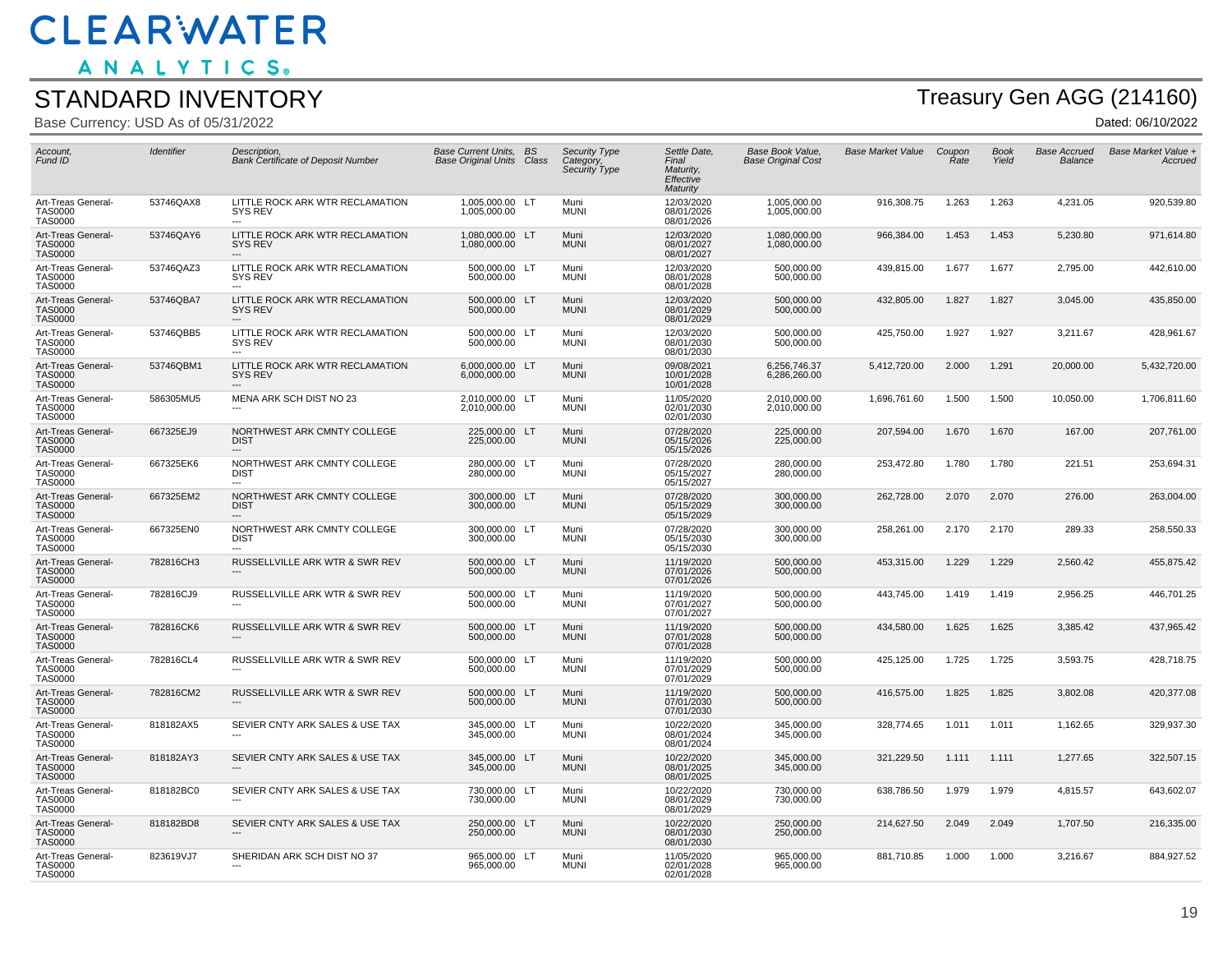ANALYTICS.

#### STANDARD INVENTORY

Base Currency: USD As of 05/31/2022

# Treasury Gen AGG (214160)

Dated: 06/10/2022

| Account.<br>Fund ID                                    | Identifier | Description.<br><b>Bank Certificate of Deposit Number</b>                    | Base Current Units, BS<br><b>Base Original Units Class</b> | <b>Security Type</b><br>Category,<br><b>Security Type</b> | Settle Date.<br>Final<br>Maturity.<br>Effective<br>Maturity | Base Book Value.<br><b>Base Original Cost</b> | <b>Base Market Value</b> | Coupon<br>Rate | <b>Book</b><br>Yield | <b>Base Accrued</b><br>Balance | Base Market Value +<br>Accruea |
|--------------------------------------------------------|------------|------------------------------------------------------------------------------|------------------------------------------------------------|-----------------------------------------------------------|-------------------------------------------------------------|-----------------------------------------------|--------------------------|----------------|----------------------|--------------------------------|--------------------------------|
| Art-Treas General-<br><b>TAS0000</b><br><b>TAS0000</b> | 823619VK4  | SHERIDAN ARK SCH DIST NO 37<br>---                                           | 970,000.00 LT<br>970,000.00                                | Muni<br><b>MUNI</b>                                       | 11/05/2020<br>02/01/2029<br>02/01/2029                      | 968,138.73<br>967,701.10                      | 870,264.60               | 1.000          | 1.030                | 3,233.33                       | 873,497.93                     |
| Art-Treas General-<br><b>TAS0000</b><br><b>TAS0000</b> | 823619VL2  | SHERIDAN ARK SCH DIST NO 37<br>$\overline{a}$                                | 990.000.00 LT<br>990,000.00                                | Muni<br><b>MUNI</b>                                       | 11/05/2020<br>02/01/2030<br>02/01/2030                      | 990.000.00<br>990,000.00                      | 878,605.20               | 1.050          | 1.050                | 3,465.00                       | 882,070.20                     |
| Art-Treas General-<br><b>TAS0000</b><br><b>TAS0000</b> | 837477LY2  | SOUTH CONWAY CNTY SCH DIST NO<br><b>17 ARK CONWAY CNTY</b>                   | 1.225.000.00 LT<br>1,225,000.00                            | Muni<br><b>MUNI</b>                                       | 09/03/2020<br>06/01/2028<br>06/01/2028                      | 1.231.226.19<br>1,234,322.25                  | 1.119.307.00             | 1.250          | 1.100                | 7.656.25                       | 1,126,963.25                   |
| Art-Treas General-<br>TAS0000<br><b>TAS0000</b>        | 837477LZ9  | SOUTH CONWAY CNTY SCH DIST NO<br><b>17 ARK CONWAY CNTY</b><br>$\overline{a}$ | 1,300,000.00 LT<br>1,300,000.00                            | Muni<br><b>MUNI</b>                                       | 09/03/2020<br>06/01/2029<br>06/01/2029                      | 1,300,000.00<br>1,300,000.00                  | 1,154,010.00             | 1.250          | 1.250                | 8,125.00                       | 1,162,135.00                   |
| Art-Treas General-<br><b>TAS0000</b><br><b>TAS0000</b> | 837477MA3  | SOUTH CONWAY CNTY SCH DIST NO<br><b>17 ARK CONWAY CNTY</b><br>$---$          | 1.465.000.00 LT<br>1,465,000.00                            | Muni<br><b>MUNI</b>                                       | 09/03/2020<br>06/01/2030<br>06/01/2030                      | 1.459.501.70<br>1,458,304.95                  | 1.274.711.15             | 1.250          | 1.300                | 9.156.25                       | 1,283,867.40                   |
| Art-Treas General-<br><b>TAS0000</b><br><b>TAS0000</b> | 850269EK3  | SPRINGDALE ARK SALES & USE TAX<br><b>REV</b><br>$\overline{a}$               | 2,000,000.00 LT<br>2,000,000.00                            | Muni<br><b>MUNI</b>                                       | 03/31/2020<br>11/01/2027<br>11/01/2027                      | 1,965,719.24<br>1,952,000.00                  | 1,847,080.00             | 1.997          | 2.343                | 3,328.33                       | 1,850,408.33                   |
| Art-Treas General-<br><b>TAS0000</b><br><b>TAS0000</b> | 850269EL1  | SPRINGDALE ARK SALES & USE TAX<br><b>REV</b><br>$---$                        | 1.650.000.00 LT<br>1.650.000.00                            | Muni<br><b>MUNI</b>                                       | 03/31/2020<br>11/01/2028<br>11/01/2028                      | 1,650,000.00<br>1,650,000.00                  | 1,500,097.50             | 2.097          | 2.097                | 2,883.38                       | 1,502,980.88                   |
| Art-Treas General-<br><b>TAS0000</b><br><b>TAS0000</b> | 850269EM9  | SPRINGDALE ARK SALES & USE TAX<br><b>REV</b><br>$\overline{a}$               | 1,720,000.00 LT<br>1,720,000.00                            | Muni<br><b>MUNI</b>                                       | 03/31/2020<br>11/01/2029<br>11/01/2029                      | 1,720,000.00<br>1,720,000.00                  | 1,548,086.00             | 2.200          | 2.200                | 3,153.33                       | 1,551,239.33                   |
| Art-Treas General-<br><b>TAS0000</b><br><b>TAS0000</b> | 9140724V2  | UNIVERSITY ARK UNIV REV                                                      | 6.320.000.00 LT<br>6,320,000.00                            | Muni<br><b>MUNI</b>                                       | 11/05/2019<br>11/01/2029<br>11/01/2029                      | 6.320.000.00<br>6,320,000.00                  | 5.818.065.60             | 2.560          | 2.560                | 13.482.67                      | 5,831,548.27                   |
| Art-Treas General-<br><b>TAS0000</b><br><b>TAS0000</b> | 9140725P4  | UNIVERSITY ARK UNIV REV                                                      | 2.050.000.00 LT<br>2,050,000.00                            | Muni<br><b>MUNI</b>                                       | 11/05/2019<br>09/01/2029<br>09/01/2029                      | 2.050.000.00<br>2,050,000.00                  | 1,891,268.50             | 2.658          | 2.658                | 13,622.25                      | 1,904,890.75                   |
| Art-Treas General-<br><b>TAS0000</b><br><b>TAS0000</b> | 9140727G2  | UNIVERSITY ARK UNIV REV                                                      | 720,000.00 LT<br>720,000.00                                | Muni<br><b>MUNI</b>                                       | 10/20/2020<br>12/01/2026<br>12/01/2026                      | 720,000,00<br>720,000.00                      | 651.132.00               | 1.197          | 1.197                | 4.309.20                       | 655.441.20                     |
| Art-Treas General-<br><b>TAS0000</b><br><b>TAS0000</b> | 9140727J6  | UNIVERSITY ARK UNIV REV                                                      | 740,000.00 LT<br>740,000.00                                | Muni<br><b>MUNI</b>                                       | 10/20/2020<br>12/01/2028<br>12/01/2028                      | 740,000.00<br>740,000.00                      | 636,910.60               | 1.634          | 1.634                | 6,045.80                       | 642,956.40                     |
| Art-Treas General-<br><b>TAS0000</b><br><b>TAS0000</b> | 9140727K3  | UNIVERSITY ARK UNIV REV                                                      | 500.000.00 LT<br>500.000.00                                | Muni<br><b>MUNI</b>                                       | 10/20/2020<br>12/01/2029<br>12/01/2029                      | 500,000.00<br>500,000.00                      | 420.970.00               | 1.794          | 1.794                | 4,485.00                       | 425,455.00                     |
| Art-Treas General-<br><b>TAS0000</b><br><b>TAS0000</b> | 914115V80  | UNIVERSITY CENT ARK REV                                                      | 1,200,000.00 LT<br>1,200,000.00                            | Muni<br><b>MUNI</b>                                       | 07/30/2020<br>09/01/2026<br>09/01/2026                      | 1,200,000.00<br>1,200,000.00                  | 1,094,028.00             | 1.533          | 1.533                | 4,599.00                       | 1,098,627.00                   |
| Art-Treas General-<br><b>TAS0000</b><br><b>TAS0000</b> | 914115W22  | UNIVERSITY CENT ARK REV                                                      | 1,250,000.00 LT<br>1.250.000.00                            | Muni<br><b>MUNI</b>                                       | 07/30/2020<br>09/01/2028<br>09/01/2028                      | 1,250,000.00<br>1,250,000.00                  | 1,097,500.00             | 1.918          | 1.918                | 5,993.75                       | 1,103,493.75                   |
| Art-Treas General-<br><b>TAS0000</b><br><b>TAS0000</b> | 914115W30  | UNIVERSITY CENT ARK REV<br>$\overline{a}$                                    | 1,265,000.00 LT<br>1,265,000.00                            | Muni<br><b>MUNI</b>                                       | 07/30/2020<br>09/01/2029<br>09/01/2029                      | 1,265,000.00<br>1,265,000.00                  | 1,092,694.35             | 2.128          | 2.128                | 6,729.80                       | 1,099,424.15                   |
| Art-Treas General-<br><b>TAS0000</b><br><b>TAS0000</b> | ---        | $\overline{\phantom{a}}$<br>---                                              | 80,835,000.00 LT<br>80.835.000.00                          | Muni<br><b>MUNI</b>                                       | 09/30/2028<br>09/30/2028                                    | 81,583,780.85<br>81.931.816.10                | 73,035,830.80            | 1.927          | 1.620                | 465,753.39                     | 73,501,584.19                  |

#### Non-US Gov

| Account,<br>Fund ID                        | Identifier | Description.<br><b>Bank Certificate of Deposit Number</b> | <b>Base Current Units, BS</b><br><b>Base Original Units Class</b> | <b>Security Type</b><br>Category,<br>Security Type | Settle Date,<br>Final<br>Maturity.<br>Effective<br>Maturity | Base Book Value.<br><b>Base Original Cost</b> | <b>Base Market Value</b> | Coupon<br>Rate | <b>Book</b><br>Yield | <b>Base Accrued</b><br>Balance | Base Market Value +<br>Accrued |
|--------------------------------------------|------------|-----------------------------------------------------------|-------------------------------------------------------------------|----------------------------------------------------|-------------------------------------------------------------|-----------------------------------------------|--------------------------|----------------|----------------------|--------------------------------|--------------------------------|
| Art-Treas General Israel<br>Bonds<br>$---$ | A46513JCJ8 | ISRAEL, STATE OF (GOVERNMENT)<br>$---$                    | 8,000,000.00 LT<br>8,000,000.00                                   | Non-US Gov<br>SOVEREIGN GOV                        | 05/15/2020<br>05/01/2023<br>05/01/2023                      | 8,000,000.00<br>8,000,000.00                  | 7.949.720.00             | 1.570          | 1.570                | 10.667.40                      | 7,960,387.40                   |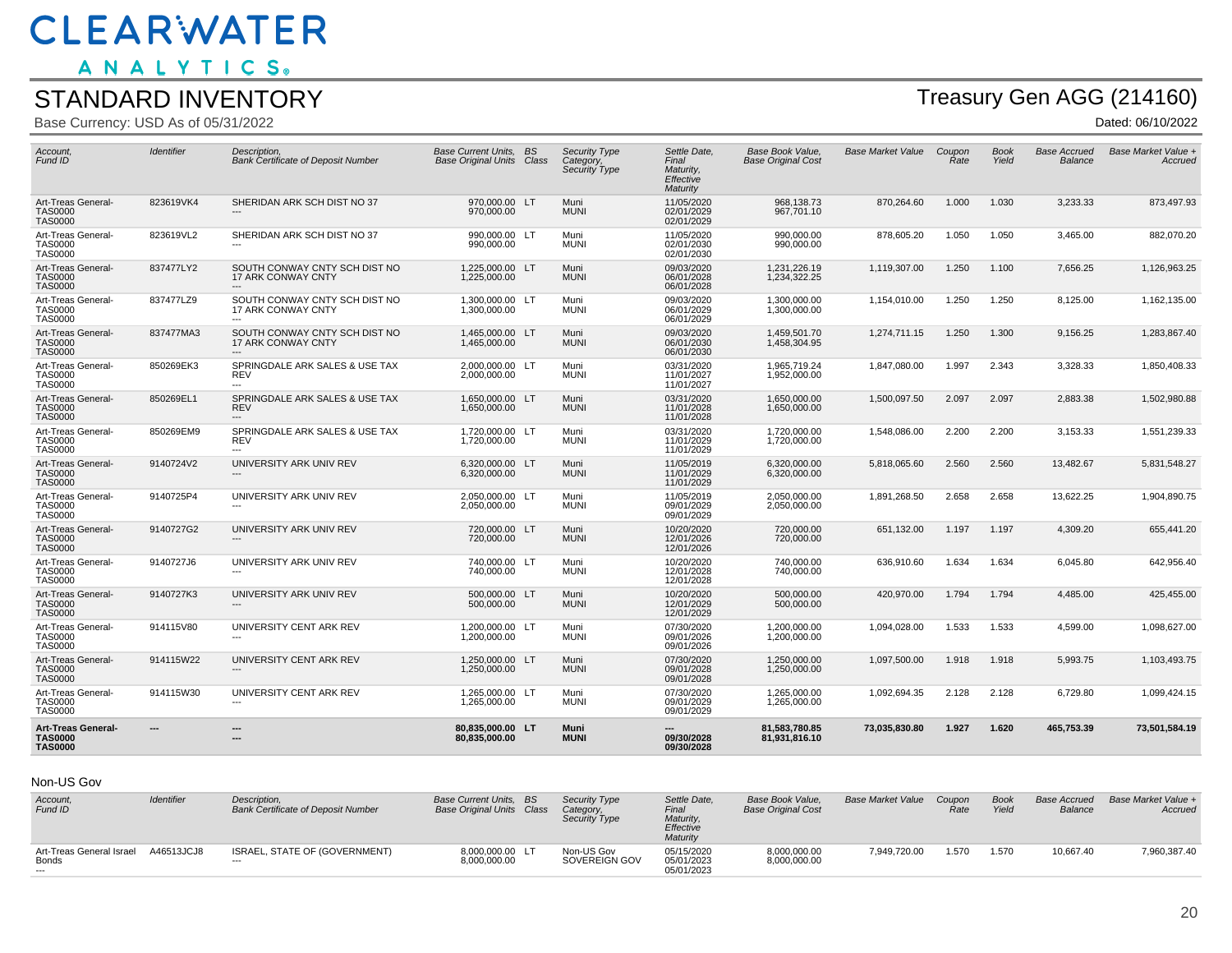ANALYTICS.

#### STANDARD INVENTORY

Base Currency: USD As of 05/31/2022

## Treasury Gen AGG (214160)

Dated: 06/10/2022

| Account,<br>Fund ID                                    | <b>Identifier</b> | Description.<br><b>Bank Certificate of Deposit Number</b>        | <b>Base Current Units.</b><br><b>Base Original Units</b> | <b>BS</b><br>Class | <b>Security Type</b><br>Category,<br>Security Type | Settle Date.<br>Final<br>Maturity.<br>Effective<br>Maturity | <b>Base Book Value.</b><br><b>Base Original Cost</b> | <b>Base Market Value</b> | Coupon<br>Rate | <b>Book</b><br>Yield | <b>Base Accrued</b><br>Balance | Base Market Value +<br>Accrued |
|--------------------------------------------------------|-------------------|------------------------------------------------------------------|----------------------------------------------------------|--------------------|----------------------------------------------------|-------------------------------------------------------------|------------------------------------------------------|--------------------------|----------------|----------------------|--------------------------------|--------------------------------|
| Art-Treas General Israel<br><b>Bonds</b>               | A46513JEA5        | <b>ISRAEL, STATE OF (GOVERNMENT)</b><br>$---$                    | 5.000.000.00 LT<br>5,000,000.00                          |                    | Non-US Gov<br>SOVEREIGN GOV                        | 01/15/2020<br>01/01/2025<br>01/01/2025                      | 5.000.000.00<br>5,000,000.00                         | 4,903,960.00             | 2.330          | 2.330                | 9.894.52                       | 4,913,854.52                   |
| Art-Treas General Israel<br><b>Bonds</b>               | A46513JHA2        | ISRAEL, STATE OF (GOVERNMENT)                                    | 10,000,000.00 LT<br>10.000.000.00                        |                    | Non-US Gov<br>SOVEREIGN GOV                        | 01/15/2020<br>01/01/2030<br>01/01/2030                      | 10.000.000.00<br>10.000.000.00                       | 9,441,980.00             | 2.830          | 2.830                | 24,035.62                      | 9,466,015.62                   |
| Art-Treas General Israel<br><b>Bonds</b>               | A46513JQZ7        | ISRAEL, STATE OF (GOVERNMENT)<br>$---$                           | 5.000.000.00 LT<br>5,000,000.00                          |                    | Non-US Gov<br>SOVEREIGN GOV                        | 01/15/2020<br>01/01/2025<br>01/01/2025                      | 5.000.000.00<br>5,000,000.00                         | 4,922,410.00             | 2.480          | 2.480                | 10,531.51                      | 4,932,941.51                   |
| Art-Treas General Israel<br><b>Bonds</b>               | A46513JRH6        | ISRAEL, STATE OF (GOVERNMENT)<br>$---$                           | 7.000.000.00 LT<br>7.000.000.00                          |                    | Non-US Gov<br>SOVEREIGN GOV                        | 05/15/2020<br>05/01/2025<br>05/01/2025                      | 7.000.000.00<br>7,000,000.00                         | 6.767.677.00             | 2.030          | 2.030                | 12,068.77                      | 6,779,745.77                   |
| Art-Treas General Israel<br><b>Bonds</b>               | A46514TMV7        | ISRAEL, STATE OF (GOVERNMENT)<br>---                             | 5.000.000.00 LT<br>5,000,000.00                          |                    | Non-US Gov<br>SOVEREIGN GOV                        | 02/01/2021<br>02/01/2024<br>02/01/2024                      | 5.000.000.00<br>5,000,000.00                         | 4,836,165.00             | 0.730          | 0.730                | 3,100.00                       | 4,839,265.00                   |
| Art-Treas General-<br><b>TAS0000</b><br><b>TAS0000</b> | A46514TQN1        | ISRAEL. STATE OF (GOVERNMENT)<br>$---$                           | 5.000.000.00 LT<br>5.000.000.00                          |                    | Non-US Gov<br>SOVEREIGN GOV                        | 10/15/2021<br>10/01/2026<br>10/01/2026                      | 5.000.000.00<br>5,000,000.00                         | 5,000,000.00             | 1.920          | 1.920                | 8,086.96                       | 5,008,086.96                   |
| Art-Treas General Israel<br><b>Bonds</b><br>$---$      | A46514TZG6        | ISRAEL, STATE OF (GOVERNMENT)<br>$---$                           | 5.000.000.00 LT<br>5,000,000.00                          |                    | Non-US Gov<br>SOVEREIGN GOV                        | 02/01/2021<br>02/01/2026<br>02/01/2026                      | 5.000.000.00<br>5,000,000.00                         | 4,660,130.00             | 1.350          | 1.350                | 5,732.88                       | 4,665,862.88                   |
| Art-Treas General-<br><b>TAS0000</b><br><b>TAS0000</b> | A46514TZZ4        | ISRAEL, STATE OF (GOVERNMENT)<br>---                             | 5,000,000.00 LT<br>5.000.000.00                          |                    | Non-US Gov<br>SOVEREIGN GOV                        | 10/15/2021<br>10/01/2026<br>10/01/2026                      | 5.000.000.00<br>5,000,000.00                         | 5,000,000.00             | 2.070          | 2.070                | 8.718.75                       | 5,008,718.75                   |
|                                                        | ---               | <b>ISRAEL, STATE OF (GOVERNMENT)</b><br>$\overline{\phantom{a}}$ | 55.000.000.00 LT<br>55,000,000.00                        |                    | <b>Non-US Gov</b><br><b>SOVEREIGN GOV</b>          | ---<br>01/07/2026<br>01/07/2026                             | 55.000.000.00<br>55,000,000.00                       | 53,482,042.00            | 1.989          | 1.991                | 92,836.39                      | 53,574,878.39                  |

#### US Gov

| Account,<br>Fund ID                                    | Identifier | Description.<br><b>Bank Certificate of Deposit Number</b> | <b>Base Current Units.</b><br><b>Base Original Units</b> | <b>BS</b><br>Class | <b>Security Type</b><br>Category,<br>Security Type | Settle Date,<br>Final<br>Maturity,<br>Effective<br>Maturity | <b>Base Book Value.</b><br><b>Base Original Cost</b> | <b>Base Market Value</b> | Coupon<br>Rate | <b>Book</b><br>Yield | <b>Base Accrued</b><br><b>Balance</b> | Base Market Value +<br>Accrued |
|--------------------------------------------------------|------------|-----------------------------------------------------------|----------------------------------------------------------|--------------------|----------------------------------------------------|-------------------------------------------------------------|------------------------------------------------------|--------------------------|----------------|----------------------|---------------------------------------|--------------------------------|
| Art-Treas General-<br><b>TAS0000</b><br><b>TAS0000</b> | 9128282A7  | UNITED STATES TREASURY<br>$\overline{\phantom{a}}$        | 10,000,000.00 LT<br>10,000,000.00                        |                    | US Gov<br>US GOV                                   | 09/29/2021<br>08/15/2026<br>08/15/2026                      | 10,204,154.97<br>10.236.718.75                       | 9,475,000.00             | 1.500          | 1.001                | 43,922.65                             | 9,518,922.65                   |
| Art-Treas General-<br><b>TAS0000</b><br><b>TAS0000</b> | 9128282A7  | UNITED STATES TREASURY<br>$---$                           | 5,000,000.00 LT<br>5.000.000.00                          |                    | US Gov<br>US GOV                                   | 10/22/2021<br>08/15/2026<br>08/15/2026                      | 5.067.235.50<br>5.076.953.13                         | 4,737,500.00             | 1.500          | 1.170                | 21,961.33                             | 4,759,461.33                   |
| Art-Treas General-<br><b>TAS0000</b><br><b>TAS0000</b> | 9128282A7  | UNITED STATES TREASURY<br>---                             | 10,000,000.00 LT<br>10,000,000.00                        |                    | US Gov<br>US GOV                                   | 01/07/2022<br>08/15/2026<br>08/15/2026                      | 10,031,052.95<br>10,033,984.38                       | 9,475,000.00             | 1.500          | 1.423                | 43,922.65                             | 9,518,922.65                   |
| Art-Treas General-<br><b>TAS0000</b><br><b>TAS0000</b> | 9128283J7  | <b>UNITED STATES TREASURY</b><br>---                      | 10.000.000.00 LT<br>10.000.000.00                        |                    | US Gov<br>US GOV                                   | 03/15/2022<br>11/30/2024<br>11/30/2024                      | 10.026.631.09<br>10.028.906.25                       | 9,868,750.00             | 2.125          | 2.014                | 580.60                                | 9,869,330.60                   |
| Art-Treas General-<br><b>TAS0000</b><br><b>TAS0000</b> | 9128284V9  | UNITED STATES TREASURY<br>$---$                           | 10,000,000.00 LT<br>10,000,000.00                        |                    | US Gov<br>US GOV                                   | 05/05/2022<br>08/15/2028<br>08/15/2028                      | 9,889,210.14<br>9.887.890.63                         | 9,989,062.50             | 2.875          | 3.072                | 84,185.08                             | 10,073,247.58                  |
| Art-Treas General-<br><b>TAS0000</b><br><b>TAS0000</b> | 9128286B1  | UNITED STATES TREASURY<br>$---$                           | 10.000.000.00 LT<br>10,000,000.00                        |                    | US Gov<br>US GOV                                   | 03/15/2022<br>02/15/2029<br>02/15/2029                      | 10.296.425.99<br>10,305,859.38                       | 9,843,750.00             | 2.625          | 2.147                | 76.864.64                             | 9,920,614.64                   |
| Art-Treas General-<br><b>TAS0000</b><br><b>TAS0000</b> | 9128286T2  | UNITED STATES TREASURY<br>$---$                           | 10,000,000.00 LT<br>10,000,000.00                        |                    | US Gov<br>US GOV                                   | 09/27/2021<br>05/15/2029<br>05/15/2029                      | 10.711.299.11<br>10.780.468.75                       | 9,687,500.00             | 2.375          | 1.298                | 10,971.47                             | 9,698,471.47                   |
| Art-Treas General-<br><b>TAS0000</b><br><b>TAS0000</b> | 9128286T2  | UNITED STATES TREASURY<br>---                             | 10,000,000.00 LT<br>10,000,000.00                        |                    | US Gov<br>US GOV                                   | 09/28/2021<br>05/15/2029<br>05/15/2029                      | 10,689,474.16<br>10,756,250.00                       | 9,687,500.00             | 2.375          | 1.329                | 10,971.47                             | 9,698,471.47                   |
| Art-Treas General-<br><b>TAS0000</b><br><b>TAS0000</b> | 9128286T2  | UNITED STATES TREASURY<br>$---$                           | 5,000,000.00 LT<br>5,000,000.00                          |                    | US Gov<br>US GOV                                   | 10/22/2021<br>05/15/2029<br>05/15/2029                      | 5,273,372.45<br>5,297,265.63                         | 4,843,750.00             | 2.375          | 1.539                | 5,485.73                              | 4,849,235.73                   |
|                                                        |            |                                                           |                                                          |                    |                                                    |                                                             |                                                      |                          |                |                      |                                       |                                |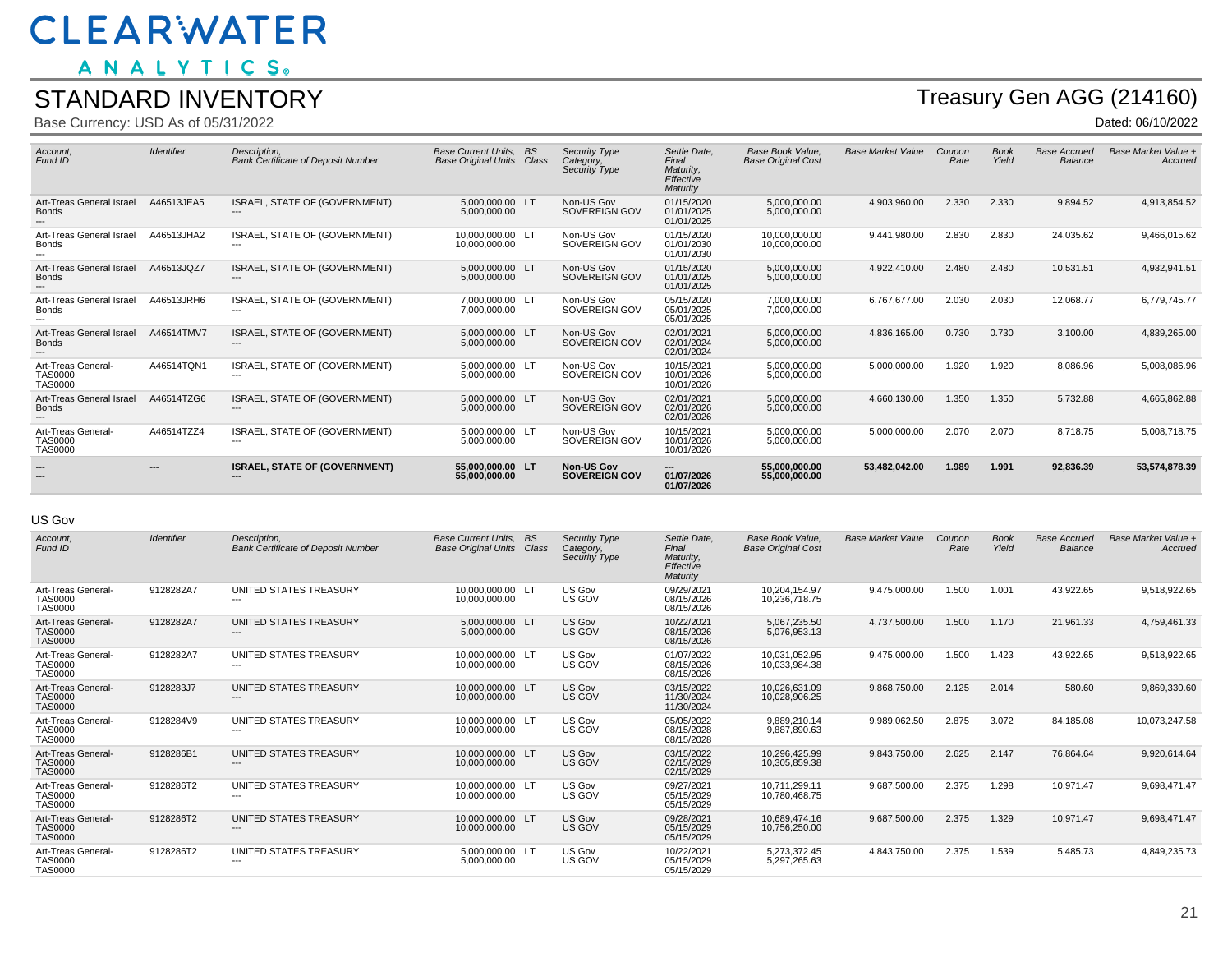ANALYTICS.

#### STANDARD INVENTORY

Base Currency: USD As of 05/31/2022

# Treasury Gen AGG (214160)

| Account.<br>Fund ID                                           | <b>Identifier</b> | Description.<br><b>Bank Certificate of Deposit Number</b> | Base Current Units. BS<br><b>Base Original Units Class</b> | <b>Security Type</b><br>Category,<br><b>Security Type</b> | Settle Date.<br>Final<br>Maturity.<br>Effective<br>Maturity | Base Book Value.<br><b>Base Original Cost</b> | <b>Base Market Value</b> | Coupon<br>Rate | <b>Book</b><br>Yield | <b>Base Accrued</b><br>Balance | Base Market Value +<br>Accruea |
|---------------------------------------------------------------|-------------------|-----------------------------------------------------------|------------------------------------------------------------|-----------------------------------------------------------|-------------------------------------------------------------|-----------------------------------------------|--------------------------|----------------|----------------------|--------------------------------|--------------------------------|
| Art-Treas General-<br><b>TAS0000</b><br><b>TAS0000</b>        | 9128286T2         | UNITED STATES TREASURY<br>---                             | 10,000,000.00 LT<br>10,000,000.00                          | US Gov<br>US GOV                                          | 04/20/2022<br>05/15/2029<br>05/15/2029                      | 9,654,540.45<br>9,648,828.13                  | 9,687,500.00             | 2.375          | 2.928                | 10,971.47                      | 9,698,471.47                   |
| Art-Treas General-<br><b>TAS0000</b><br><b>TAS0000</b>        | 912828M56         | UNITED STATES TREASURY<br>---                             | 10,000,000.00 LT<br>10,000,000.00                          | US Gov<br>US GOV                                          | 01/19/2022<br>11/15/2025<br>11/15/2025                      | 10,248,093.32<br>10,274,218.75                | 9,826,562.50             | 2.250          | 1.508                | 10,394.02                      | 9,836,956.52                   |
| Art-Treas General-<br><b>TAS0000</b><br><b>TAS0000</b>        | 912828M56         | UNITED STATES TREASURY<br>---                             | 10,000,000.00 LT<br>10,000,000.00                          | US Gov<br>US GOV                                          | 03/15/2022<br>11/15/2025<br>11/15/2025                      | 10,049,667.06<br>10,052,734.38                | 9,826,562.50             | 2.250          | 2.100                | 10,394.02                      | 9,836,956.52                   |
| Art-Treas General-<br>TAS0000<br><b>TAS0000</b>               | 912828YU8         | UNITED STATES TREASURY                                    | 10,000,000.00 LT<br>10,000,000.00                          | US Gov<br>US GOV                                          | 01/10/2022<br>11/30/2026<br>11/30/2026                      | 10,052,494.31<br>10,057,031.25                | 9,496,875.00             | 1.625          | 1.503                | 443.99                         | 9,497,318.99                   |
| Art-Treas General-<br><b>TAS0000</b><br><b>TAS0000</b>        | 912828Z52         | UNITED STATES TREASURY                                    | 10,000,000.00 LT<br>10.000.000.00                          | US Gov<br>US GOV                                          | 01/07/2022<br>01/31/2025<br>01/31/2025                      | 10,061,549.60<br>10.070.703.13                | 9,664,062.50             | 1.375          | 1.140                | 45,959.94                      | 9,710,022.44                   |
| Art-Treas General-<br>TAS0000<br><b>TAS0000</b>               | 912828Z78         | UNITED STATES TREASURY                                    | 10.000.000.00 LT<br>10,000,000.00                          | US Gov<br>US GOV                                          | 01/07/2022<br>01/31/2027<br>01/31/2027                      | 10.017.640.42<br>10,019,140.63                | 9.421.875.00             | 1.500          | 1.461                | 50.138.12                      | 9,472,013.12                   |
| Art-Treas General-<br><b>TAS0000</b><br><b>TAS0000</b>        | 91282CBL4         | UNITED STATES TREASURY                                    | 9,000,000.00 LT<br>9,000,000.00                            | US Gov<br>US GOV                                          | 03/15/2021<br>02/15/2031<br>02/15/2031                      | 8,636,175.59<br>8,585,507.81                  | 7,821,562.50             | 1.125          | 1.630                | 29,647.79                      | 7,851,210.29                   |
| Art-Treas General-<br><b>TAS0000</b><br><b>TAS0000</b>        | 91282CBL4         | UNITED STATES TREASURY                                    | 1,000,000.00 LT<br>1.000.000.00                            | US Gov<br>US GOV                                          | 10/22/2021<br>02/15/2031<br>02/15/2031                      | 958,885.02<br>956,015.63                      | 869,062.50               | 1.125          | 1.636                | 3,294.20                       | 872,356.70                     |
| Art-Treas General-<br><b>TAS0000</b><br><b>TAS0000</b>        | 91282CCE9         | UNITED STATES TREASURY                                    | 10,000,000.00 LT<br>10.000.000.00                          | US Gov<br>US GOV                                          | 10/08/2021<br>05/31/2028<br>05/31/2028                      | 9,971,436.09<br>9,968,359.38                  | 9,104,687.50             | 1.250          | 1.300                | 341.53                         | 9,105,029.03                   |
| Art-Treas General-<br><b>TAS0000</b><br><b>TAS0000</b>        | 91282CCE9         | UNITED STATES TREASURY                                    | 10,000,000.00 LT<br>10,000,000.00                          | US Gov<br>US GOV                                          | 10/21/2021<br>05/31/2028<br>05/31/2028                      | 9,904,274.22<br>9,894,531.25                  | 9,104,687.50             | 1.250          | 1.418                | 341.53                         | 9,105,029.03                   |
| Art-Treas General-<br><b>TAS0000</b><br><b>TAS0000</b>        | 91282CCE9         | UNITED STATES TREASURY                                    | 5,000,000.00 LT<br>5.000.000.00                            | US Gov<br>US GOV                                          | 10/22/2021<br>05/31/2028<br>05/31/2028                      | 4,941,299.32<br>4.935.351.56                  | 4,552,343.75             | 1.250          | 1.456                | 170.76                         | 4,552,514.51                   |
| Art-Treas General-<br><b>TAS0000</b><br><b>TAS0000</b>        | 91282CCF6         | UNITED STATES TREASURY                                    | 10,000,000.00 LT<br>10,000,000.00                          | US Gov<br>US GOV                                          | 06/18/2021<br>05/31/2026<br>05/31/2026                      | 9.941.013.04<br>9,926,953.13                  | 9,221,875.00             | 0.750          | 0.901                | 204.92                         | 9.222.079.92                   |
| Art-Treas General-<br><b>TAS0000</b><br><b>TAS0000</b>        | 91282CDL2         | UNITED STATES TREASURY                                    | 10,000,000.00 LT<br>10,000,000.00                          | US Gov<br>US GOV                                          | 01/07/2022<br>11/30/2028<br>11/30/2028                      | 9,907,228.81<br>9,901,562.50                  | 9,181,250.00             | 1.500          | 1.652                | 409.84                         | 9,181,659.84                   |
| Art-Treas General-<br><b>TAS0000</b><br><b>TAS0000</b>        | 91282CDP3         | UNITED STATES TREASURY<br>---                             | 10,000,000.00 LT<br>10,000,000.00                          | US Gov<br>US GOV                                          | 01/10/2022<br>12/31/2028<br>12/31/2028                      | 9,797,871.88<br>9,785,937.50                  | 9,110,937.50             | 1.375          | 1.702                | 57,734.81                      | 9,168,672.31                   |
| Art-Treas General-<br><b>TAS0000</b><br><b>TAS0000</b>        | 91282CDY4         | UNITED STATES TREASURY                                    | 10,000,000.00 LT<br>10,000,000.00                          | US Gov<br>US GOV                                          | 04/19/2022<br>02/15/2032<br>02/15/2032                      | 9,174,849.80<br>9,164,843.75                  | 9,178,125.00             | 1.875          | 2.856                | 54,903.31                      | 9,233,028.31                   |
| Art-Treas General-<br><b>TAS0000</b><br><b>TAS0000</b>        | 91282CEP2         | UNITED STATES TREASURY<br>---                             | 10,000,000.00 LT<br>10,000,000.00                          | US Gov<br>US GOV                                          | 05/16/2022<br>05/15/2032<br>05/15/2032                      | 9,831,409.57<br>9,830,667.70                  | 10,026,562.50            | 2.875          | 3.073                | 13,281.25                      | 10,039,843.75                  |
| <b>Art-Treas General-</b><br><b>TAS0000</b><br><b>TAS0000</b> | ---               | <b>UNITED STATES TREASURY</b>                             | 225,000,000.00 LT<br>225.000.000.00                        | <b>US Gov</b><br>US GOV                                   | 02/26/2028<br>02/26/2028                                    | 225,337,284.87<br>225,476,683.38              | 213,702,343.75           | 1.854          | 1.747                | 587,497.13                     | 214,289,840.88                 |

Summary

| Account,<br>Fund ID | Identifier | Description.<br><b>Bank Certificate of Deposit Number</b> | <b>Base Current Units, BS</b><br><b>Base Original Units Class</b> | Security Type<br>Category,<br>Security Type | Settle Date.<br>Final<br>Maturity,<br>Effective<br>Maturity | Base Book Value.<br><b>Base Original Cost</b> | <b>Base Market Value</b> | Coupon<br>Rate | <b>Book</b><br>Yield | <b>Base Accrued</b><br>Balance | Base Market Value +<br>Accrued |
|---------------------|------------|-----------------------------------------------------------|-------------------------------------------------------------------|---------------------------------------------|-------------------------------------------------------------|-----------------------------------------------|--------------------------|----------------|----------------------|--------------------------------|--------------------------------|
| $-$                 | $- - -$    | $\overline{\phantom{a}}$<br>---                           | $9.080.733.517.51$ ---<br>10,391,812,422.40                       | $\overline{\phantom{a}}$<br>$\cdots$        | $\overline{\phantom{a}}$<br>01/30/2032<br>07/02/2026        | 9.156.345.317.94<br>9,163,605,748.76          | 8.603.589.804.28         | 1.353          | 1.437                | 10.848.432.12                  | 8,614,438,236.40               |